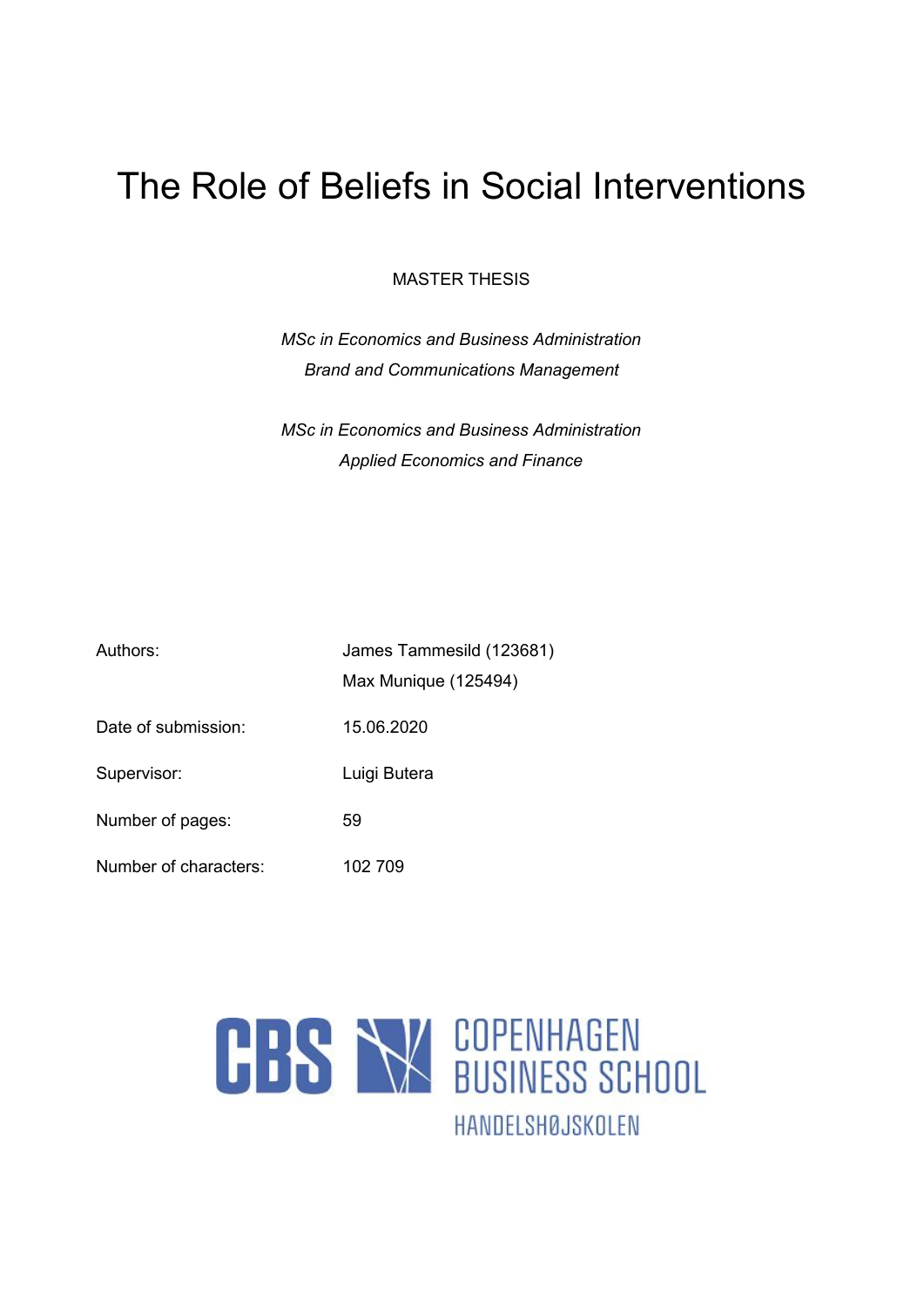# Abstract

We address the heterogeneity in the effectiveness of social interventions by focusing on one specific mechanism through which it can arise; a person's belief about how others behave. First, we conduct a social norm intervention to increase compliant book return behaviour at the Copenhagen Business School Library. Second, we elicit people's belief about others' compliant book return behaviour to determine if their belief type can predict the effectiveness of a social intervention in a Public Good Game. Third, we elicit people's willingness to pay for social recognition at contribution rank first to last. Our results are threefold. First, participants exposed to a social norm message return 12.5% more of their loaned items on-time. Second, people with a below median belief about others' compliant library behaviour, contribute on average 3.3% more to a public good when exposed to a social recognition intervention than when not. Third, people with a below median belief on average spend 29% of their willingness to pay budget to receive praise when ranked first, whereas participants with an above median belief on average spend 3% for the same preference. Our results help to explain the heterogeneity in the effectiveness of social interventions and suggest that a person's belief can predict the efficacy of a social recognition intervention.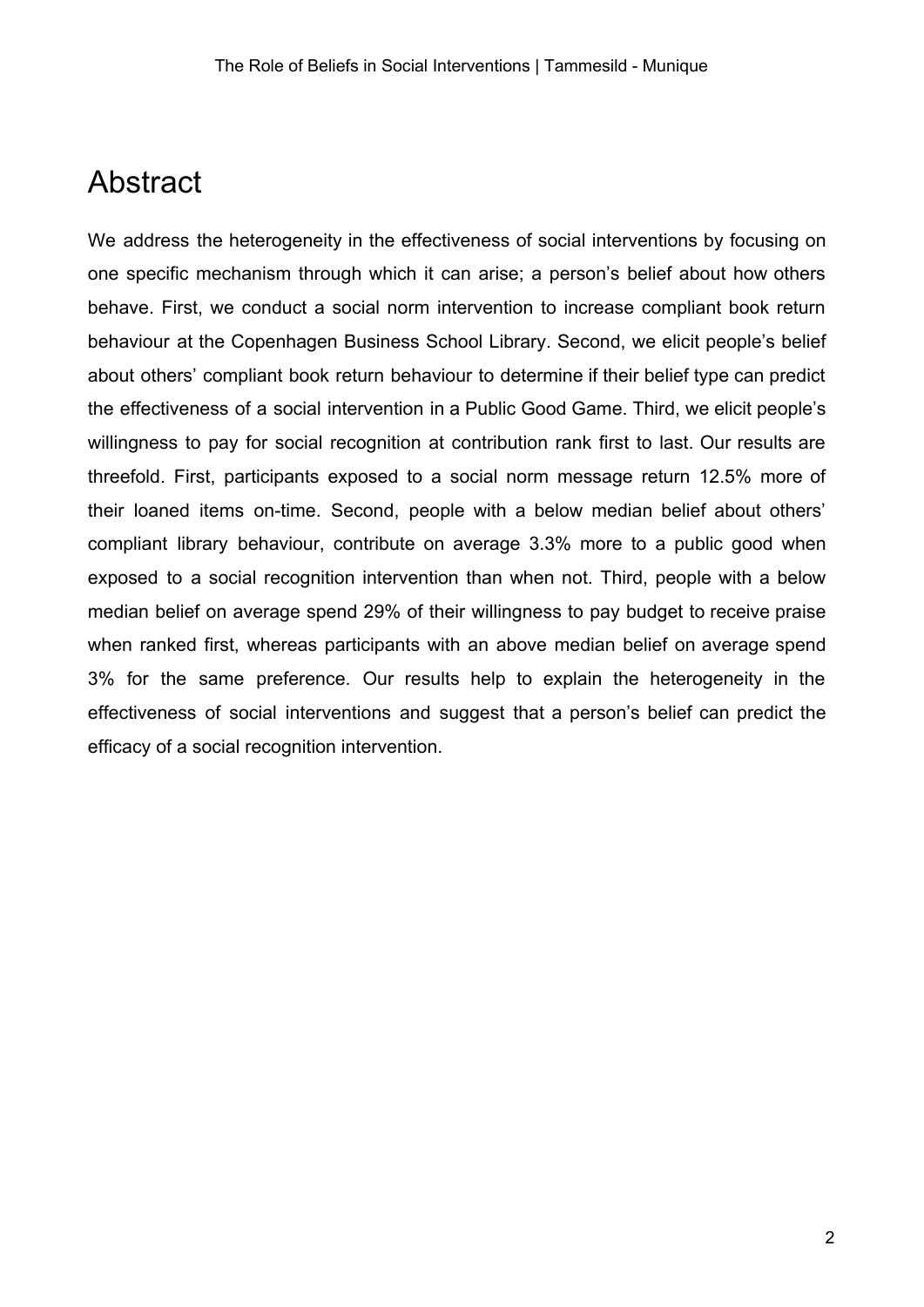*Acknowledgments:*

*We are indebted to our supervisor Luigi Butera for his outstanding support throughout the project, as well as Anette Koll from CBS Library for her invaluable guidance in setting up our research partnership.*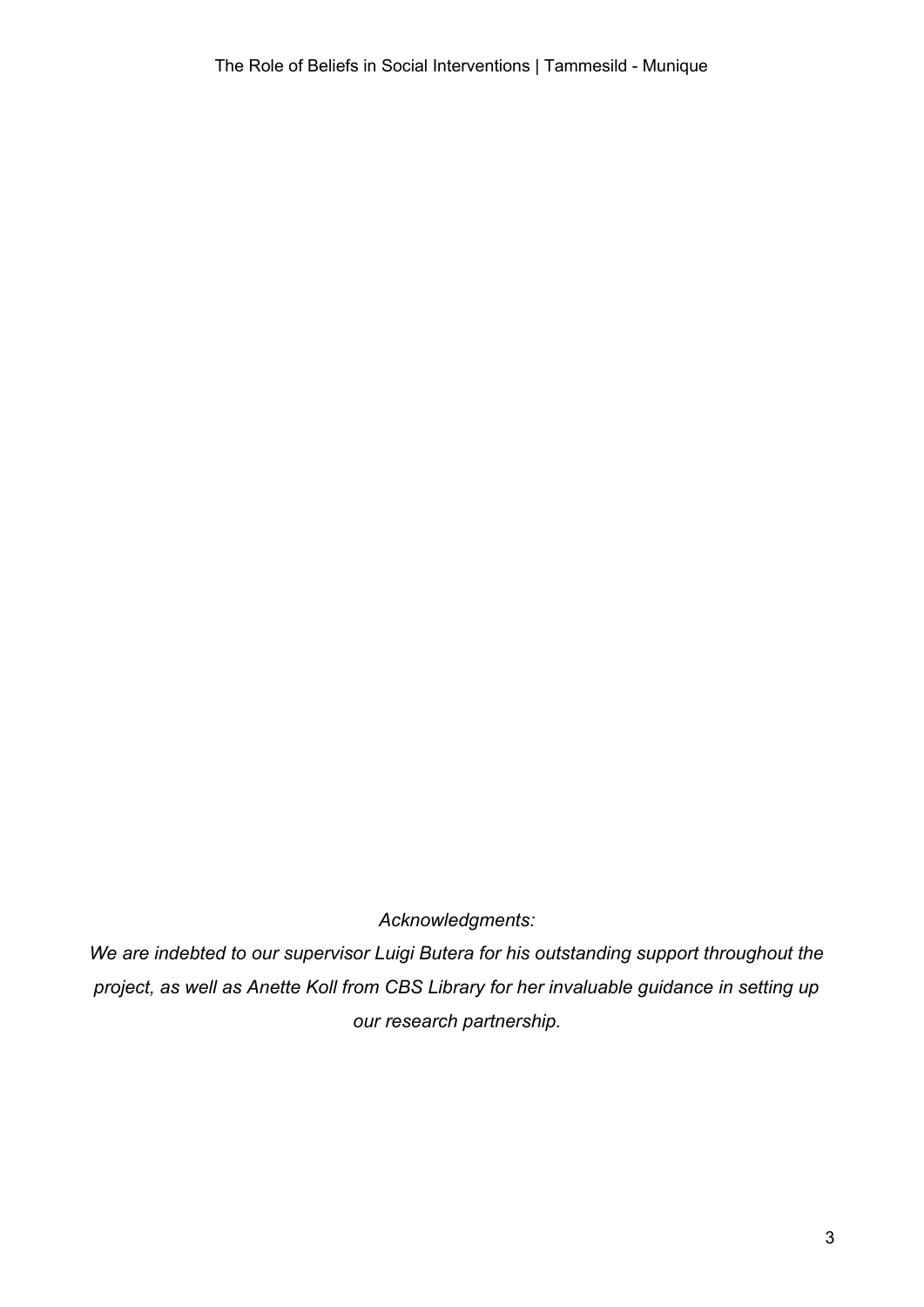# Table of Content

| .24 |
|-----|
|     |
|     |
|     |
|     |
|     |
|     |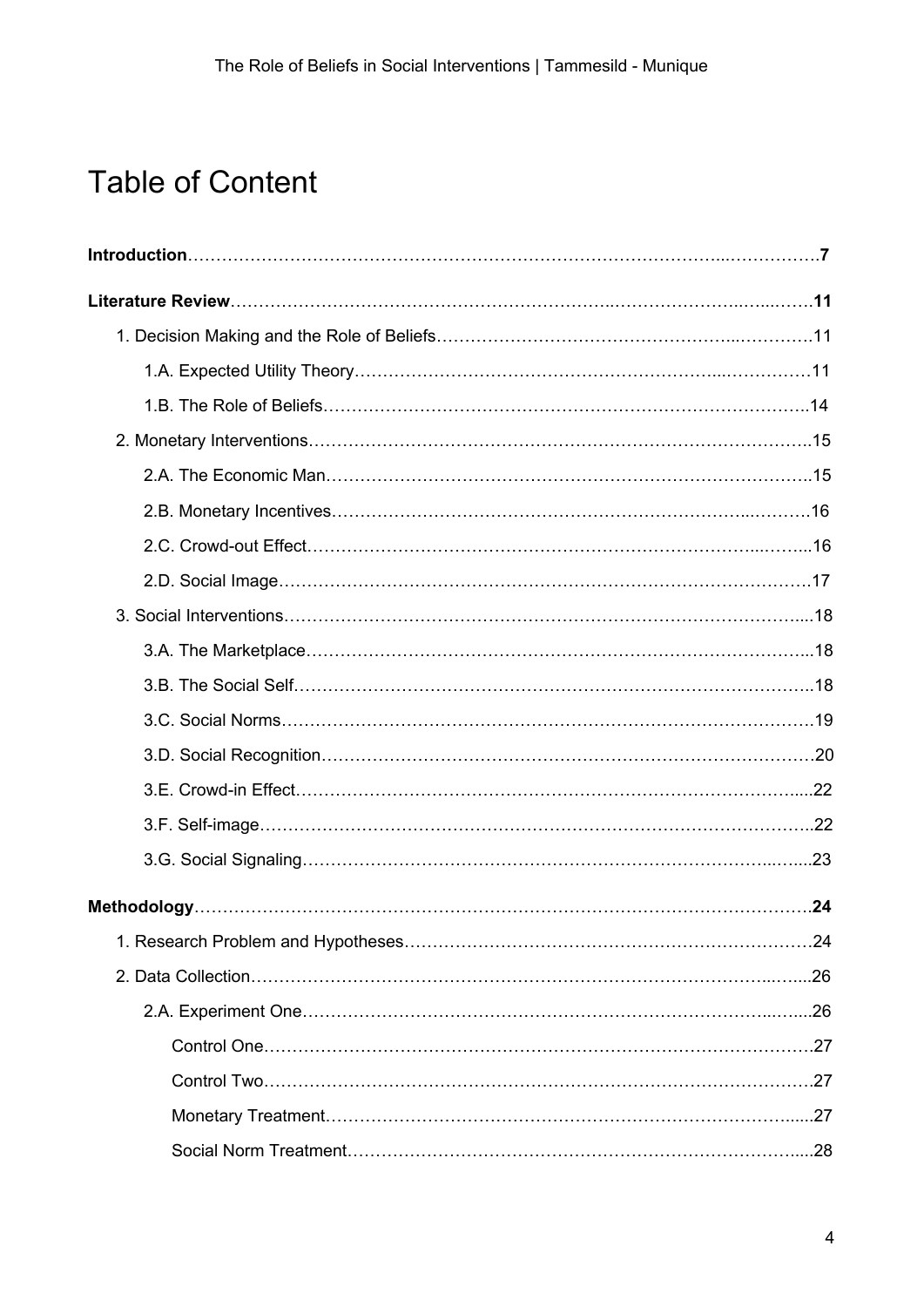| The Nature and Extent of Scrutiny of One's Actions by Others36 |  |
|----------------------------------------------------------------|--|
|                                                                |  |
|                                                                |  |
|                                                                |  |
|                                                                |  |
|                                                                |  |
|                                                                |  |
|                                                                |  |
|                                                                |  |
|                                                                |  |
|                                                                |  |
|                                                                |  |
|                                                                |  |
|                                                                |  |
|                                                                |  |
|                                                                |  |
|                                                                |  |
|                                                                |  |
|                                                                |  |
|                                                                |  |
|                                                                |  |
|                                                                |  |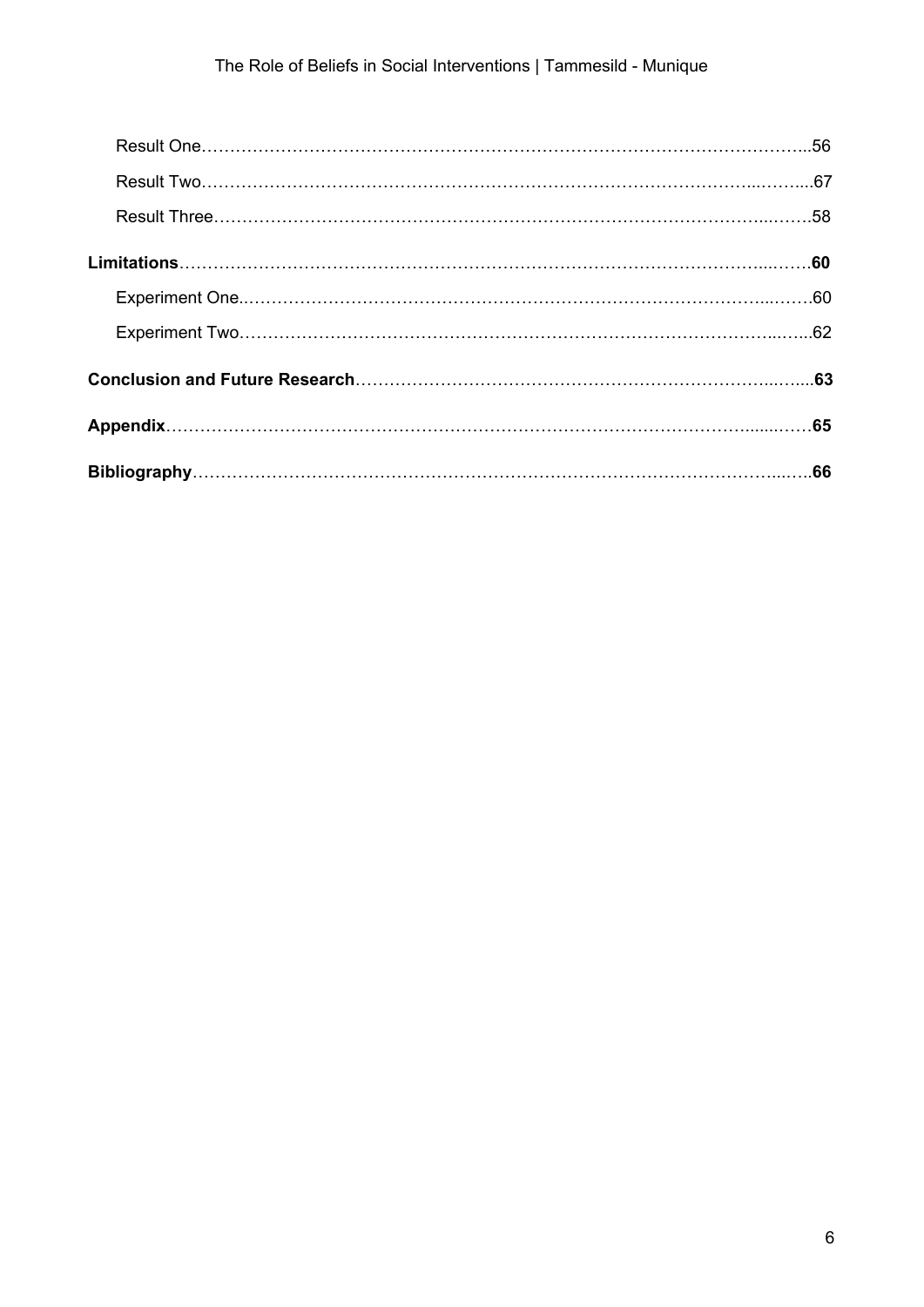# Introduction

Humans care about how they are perceived by others and social approval motivates behaviour. Over the last two decades, companies, governments and nonprofit organisations have increasingly used social interventions to increase the adoption of a desired behaviour. These social interventions often leverage accepted norms and use identification and comparison techniques to change human behaviours. Companies honor the 'employee of the month' (Loewenstein, Sunstein, and Golman, 2014; Bursztyn and Jensen, 2017), governments compare on-time tax payers with delinquents (Bø, Slemrod, and Thoresen, 2015; Perez-Truglia and Troiano, 2018) and nonprofit organisations publish donors' names (Karlan and McConnell, 2014). When compared to a traditional monetary incentive, social interventions are a cost-effective and powerful means to change behaviour.

Recent field experiments confirm that social recognition has a significant effect on behaviour across a variety of economically important domains. Examples include, increasing participation in an energy conservation program by allowing participants to identify their neighbours (Yoelia et al., 2003), increasing gym visits by publishing attendance (Butera et al., 2019) and increasing childhood immunization rates by providing different coloured bracelets (Karing, 2018).

Policy-makers have recently shown interest in using behaviourally motivated interventions to 'nudge' people toward a certain choice (Thaler and Sunstein 2008). Behavioural insight is being applied to public policy to create more efficient and effective outcomes (OECD, 2017). The research is in regard to individuals' positive or negative cooperation behaviour that gives rise to the 'public good' problem. The defining characteristic of a public good is that no person can be excluded from its consumption and therefore all parties are better off if the group members work together to share the cost (Fehr and Fischbacher 2004).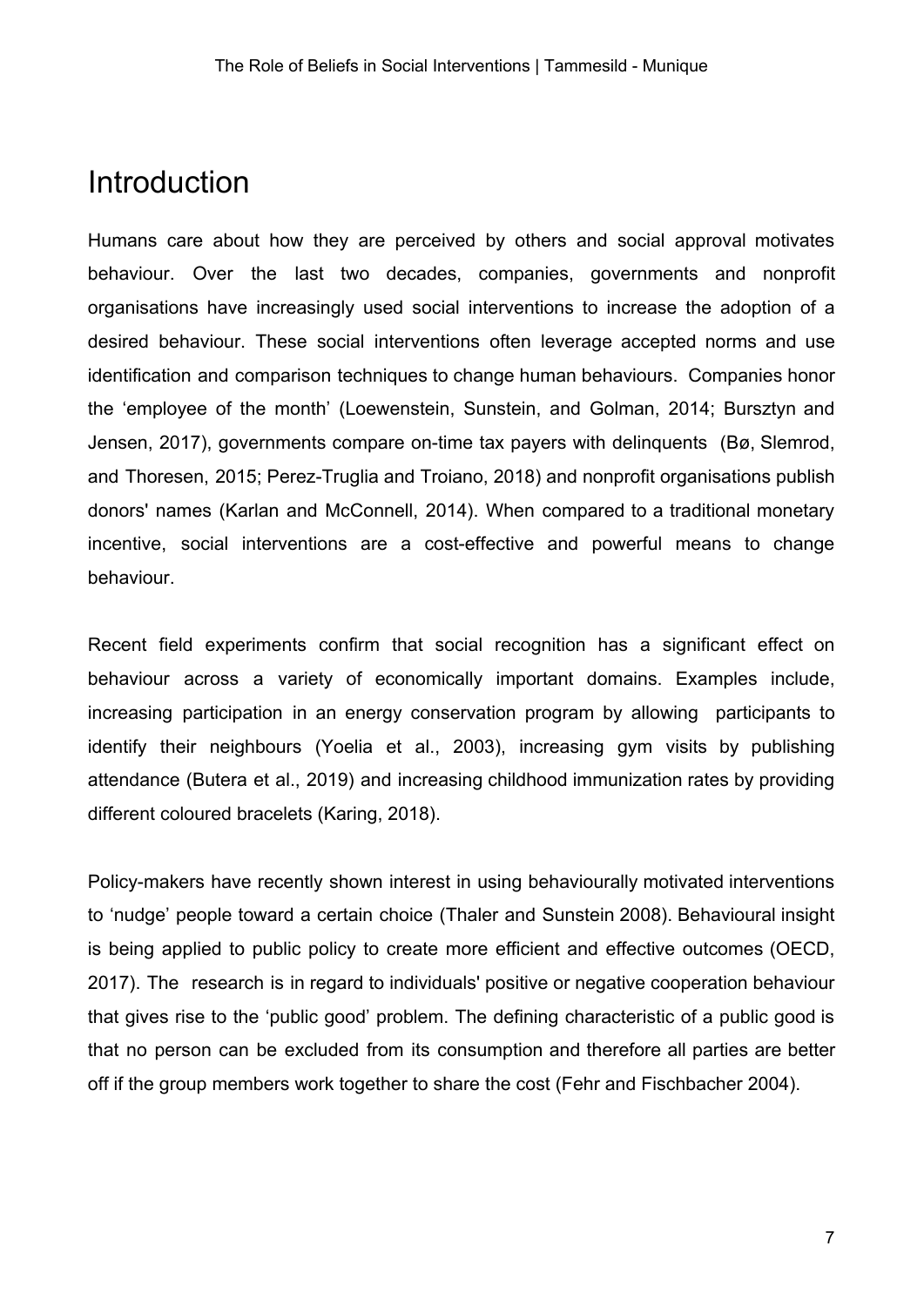While there is evidence that these types of interventions can increase the adoption of a desired behavior, there is substantial heterogeneity in their effectiveness. For example, a social recognition intervention to motivate bureaucrats' accurate bookkeeping improved the performance of one Nigerian state by 18% but had no effect on another state (Gauri, et al., 2018). The differences in observables did not explain the result's heterogeneity.

In this thesis we investigate one specific mechanism through which such heterogeneity can arise: people's belief about how others behave. A person's reaction to a social recognition intervention may be influenced by their belief about how others behave. Tirole's social signaling theory states that people's utility depends on the expectations others have about their type, based on previous behaviour (Bénabou and Tirole, 2006; Bénabou and Tirole, 2011). When people's prosocial reputation is at stake, it is valuable to avoid being perceived as mainstream and to instead appear as a generous outlier (Bernheim, 1994). There is little empirical evidence to suggest that social signalling works. This paper addresses the question of whether people's belief about how others behave in one domain can predict the efficiency of a social intervention in a related area. The question has important implications for policy-makers when designing a social intervention in an area where information may be difficult to collect or if acquiring the information in itself invalidates the intervention.

We address these issues directly by conducting two field experiments. First, we collaborate with the Copenhagen Business School (CBS) Library to establish the effectiveness of increasing compliant loan behaviour through a social norm intervention. The treatment involved manipulating the email message students receive three days before their item is due to be returned. We complement the social norm intervention with a monetary intervention to measure the relative change in behaviour. Our first experiment establishes that a social norm message is on average effective at increasing compliant book return behaviour whereas a monetary intervention is not. To address the heterogeneity in previous social recognition research, we investigate whether a person's belief about others' compliant behaviour can predict the effectiveness of a social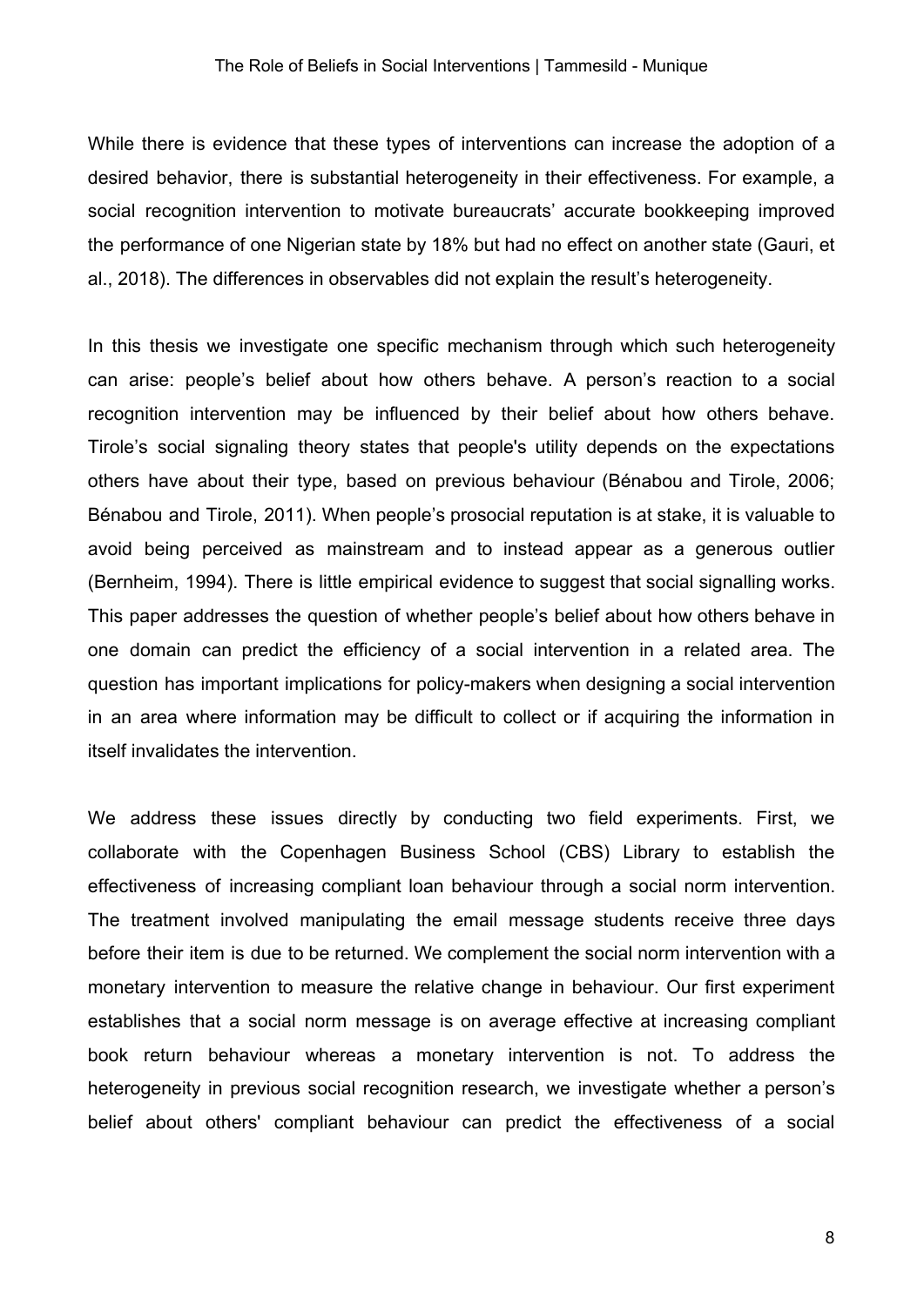intervention in a related domain by conducting a second field experiment with a new pool of students.

In the second experiment, we elicit people's belief about others' compliant book return behaviour and split the sample into groups of people with a below median belief and an above median belief. The information establishes whether a person's belief can predict the effectiveness of a social recognition intervention in a Public Good Game (PGG)<sup>1</sup>. Two PGGs measure people's contributions to a communal money pot in an anonymous and a visible game, after completion each player's name, contribution and rank is observable to other players. People are clustered into groups of five and individually ranked in order of contribution to the public good, the first rank is the highest in-group contribution. Finally, a revealed preference schedule measures people's social recognition utility by eliciting their (possibly negative) willingness to pay (WTP) for social recognition at each contribution rank. We calculate the monetary value of receiving praise for being ranked first and avoiding shame for being ranked fifth.

Our results are threefold. First, in the loans return experiment, participants exposed to a social norm message return 12.5% more of their loaned items on-time relative to a control group. In comparison, there is suggestive evidence that participants exposed to a monetary reward intervention return 5.5% fewer loaned items on-time relative to the same control group.

Second, in the PGG, people with a below median belief about others compliant library behaviour contribute on average 3.3% more to the communal pot when being exposed to a social recognition intervention than when not. In comparison, people with an above median belief contribute on average 0.3% more to the communal when being exposed to a social recognition intervention than when not.

<sup>1</sup> At the beginning of the PGG, players are endowed with tokens and decide to keep them for themselves or place the tokens into a communal pot, which is multiplied and evenly divided among players. Experimental economics uses PGGs to measure people's selfish or prosocial behavior toward a public good.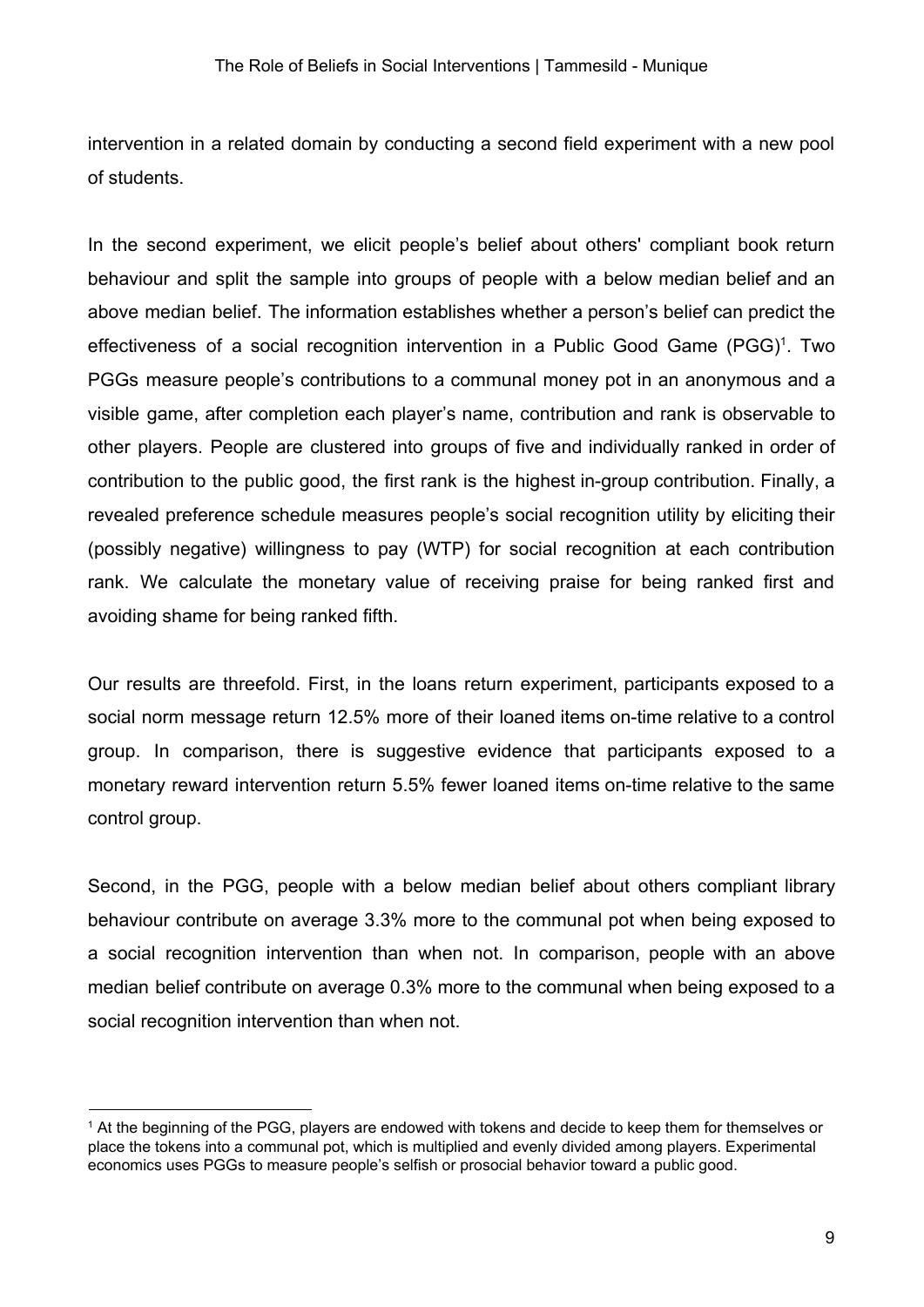Third, people's belief type was found to have predictive power over the monetary value placed on receiving praise from being ranked first and avoiding shame from being ranked fifth. People with a below median belief on average spent 28.8% of their WTP budget to receive praise when ranked first, whereas participants with an above median belief on average spent 3.1% of their WTP budget for the same preference. In comparison, there is suggestive evidence that people with an above median belief on average spent 18.8% of their WTP budget to avoid shame when ranked fifth, whereas participants with a below median belief on average spent 10.6% of their WTP budget for the same preference.

For a number of reasons, caution should be taken when extrapolating meaning from our results. However, we hope that future research can focus on understanding the predictive nature of a person's belief on the efficacy of a social intervention.

The remainder of the paper is organised as follows. Section 1 is a literature review of the role of beliefs in decision making, monetary and social interventions, social signaling theory and. Section 2 outlines the methodology, data collection, data analysis and considerations. Section 3 presents the analysis and results. Section 4 outlines the discussion, limitations and conclusion with ideas for future research.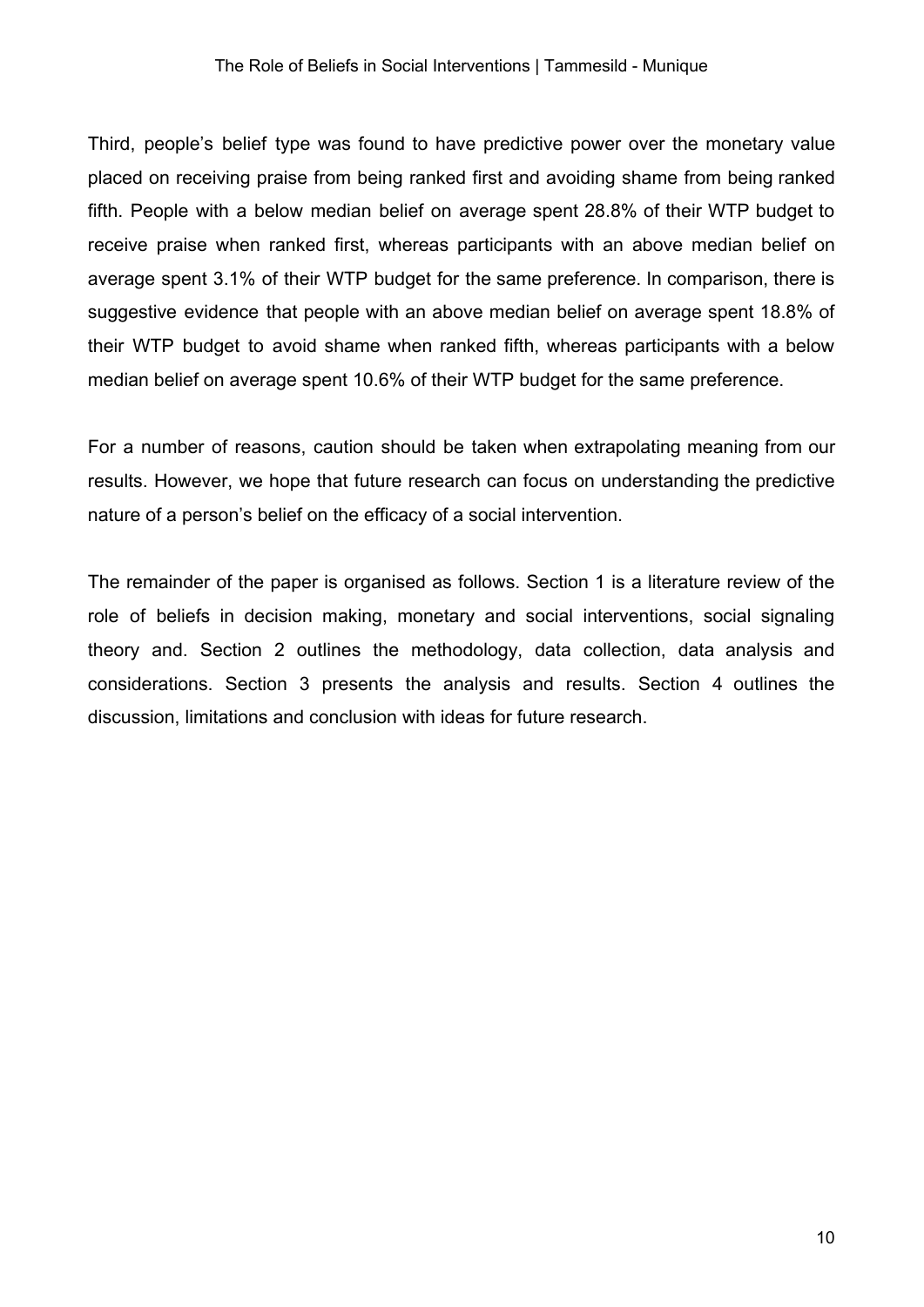# <span id="page-10-0"></span>Literature Review

# <span id="page-10-1"></span>1. Decision Making and the Role of Beliefs

## <span id="page-10-2"></span>1.A. Expected Utility Theory

Before discussing Expected Utility Theory, the concepts of risk and uncertainty should be introduced, as well as earlier concepts of decision theory. A risky decision is one, whose outcome is unknown and according to Fox and Poldrack (2009) risk increases with variance in the probability distribution of possible outcomes, regardless of whether a probable loss is involved. In such decisions (under risk), the decision maker knows precisely the probability distribution of all possible outcomes, akin to flipping a 50/50 coin (Fox and Poldrack, 2009). Decisions under uncertainty however, provide the decision maker with no such information and they must estimate the probabilities of potential outcomes; usually with some degree of ambiguity (Fox and Poldrack, 2009). In the subsequent section, all situations assume decisions under risk.

In its purest form, decision theory dates back to Pascal and Fermet, who stated that a decision maker should always choose the option with the highest expected value (Fox and Poldrack, 2009):

$$
E(V) = p * x \tag{1}
$$

Where  $x$  is the DKK value with probability  $p$ . It is further argued that expected value maximization assumes a risk neutral attitude, rendering decision makers indifferent between a gamble and its expected value. Outlining this as a major flaw of expected value maximization, Fox and Poldrack (2009) point towards the inability to exhibit risk aversion; e.g. why would a person prefer a guaranteed DKK 499 over a 50/50 chance to win DKK 1000.

11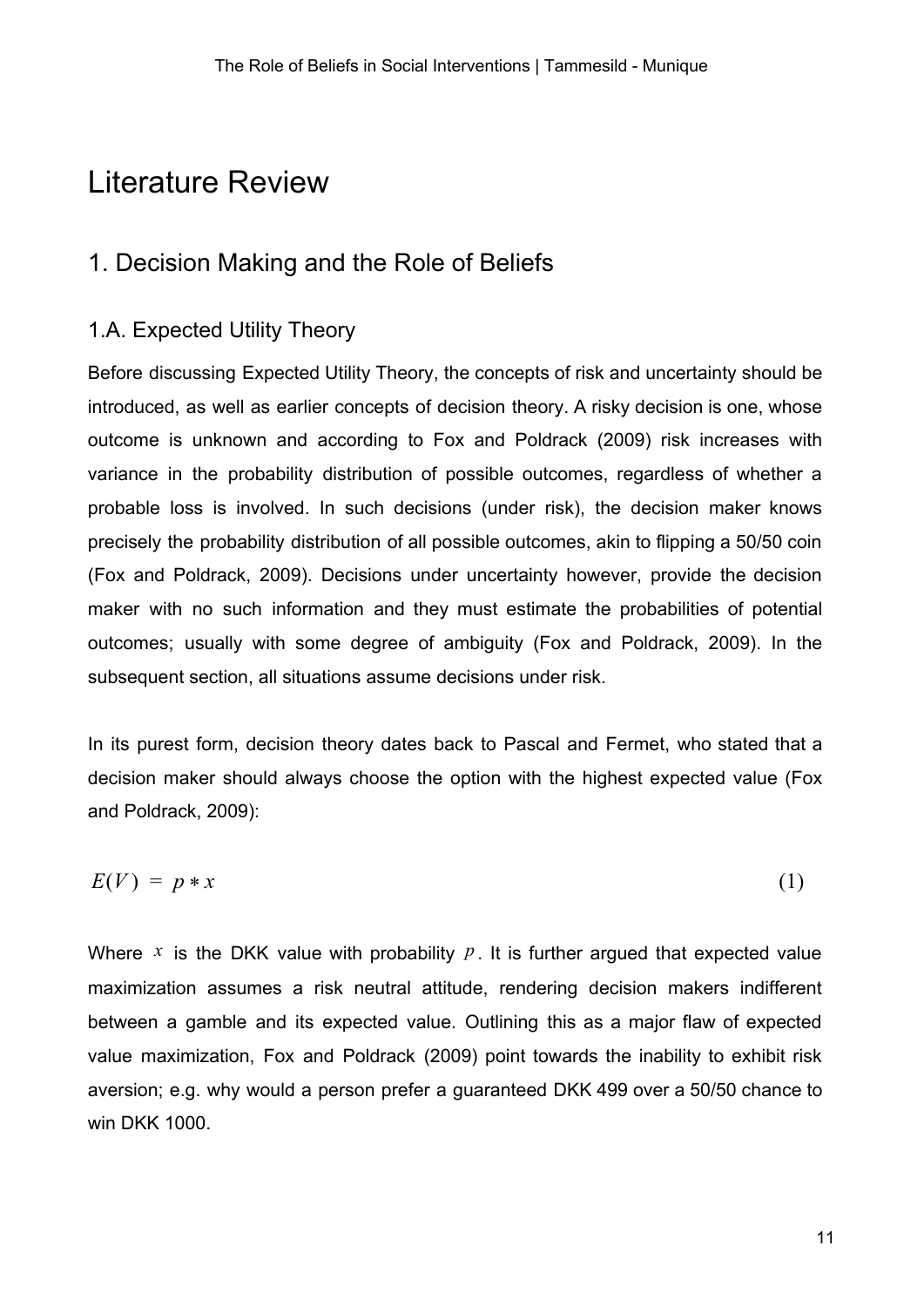Bernoulli (1738) addressed this issue, stating that people do not evaluate an outcome according to their objective value but rather by their utility or 'moral value'. He examined that people value *x* amount of money less when they are wealthy than when they are poor, indicating that marginal utility decreases as wealth increases. Hence, decision makers will choose whatever option offers the highest expected utility, ever dependent on the individual's situation:

$$
E(U) = p * u(x) \tag{2}
$$

The utility of attaining outcome  $x$ ,  $u(x)$  with probability  $p$ . When Von Neumann and Morgenstern (1947) introduced a set of axioms that, as reiterated by Fox and Poldrack (2009), are both necessary and sufficient for representing a decision maker's choice to maximise expected utility, Bernoulli's concept became a central part of economic theory. Pennacchi (2008) confirms that there exists an expected utility function only if the following axioms hold, where  $\geq$  (preferred or equivalent) represents the binary preference relation over the set of all possible outcomes:

**1. Completeness**: Given the choice between A or B, either  $A \geq B$ ,  $B \geq A$ , or both is true.

**2. Transitivity**: For any three options A, B or C, if  $A \geq B$  and  $B \geq C$ , then  $A \geq C$ . The Completeness and Transitivity axioms establish that decision makers can order their preferences.

**3. Continuity**: For any three options, a mixture of the best and worst option is preferred to the intermediate option and vice versa. For  $A \geq B \geq C$ , there exists  $\alpha, \beta \in (0,1)$  such that  $\alpha A$  + (1 -  $\alpha$ )C  $\geq$  B, and B  $\geq$   $\beta$ A + (1- $\beta$ )C. The Continuity axiom establishes a continuous trade off between probability and outcomes.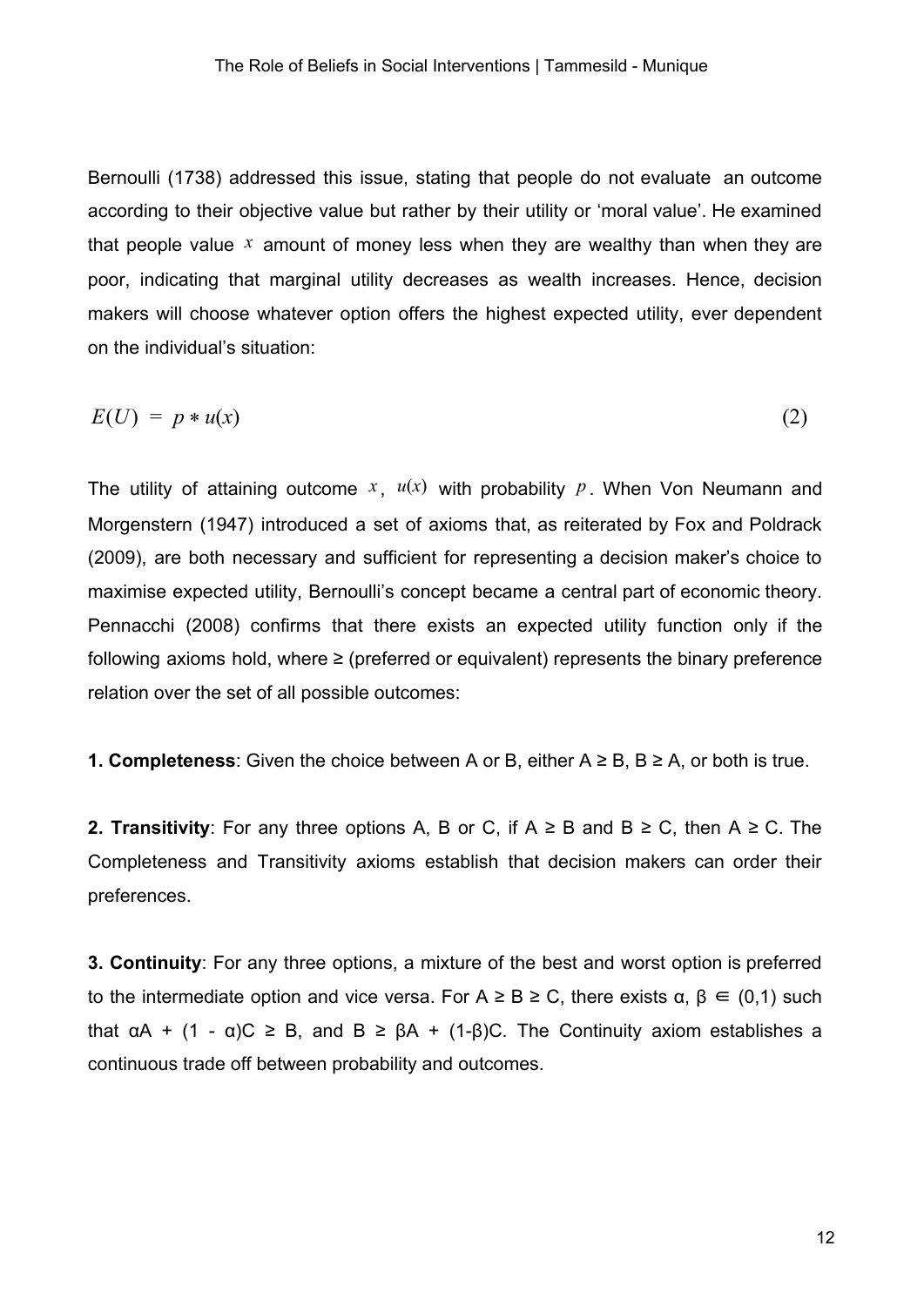**4. Independence (a.k.a. Substitution)**: When a person prefers one option over another, this inclination should not be affected by a mixture of both options with a common, third option. Hence, for any A, B and C, as well as any  $\alpha \in (0,1)$ ,  $A \geq B$  only if  $\alpha A + (1-\alpha) C \geq$  $\alpha$ B + (1- $\alpha$ ) C. The Independence axiom establishes that utilities of outcomes are weighted by their respective probabilities.

Having established the foundations of Expected Utility Theory, it must be mentioned that there exist two violations of said theory, known as the *Allais paradox*. Kahneman and Tversky (1979) presented the following to illustrate the first violation, the Common Ratio effect:

**Decision 1**: Choose between (A) an 80% chance of DKK 4000 or (B) DKK 3000 for sure. **Decision 2**: Choose between (C) a 20% chance of DKK 4000 or (D) a 25% chance of DKK 3000.

To comply with the Independence (Substitution) axiom, people should choose B over A only if they also prefer D over C as  $C = 0.25A$  and  $D = 0.25B$ . Most respondents however, chose B over A and C over D, violating the Independence axiom. This also shows that when the probability of a possible gain moves towards smaller percentages, people prefer the option with a higher outcome.

The second violation, the Common Consequence effect, is illustrated by Kahneman and Tversky (1979) as follows:

**Decision 3**: Choose between (E) a 33% chance of DKK 2500, a 66% chance of DKK 2400, and a 1% chance of nothing or (F) DKK 2400 for sure. **Decision 4**: Choose between (G) a 33% chance of DKK 2500 or (H) a 34% chance of

DKK 2400.

13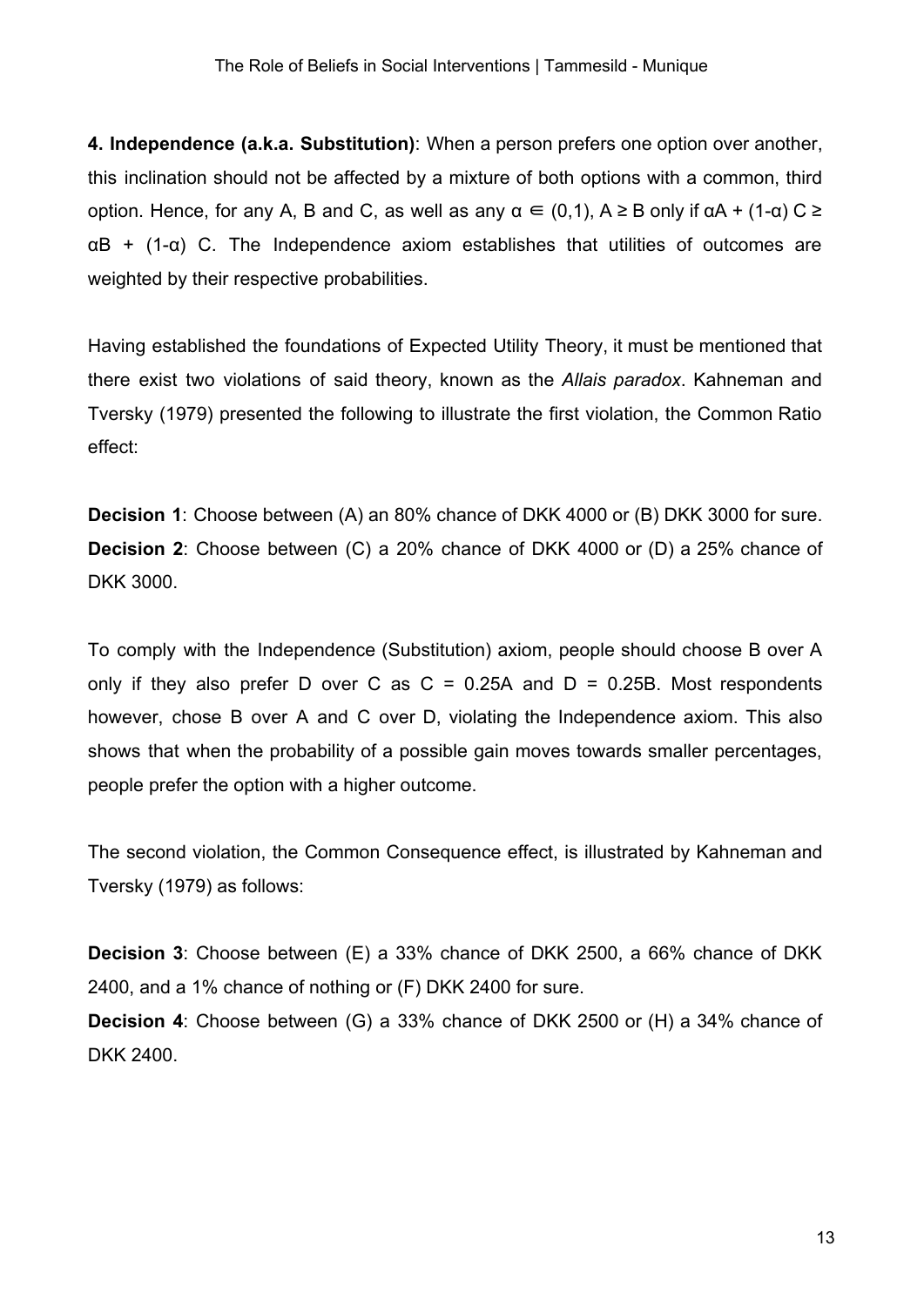In this example, E and G, and F and H are the same if not for the common consequence (Appendix 17). A common consequence added or subtracted to the two options should have no impact on the desirability of one option over the other. Yet, most people in Kahneman and Tversky's study prefer F to E and G to H. Both the Common Ratio effect and Common Consequence effect reiterate the understanding that people are more sensitive to differences in probability near impossibility and certainty (tail events) than in the intermediate range of probability (Fox and Poldrack, 2009).

#### <span id="page-13-0"></span>1.B. The Role of Beliefs

Attitudes are enduring evaluations people have of other objects, ideas or people and can vary in the degree of extremity of positive, negative and neutral (Millon and Lerner, 2003). According to tripartite theory, attitudes are based on cognitive beliefs (eg. "this phone has eight hours of battery life"), feelings (eg. "owning this phone makes me happy") or behaviour (eg. "I have always used an Apple phone") (Breckler, 1984; Rosenberg, 1960; Zanna and Rempel, 2008). Attitudes are formed through cognitive beliefs, feelings and behavior and influence decision making behaviour.

The intention to perform an action precedes the performance of the behaviour (Ajzen, 2008). In line with this reasoning, psychologists agree that intention mediates attitude and behaviour (Bagozzi and Warshaw, 1990; Bentler and Speckart, 1979; Fishbein and Ajzen, 1975; Gollwitzer, 1993; Kuhl, 1985; Locke and Latham, 1990; Triandis, 1977). The causal sequence of belief-attitude-intention hierarchy is used in Ajzen's (1991) planned behavior theory (Appendix 8). The intention to perform a behaviour is influenced by three factors: a favourable or unfavourable evaluation of the behaviour (attitude toward the behaviour), the perceived social pressure to perform or not perform the behaviour (subjective norm) and the self-efficacy of the related behaviour (perceived behavioural control) (Ajzen, 2008). The more favourable the attitude and subjective norm and the greater the perceived behavioural control, the greater the intention to perform the behaviour. The attitude toward the behaviour is determined by the accessible belief about the consequence of the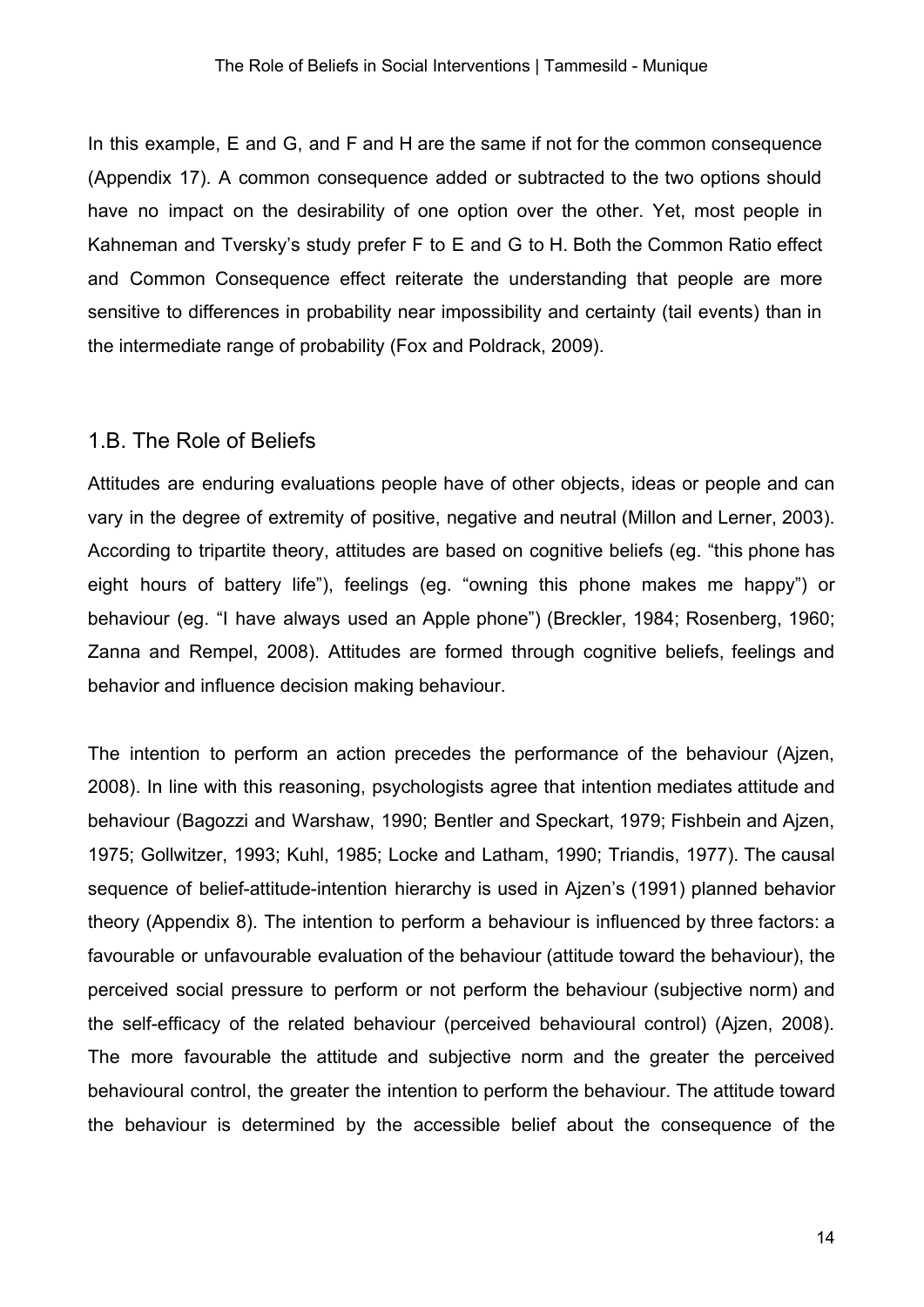behavior. The normative beliefs are the perceived behavioural expectations of referent individuals or groups which determine the subjective norm. The control beliefs are the perceived presence of factors that can facilitate or impede the performance of the behaviour. Ajzen's (2008) theory of planned behaviour assumes that intention proceeds the behavioural, normative and control beliefs people have about a behaviour.

In a PGG, Fischbacher and Gächter (2010) investigated how individuals' belief about others' contribution influenced their own contribution. They found that people's belief type had a direct and significant influence on individuals' own contributions. In a multiple-round PGG, people based their belief on their beliefs and observation of others' contributions from the previous period. For example, in period one, participants rely on their intuitive belief about others' contribution and in period two, participants update their belief based on their beliefs and observations of others' contribution in period one (Fischbacher and Gächter, 2010). If conditional contributors observe or believe others free ride, their contributions will decline (Fischbacher, Gächter, and Fehr, 2001; Burlando and Guala 2005; Kurzban and Houser, 2005; Bardsley and Moffatt, 2007; Kocher et al., 2008; Laurent Muller et al., 2008; Duffy and Ochs, 2009; and Herrmann and Thöni. 2009).

## <span id="page-14-0"></span>2. Monetary Interventions

#### <span id="page-14-1"></span>2.A. The Economic Man

Classical economist Adam Smith championed *Homo Economicus*, whereby human decision making is guided by the instrument of rationality. People are inherently self-interested, expected utility maximisers who achieve *y* reward by doing *x* behavior (Elster, 1989.) Rational actors are incentivised by future reward, adapt to changing circumstances and continuously optimise their actions. The assumption is that intrinsic motivation is unaffected when a monetary incentive is introduced, allowing the monetary and non-monetary motivations to be added up (Janssen and Mendys-Kamphorst, 2004).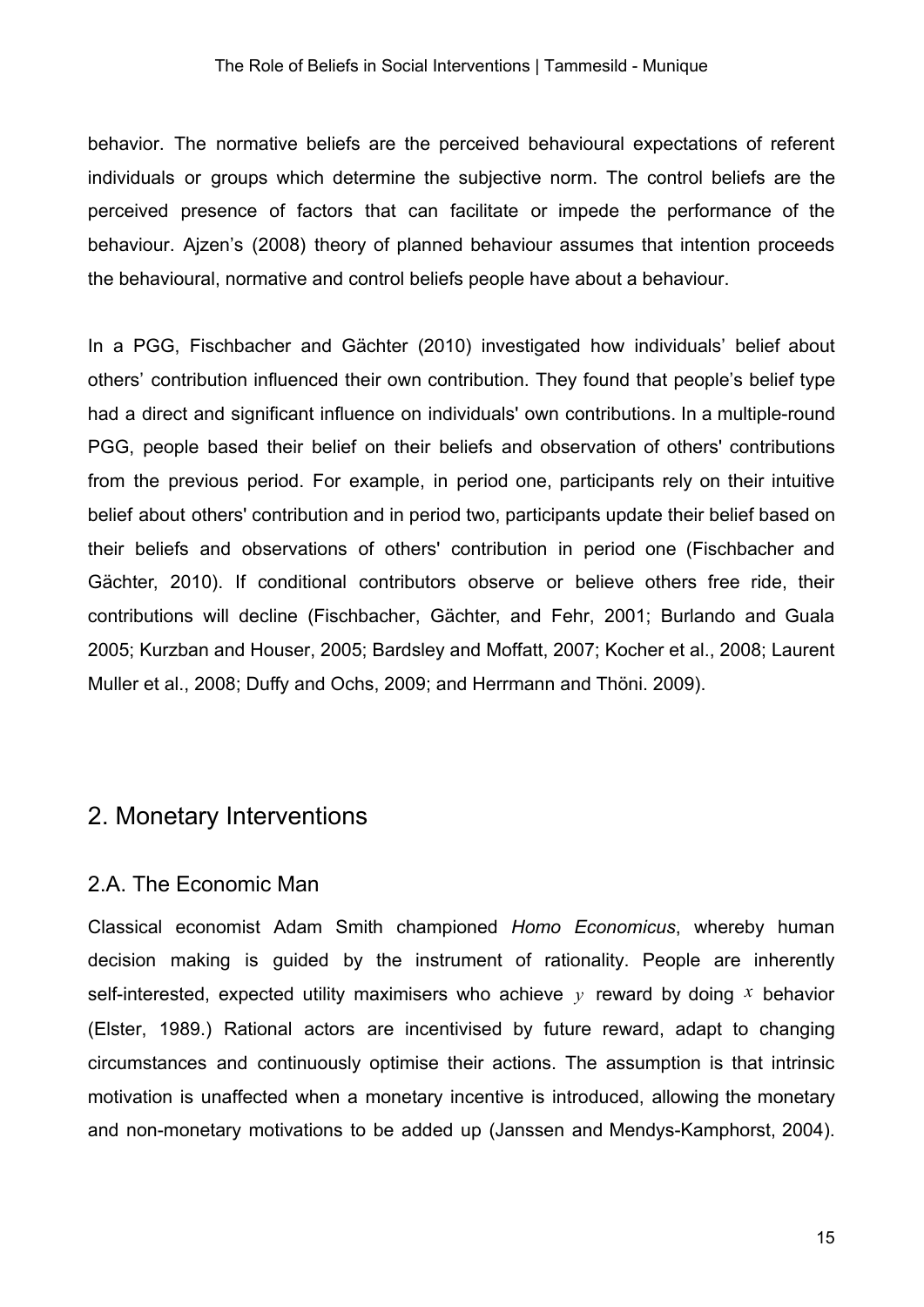In microeconomics, *Homo Economicus* is used to model changes in behaviour from changes in price. Frey (2012) explains the price effect; on the demand side a price increase decreases the quantity demanded and on the supply side an increase in price creates an increase in supply.

#### <span id="page-15-0"></span>2.B. Monetary Incentives

A significant amount of literature supports the founding premise of economics that people often change their behaviour in response to an incentive (Angrist et al., 2002; Charness and Gneezy, 2009; Friebel et al., 2017; Gneezy et al., 2011). Monetary incentives have a standard direct price effect that makes the incentivised behaviour more attractive (Gneezy, 2011).

### <span id="page-15-1"></span>2.C. Crowd-out Effect

However, price effect theory is not applicable to all circumstances and conditions. Sen (1977) and Lane (1991) argue that the theory ignores human behaviour that falls outside of explicit pricing. For example, it does not account for non-market changes in implicit preference which can lead to different behavioural responses to price. Frey (2012) has explored the complex interplay between a monetary incentive and intrinsic motivation. He argues that if individuals perceive the intervention as controlling by limiting their self-determination, self-esteem or self-expression, they will react by reducing their intrinsic motivation toward the activity (Frey, 2012). Therefore, the introduction of a monetary incentive can crowd-out an individual's intrinsic motivation causing a reversal of the price effect and a decrease in the incentivised behavior (Frey, 1994).

Numerous studies have documented the crowd-out effect on prosocial behaviour. Titmuss (1970) found that providing a monetary reward to volunteer blood donors led to less overall blood donation behaviour (Janssen and Mendys-Kamphorst, 2004). He urged economists to rethink the relationship between monetary and non-monetary motivations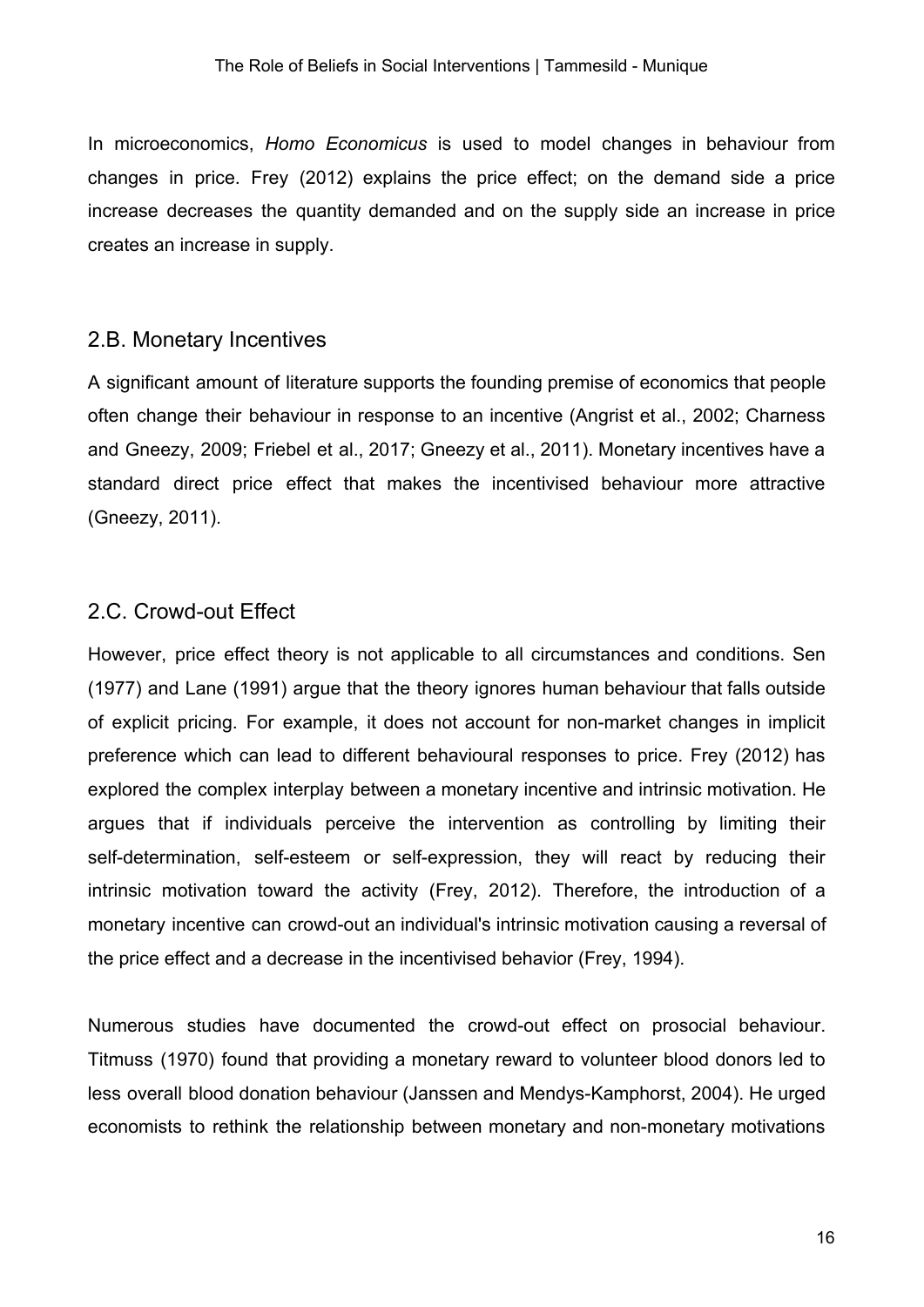because a monetary reward can destroy self-esteem and self-expression to contribute to a public good. Frey and Götte (1999) agree that volunteers complete less work if a monetary incentive is provided. These findings are in line with Gneezy and Rustichini (2000) research that less monetary donations were collected by schoolchildren when provided with monetary performance incentives. To award intrinsically motivated volunteers with monetary compensations can cause a crowd-out effect and reduce overall task performance ( Deci, 1975; Deci and Ryan, 1985).

### <span id="page-16-0"></span>2.D. Social Image

Introducing a monetary incentive can limit intrinsically motivated individuals in receiving social approval, status and recognition. Dickinson (1989) explains that "in our society, people are often admired and praised when they engage in intrinsically controlled behavior (...). The very fact that the behavior is unrelated to any obvious extrinsic consequence is, in part, the basis for the approval" (p. 6). Frey and Jegen (2001) continue by explaining that "an intrinsically motivated person is deprived of the chance of displaying his or her own interest and involvement in an activity when someone else offers a reward" (p. 594). Providing a monetary incentive can prohibit people from expressing themselves and cancel out social status gains which may cause less prosocial behaviour.

Ariely, Bracha and Meier (2009) discuss the interplay between monetary incentives and self-image by using a hypothetical scenario: an individual considers buying an electric car which is more expensive than an equivalent combustion engine car. In a community that values environmentally friendly technologies, driving a car that is recognisable as electric is likely to improve the owner's image. The government decides to provide a large tax benefit to the purchase of electric cars which reduces the cost of the car, making it more attractive to purchase. However, the tax incentive also decreases the social image value gained from driving an electric car. Without the tax incentive, the purchase conveyed the individual's concern for the environment (positive image), with the tax incentive it does so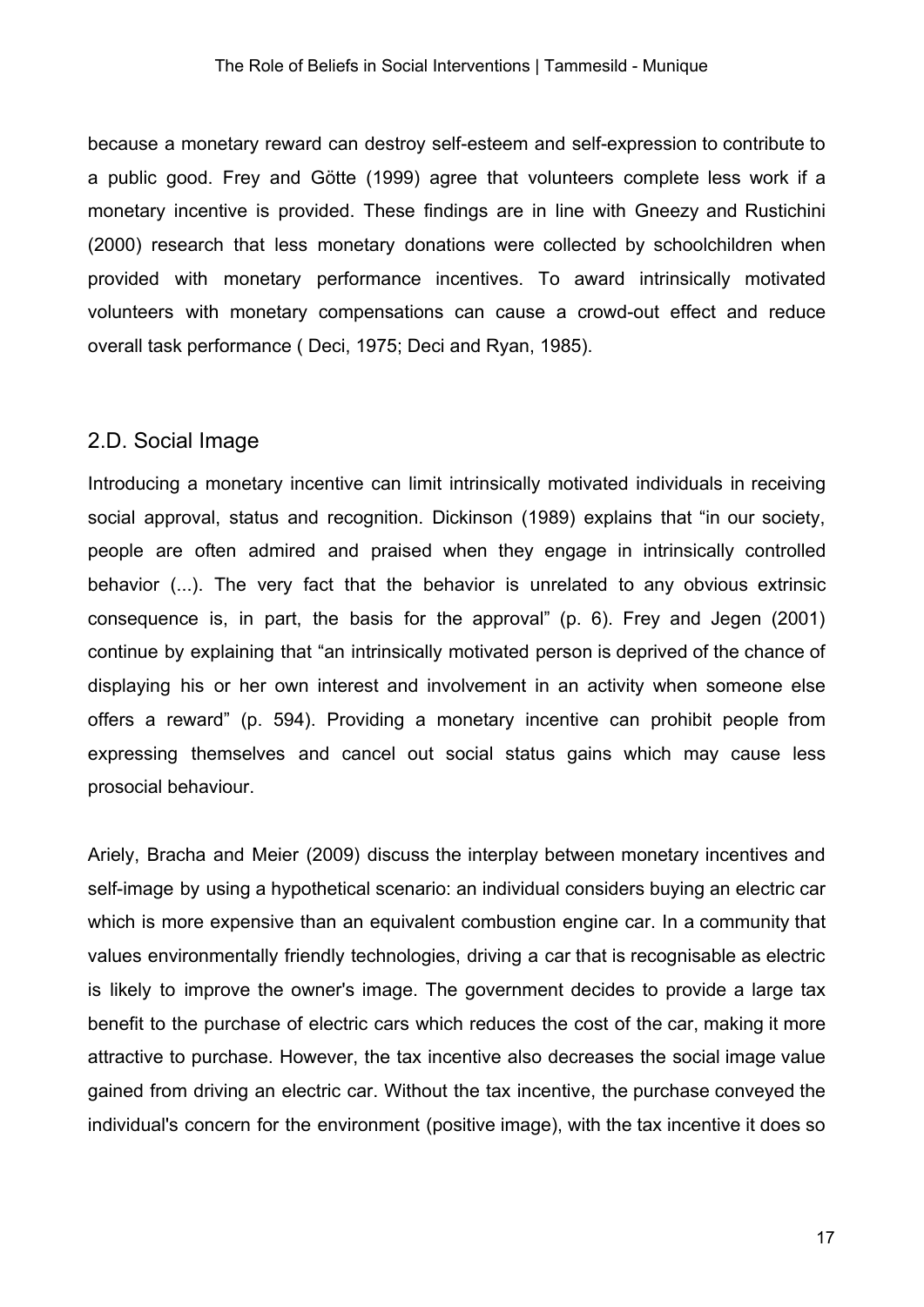to a lesser degree. By providing an electric car tax benefit, the government may unintentionally damage the signaling value of buying an electric car. The hypothetical scenario explains the interplay between a monetary incentive and a social signal, which requires careful consideration when designing an incentive.

## <span id="page-17-0"></span>3. Social Interventions

### <span id="page-17-1"></span>3.A. The Marketplace

Decisions are made in either a social or monetary marketplace and the introduction of an incentive can transform the nature of the relationship from one domain to the other. Heyman and Ariely (2004) questioned students about assisting others to move furniture. By introducing a monetary incentive, the perception of the interaction was shifted from social to monetary, which reduced student's overall willingness to assist others move. The intrinsic social reward of helping others may have been diminished by the monetary incentive. The type of incentive can also shift the interaction between markets. In another Heyman and Ariely (2004) experiment, students paid in candy (non-monetary) outperformed those paid in cash (monetary), presumably because candy is a social reward that can provide acknowledgement.

## <span id="page-17-2"></span>3.B. The Social Self

Sociologist Emile Durkheim championed *Homo Sociologicus*, whereby human behaviour is guided by a social norm mechanism (Elster, 1989). Actors are insensitive to circumstance, not outcome oriented and do not consider being rational. Fehr and Fischbacher (2004) define social norms as "standards of behaviour that are based on widely shared beliefs [about] how individual group members ought to behave in a given situation" (p. 185). A norm arises when actions cause positive or negative side-effects for other group members (Fehr and Fischbacher, 2004). They are obeyed voluntarily when the behaviour aligns with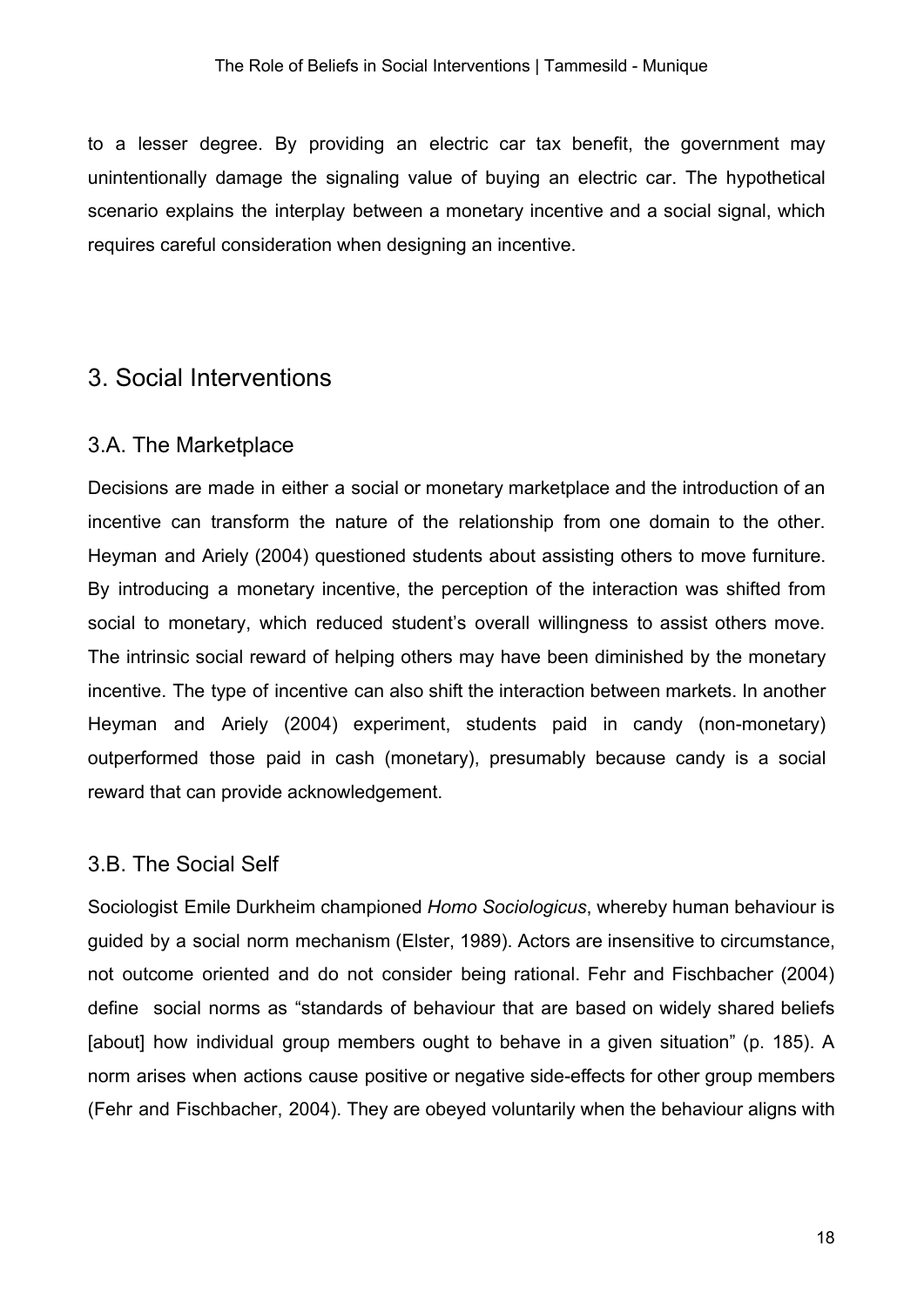individuals' goals and can be violated when individuals have opposing goals to the normative behaviour (Fehr and Fischbacher, 2004).

#### <span id="page-18-0"></span>3.C. Social Norms

Social norms can enforce cooperation in a public good situation (Arrow, 1970; Ullmann-Margalit, 1977; North, 1981; Andreoni, 1990; Holländer, 1990). Coleman (1990) defines social norms as a rule of behaviour that is enforced by social sanctions of approval or disapproval. Sanctions do not have to be direct or verbal because a social norm can be enforced through internal feelings of self respect and guilt (Lindbeck, 1997). Rege and Telle argue that the mere suspicion that someone disapproves of your behaviour can create a significant social cost (2004). For example, a social norm is that people should not use profanity in public. Therefore, individuals who curse can experience direct and indirect external social sanctions by those who observe the behaviour and internal sanctions of disapproval and feelings of guilt.

Emotions are understood to play a critical role in social norms influence on behaviour (Rilling, et. al., 2002; Fehr and Fischbacher, 2004). Social norms' influence is caused by the strong emotions they trigger at the prospect of being obeyed or violated (Elster, 1989). The anticipation of losing face through negative feelings of shame or guilt can be triggered when a norm is violated (Batson, 1998). Guilt denounces a specific action whereas shame condemns the entire self (Tangney 1995; Tangney and Dearing 2003). Shame is the more socially destructive emotion because it signifies the entire self is bad, whereas guilt is more socially repairable as people are likely to change their behaviour to cause less damage (Batson and Powell, 2003). Contrarily, when a norm is obeyed, the anticipation of the positive feeling of honor can be triggered. Social norms' influence arise from the emotions they trigger which can cause people to perform more good and less selfish deeds.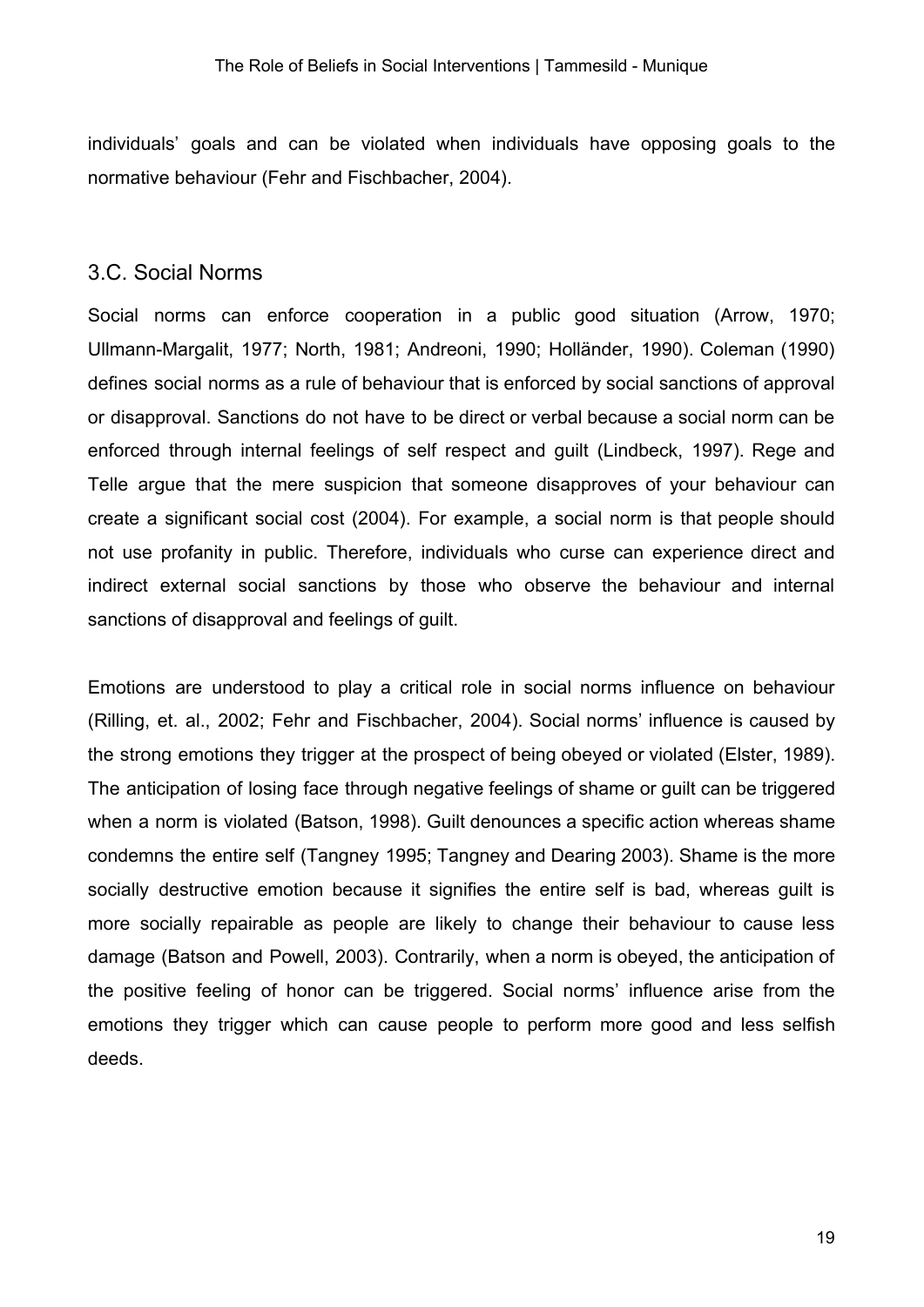A social norm can be used to rationalise self-interest. Deutsch (1985) and Messick and Sentis (1983) correlate the relationship between those who abide by and those who benefit from a social norm. They found that people prefer distributive norms that benefit themselves. Norms can be manipulated for personal advantage and post-rationalised to the self and to others. Elster (1989) discovered that when social norms align with self-interest, they acquire special salience in the mind, making them easier to process and comprehend. If self-interest is aligned to a social norm, people are more likely to cooperate. It can be challenging to navigate a smorgasbord of social norms because they may lead to contradiction, compromise or self-sacrifice. Individuals are bound by the norms of society and are unable to indiscriminately select a norm for each situation without justification to the self and to others. If social norms are inconsistently applied, individuals will damage their self-image and reputation.

### <span id="page-19-0"></span>3.D. Social Recognition

Social recognition has long been understood as a powerful motivation and it refers to situations in which individuals take actions to influence others' beliefs about them. In Hirschman cites (1973) Hobbes explained that "men are continually in competition for honour and dignity" (p. 4). Unlike monetary incentives, social recognition incentives are less likely to crowd-out the intrinsic motivation of agents (Ryan and Deci 2000). Instead, social recognition can galvanise the intrinsic motivation by making the positive attributes more salient (Gauri et al., 2018). Social recognition is a positional good because everyone cannot be ranked first. It generates utility esteem gains to individuals ranked first and disutility shame losses to those ranked last (Butera et al. 2019).

A growing body of literature across business, government and nonprofit organisations demonstrates the power of social recognition to change behaviour. Examples include organisations honoring the employee of the month (Kosfeld and Neckermann, 2011), governments compare on-time tax payers with delinquents (Bø et al., 2015; Perez-Truglia and Troiano, 2018) and nonprofit organisations publish donors' names (Karlan and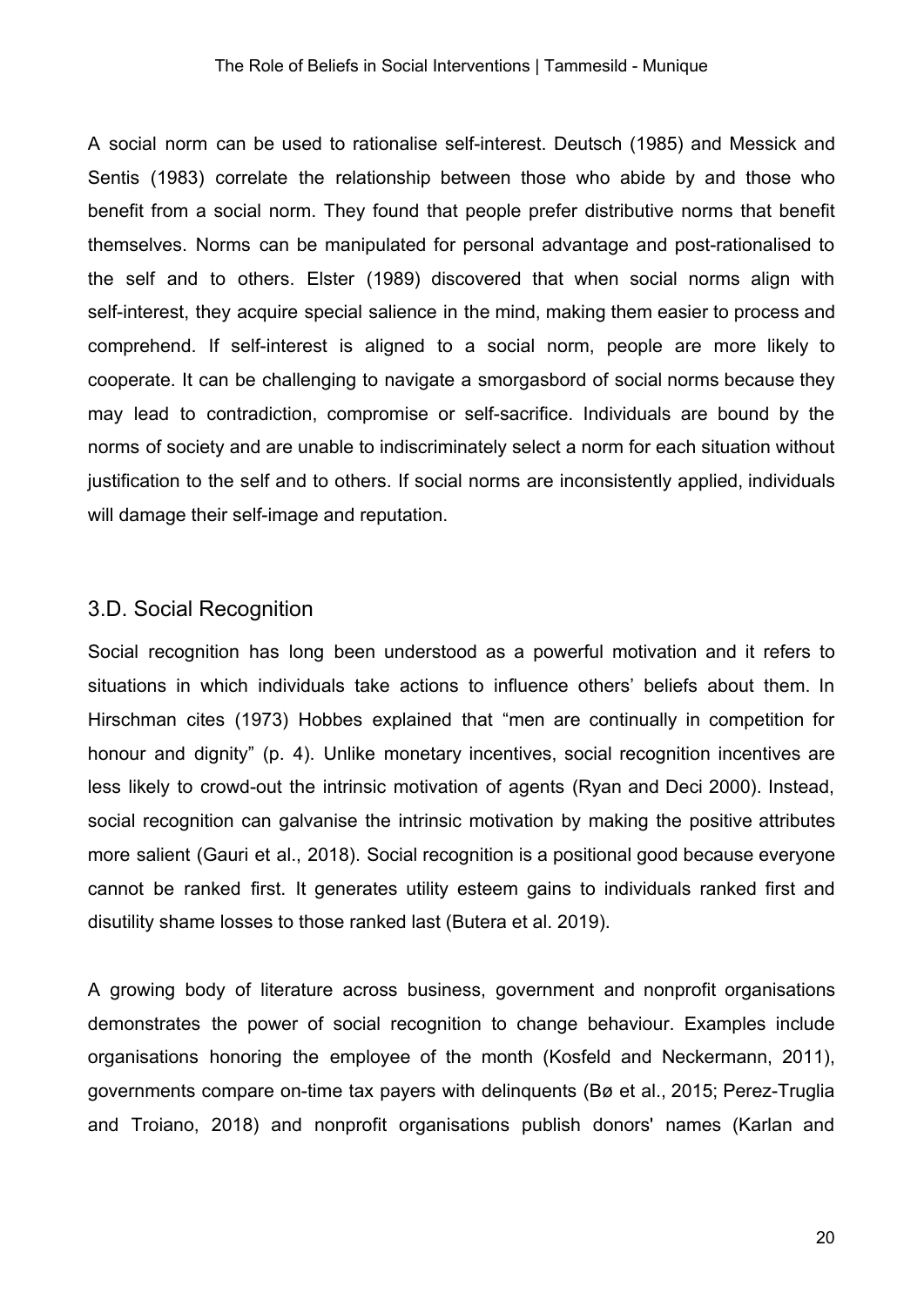McConnell, 2014). Social recognition is an effective behavioural change strategy that can strengthen the motivation to cooperate.

People value their reputation and are willing to pay the price of cooperation in order to maintain their image. In a real world setting, Yoeli et al. (2003) collaborated with a utility company to increase voluntary participation into an electricity blackout-prevention program. The authors compare the natural experiment to a real world PGG because participants forgo a personal cost of less electricity during peak periods, in order to benefit the collective by reducing the amount of electricity blackouts. Yoeli et al. (2003) manipulated whether participants could identify their neighbours that had signed up to the program. The observability of others' actions and identity in signing up to the program tripled cooperation and was four times as effective as the utility company's previous \$25 monetary incentive. The research indicates that making people's actions visible to others is a powerful behavior change intervention that can increase cooperation in a real world setting.

Levitt and List (2007) find that the "absence of anonymity will be associated with an increased level of prosocial behaviour relative to settings in which individuals are more anonymous" (p. 161). Hoffman et at. (1994) manipulated the anonymity between experimenter and subject in a dictator game and found that when subjects were aware of being monitored by the researchers, their contributions increased from 16% to 46%. The authors conclude that observed behaviour "may be due not to a taste for fairness, but rather to a social concern for what others may think, and for being held in high regard by others" (p. 371). Davis and Holte (1993) analyse the results and found that participants did not display altruism and instead were "concerned about the opinions of outside observers" (p. 269). In line with these findings, Andreoni and Bernheim (2009) found that as scrutiny increased subjects were more likely to split the pie 50-50. The results illustrate the importance of anonymity between subjects and from researchers to subjects.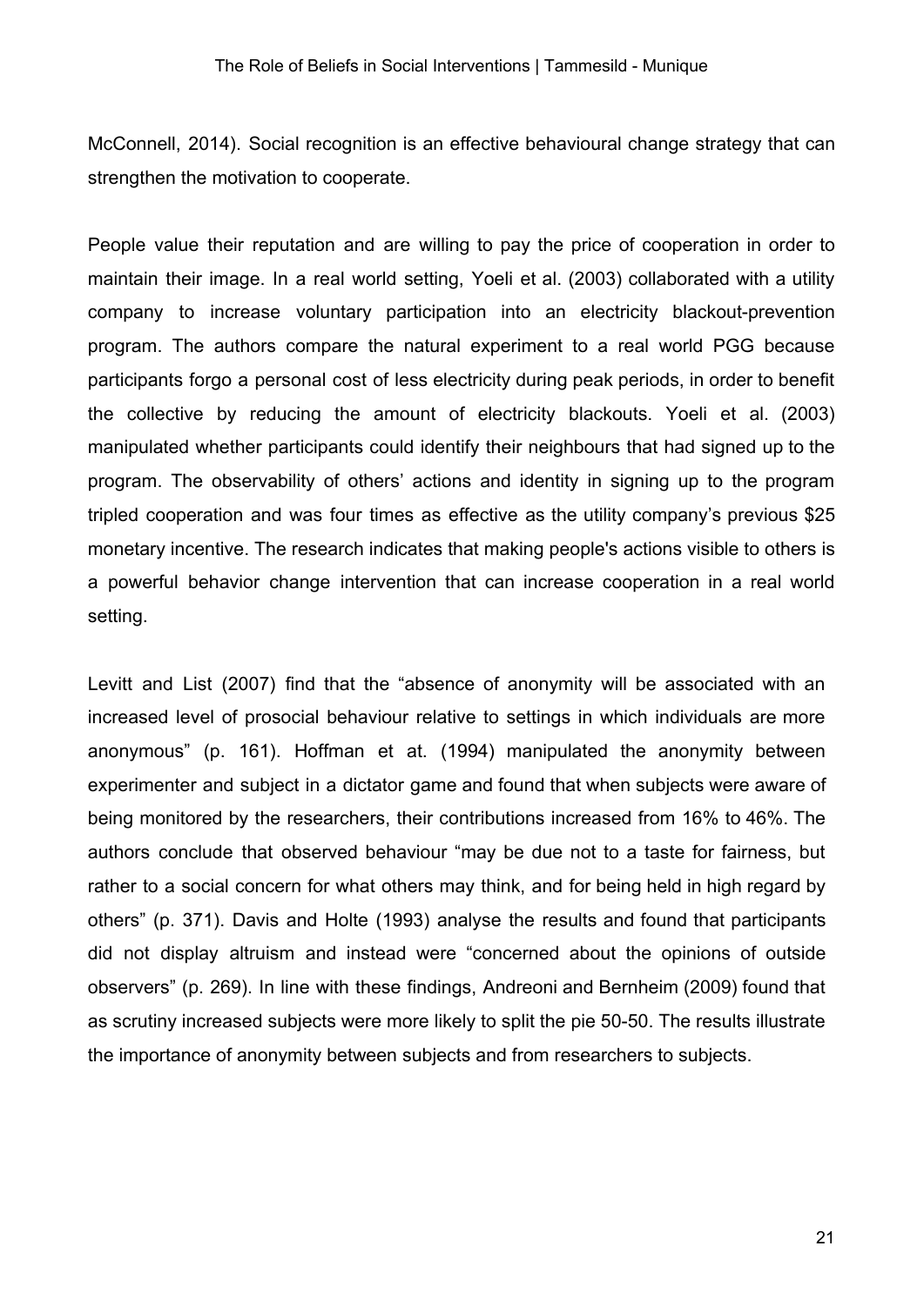The nature and extent of some naturally occuring environments may enable scrutiny between participants and increase the importance of prosocial behaviour (Levitt and List, 2007). For example, churches' open as opposed to concealed collection boxes increase scrutiny on contribution behaviour (Soetevent, 2005). The open collection box allows worshippers to view the total amount collected before contributing, snoop on and be snooped on by their neighbours and to receive scrutiny from the collector. The collection box is an example of a naturally occurring environment that enables scrutiny between people to influence prosocial behaviour.

Rege and Telle (2001) conducted a PGG by instructing participants to write their contribution in private and on a whiteboard in front of the others. The authors found that revealing individuals' behaviour to strangers increased voluntary contributions by 33.8%. An effective strategy to increase contributions is to make people's identity and contributions observable to others because it enables social recognition.

### <span id="page-21-0"></span>3.E. Crowd-in Effect

Crowding effects can cause positive intrinsic motivation gains if individuals perceive an intervention as supporting their self-determination, self-esteem or expression (Frey, 2012). Interventions that successfully target individuals' internal value system can shift individuals' motivation from the self to others and strengthen their intrinsic motivation to behave prosocially.

#### <span id="page-21-1"></span>3.F. Self-image

People value the opinion others have of them and their self-image. Individuals gain social approval of their behaviour when they signal traits defined by the community as good (Ariely, Bracha and Meier, 2009). Economist Adam Smith (1776) described moral decisions as assessing one's own conduct through the eyes of an 'impartial spectator' who acts as an 'ideal mate within the breast'. In line with Smith (1776), contemporary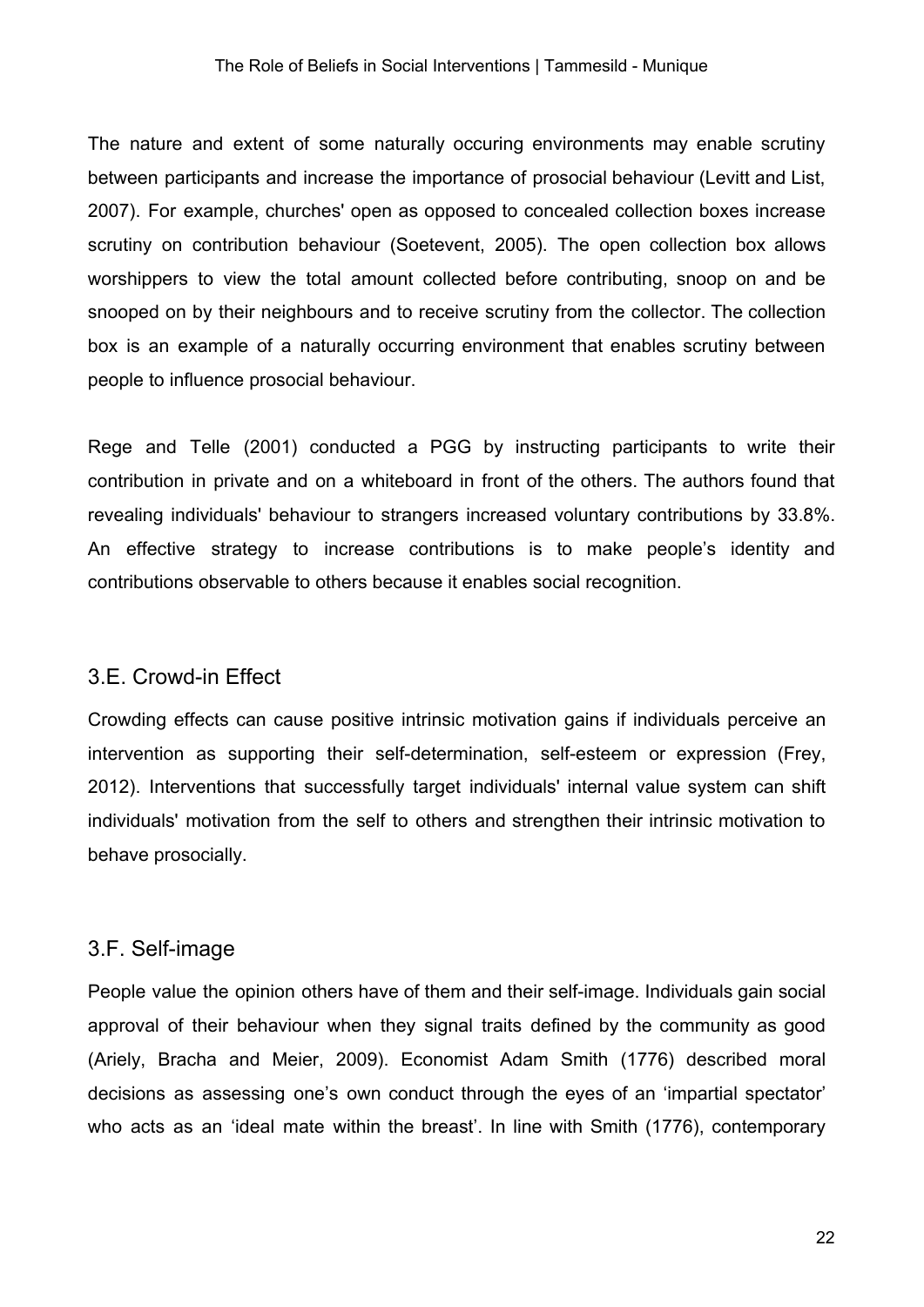psychologists agree that people's behavior is influenced by their desire to maintain conformity between their emotions, thoughts, actions and identity they desire to uphold (Bénabou and Tirole, 2005). Batson (1998) describes the power of self as "the ability to pat oneself on the back and feeling good about being a kind, caring person" (p. 245). Self-image can guide people's behaviour to act in line with society's norms in order to avoid cognitive dissonance.

#### <span id="page-22-0"></span>3.G. Social Signaling

Social singling theory can be used to better understand the motives behind prosocial behaviour. The theory encompasses three endogenous motives; intrinsic, extrinsic and reputation and argues that people seek to evaluate others' values by observing their behaviour (Benabou and Tirole, 2006). The choice architecture can influence the motives, change the meaning attached to the behaviour and the reason to engage in it. An extrinsic monetary reward can damage the reputation motive and cast doubt over the meaning and reason for behaving prosocially.

Social signaling theory suggests that people's utility depends on the expectations others have about their type which is based on previous behaviour (Benabou and Tirole, 2006; Benabou and Tirole, 2011). They behave in order to signal that their taste is close to the mainstream, which causes cooperation to numerous social norms (Bernheim, 1994). However, when people's prosocial reputation is at stake, it is valuable to avoid being perceived as mainstream and to instead appear as a generous outlier (Bernheim, 1994).

An incentive can cause unintended negative consequences, for example it can signal to other group members that the normal behaviour is for people to behave asocial (Gneezy, 2011). In line with this, Benabou and Tirole (2003) found that high powered incentives may convey bad news about the task or the agents ability.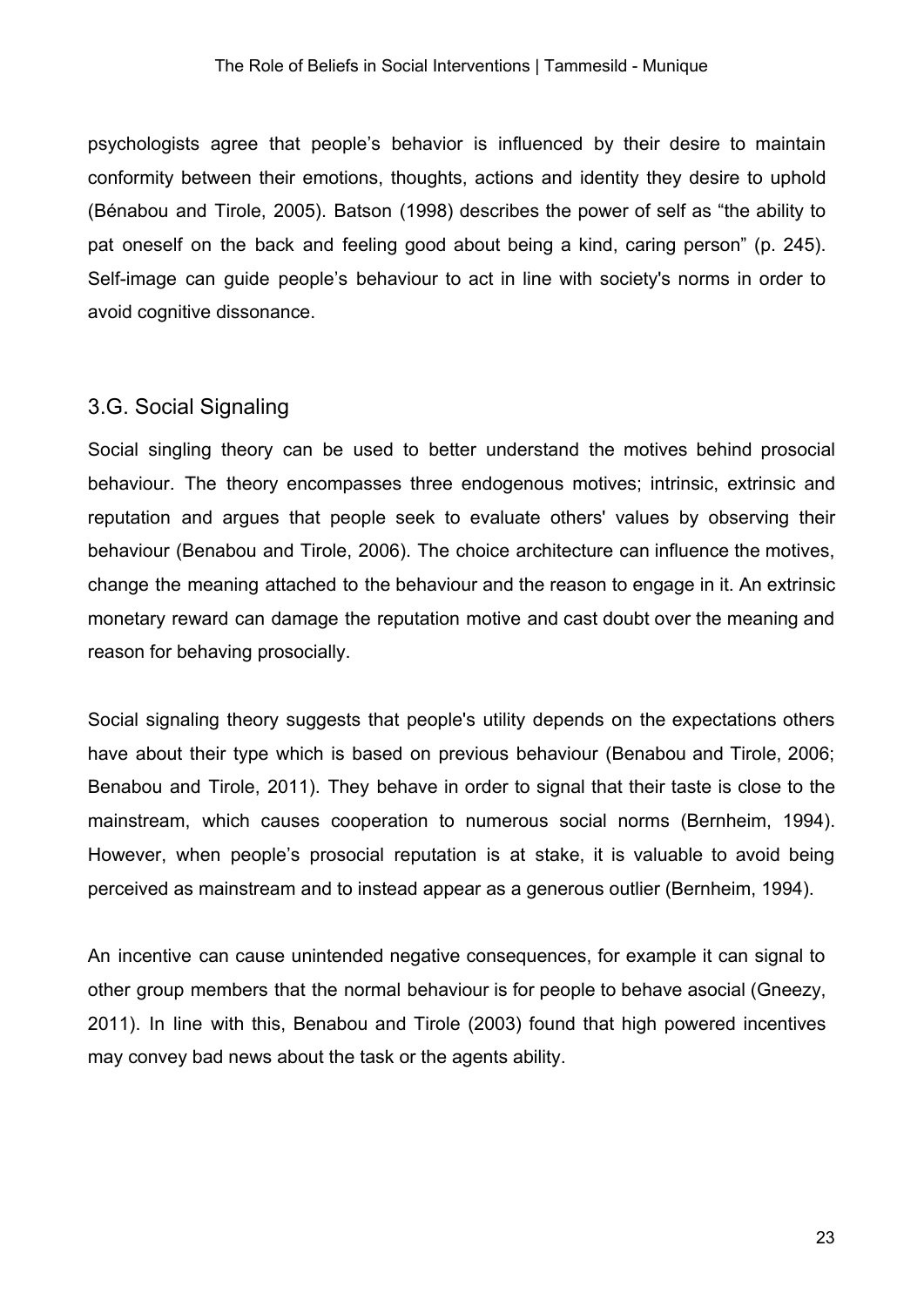# Methodology

# <span id="page-23-0"></span>1. Research Problem and Hypotheses

The efficacy of social interventions: Can a social norm intervention increase compliant book return behaviour at the CBS Library? And do people's beliefs about others' cooperative behaviour also predict the effectiveness of a social recognition intervention in a PGG?

To answer the research problem we test the following hypotheses:

*H1: Among participants who are exposed to a monetary gain intervention (vs. control group) more return their library items on-time.*

Students who return their loaned library items on-time go into a draw to win DKK 1,000. We test the effect of a monetary incentive on compliant book return behaviour when compared to a control with information of an experiment in-progress. Economic theory suggests that a monetary incentive has a standard direct price effect that makes the incentivised behaviour more attractive.

*H2: Among participants who are exposed to a social norm intervention (vs. control group) more return their library items on-time.*

The social norm intervention informed students of the library's normative return behaviour and outlined the negative externalities caused when items are returned late. We test the effect of a social norm intervention on compliant book return behaviour when compared to a control with information of an experiment in-progress. Theory suggests that social norm messages influence is from the strong emotions that are triggered at the prospect of being obeyed or violated.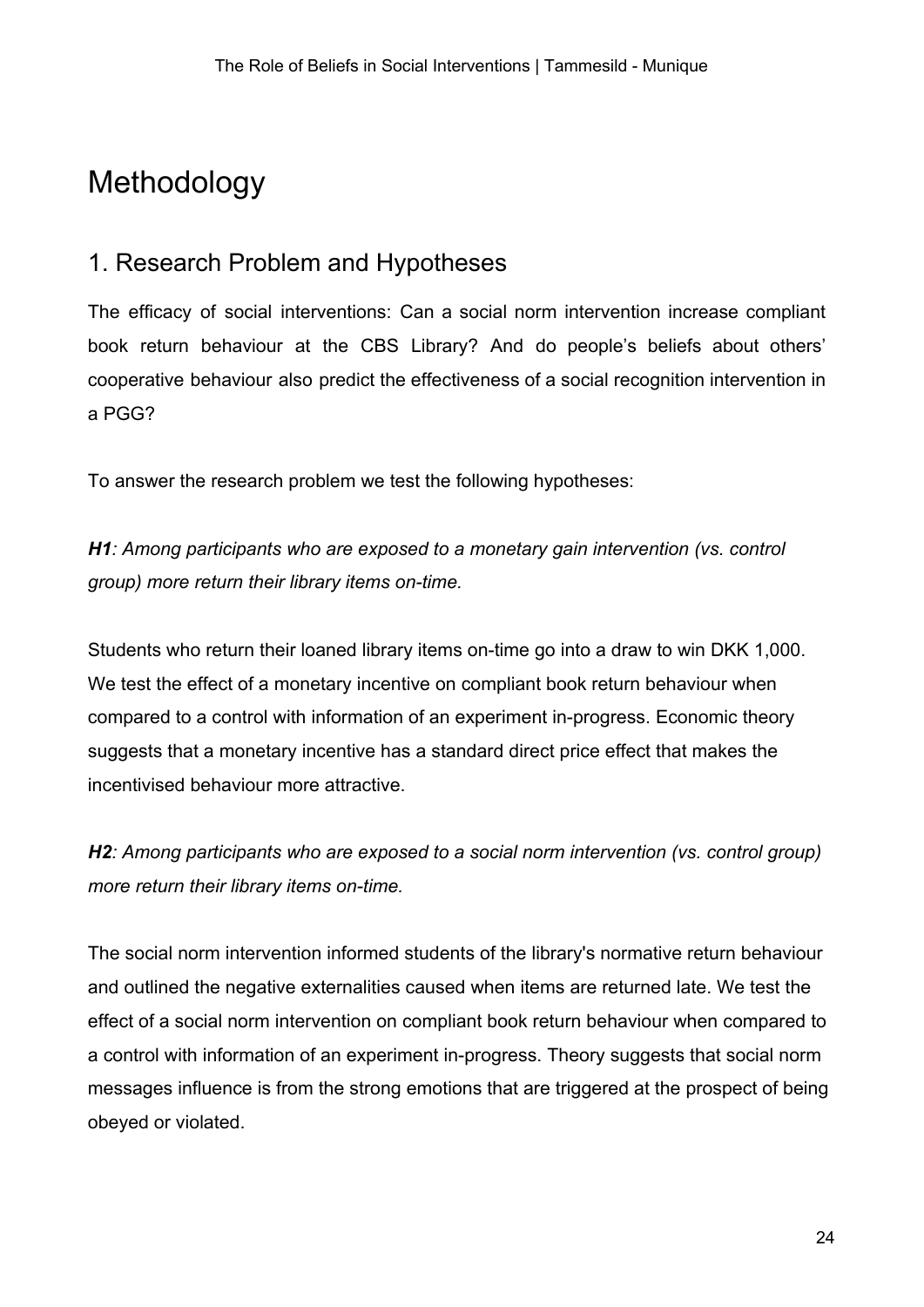*H3: Participants with a below median belief about others' compliant loan behaviour have a greater increase in contribution to a PGG when exposed to a social recognition intervention than participants with an above median belief.*

Students' belief about others compliant loan behaviour were elicited and groups were formed by their belief type (below median and above median). We test if people's belief type has an effect on their contribution to a public good when exposed to a social recognition intervention. Social signaling theory suggests that when people's prosocial reputation is at stake, it is valuable to stand out as a generous outlier. Therefore, people with a below median belief about others' prosocial behaviour believe that they will stand out more from the crowd when being recognized in comparison to people with an above median belief.

*H4.A: Participants with a below median belief about others' compliant loan behaviour place a higher monetary value on receiving praise when ranked first in the Personal Recognition Program than participants with an above median belief.*

**H4.B***: Participants with an above median belief about others' compliant loan behaviour place a higher monetary value on avoiding shame when ranked last in the Personal Recognition Program than participants with a below median belief.*

Participants' WTP for each contribution rank was elicited to determine the monetary value placed on esteem gains from being ranked first and shame losses from being ranked fifth. We test if people's belief type from the library influences their WTP for social recognition during a PGG. In line with social signaling theory, people with a below median belief are expected to place a higher value on receiving praise from being ranked first when compared to people with an above median belief. And people with an above median belief are expected to place a higher value on avoiding shame when ranked fifth when compared to people with a below median belief.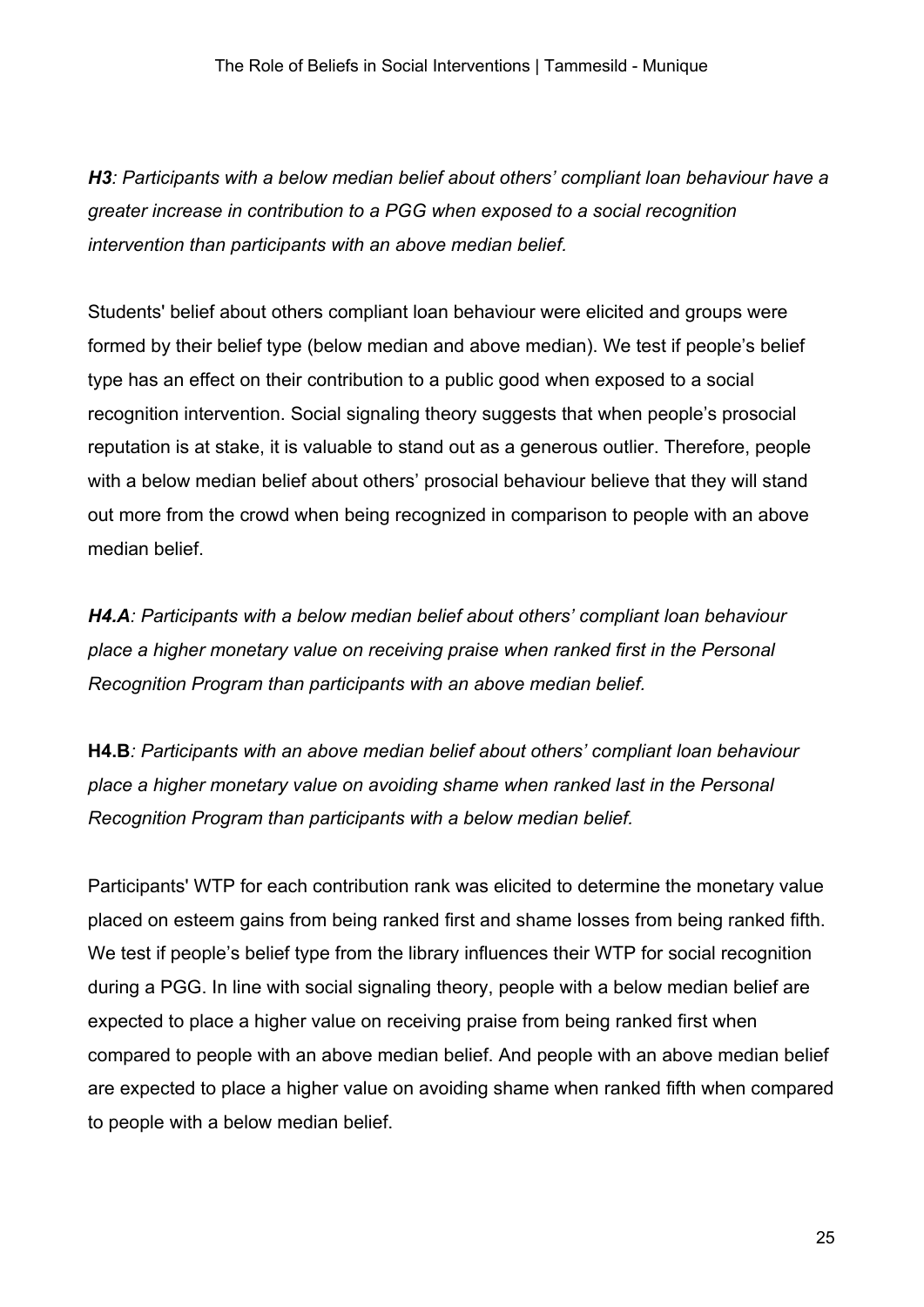# <span id="page-25-0"></span>2. Data Collection

## <span id="page-25-1"></span>2.A. Experiment One

A between-subject field experiment was conducted in order to determine if participants return a greater amount of loaned CBS Library items when they are presented with an altruism appeal or a monetary reward. The purpose of the experiment is to measure the change in behaviour caused by respectively a social and monetary intervention. Participants were drawn from a convenience sample of CBS students who loaned a library item during the experiment period. Participants were automatically enrolled into the experiment and were informed that they could opt-out of the experiment by replying to our email.

The CBS Library notifies borrowers through an email three days before their item is due to be returned (Appendix 18). We manipulated the email text for the Social Norm, Monetary, Control One and Control Two treatments which ran consecutively for a one week duration (Appendix 19, 20, 21). The email was sent from the CBS Library email account and the participants were made aware of the experiment and its purpose to improve the library's service.

Once the email had been sent, a participant that returned a CBS Library item before the due date and during the Monetary Treatment period was randomly selected to win DKK 1,000. To comply with GDPR law, the CBS Library provided us with a print out of all student book returns during the experiment period. Personal information was replaced with a unique number so that we could select a random winner using an Excel equation and match the number with the participant's contact details. The winner was asked to provide their MobilePay details in order to receive the monetary reward, thereafter we transferred DKK 1,000 and concluded the experiment.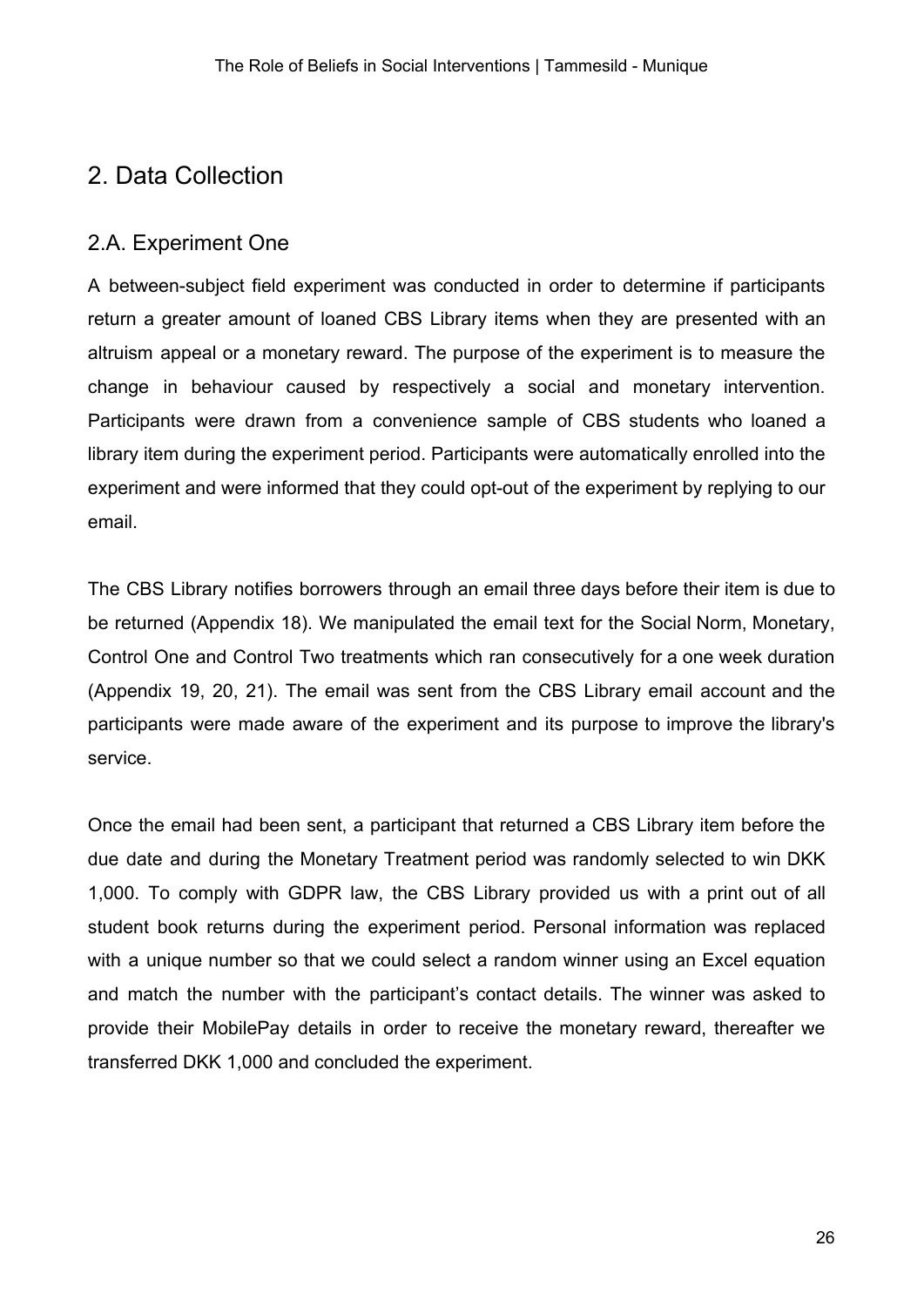#### <span id="page-26-0"></span>Control One

The Control One was designed to measure the amount of CBS Library items returned late using the library's existing email text, which ran from the 30/10/2019 - 6/11/2019 and enrolled 231 subjects. The email included information about how loaned items could be renewed and how failure to return items on-time would result in a monetary fine (Appendix 18). It was also stated that the members' account would be blocked from loaning library items if their debt exceeded DKK 200. If the items were returned on-time or renewed, there was no monetary fine. The email text did not specify the monetary fine amount; however, the progressive fine structure can be viewed on the CBS Library's website (Appendix 1).

#### <span id="page-26-1"></span>Control Two

During the Control Two, participants received the same email as Control One with the additional information of an experiment in-progress in the subject line and first paragraph, which ran from the 5/12/2019 - 12/12/2019 and enrolled 194 subjects (Appendix 4). As per Control One, participants were informed that if their library items were returned late, the regular fine structure applied. The purpose of Control Two was to isolate the treatment effect from the information of an experiment in-progress, as well as to create a second control which was adjacent to both treatment runs in order to minimize any interference from seasonality due to shifts in demands at the library. Due to these reasons, we decided not to use Control One in the analysis and only test against the baseline of Control Two.

#### <span id="page-26-2"></span>Monetary Treatment

During the Monetary Treatment, participants received the same email as Control One with the additional information about a monetary reward lottery, which ran from the 27/11/2019 - 04/12/2019 and enrolled 619 subjects. The email subject line and opening paragraph informed participants that they would enter a draw to win DKK 1,000 if they returned their loaned library items on-time (Appendix 19). Participants were also informed that if their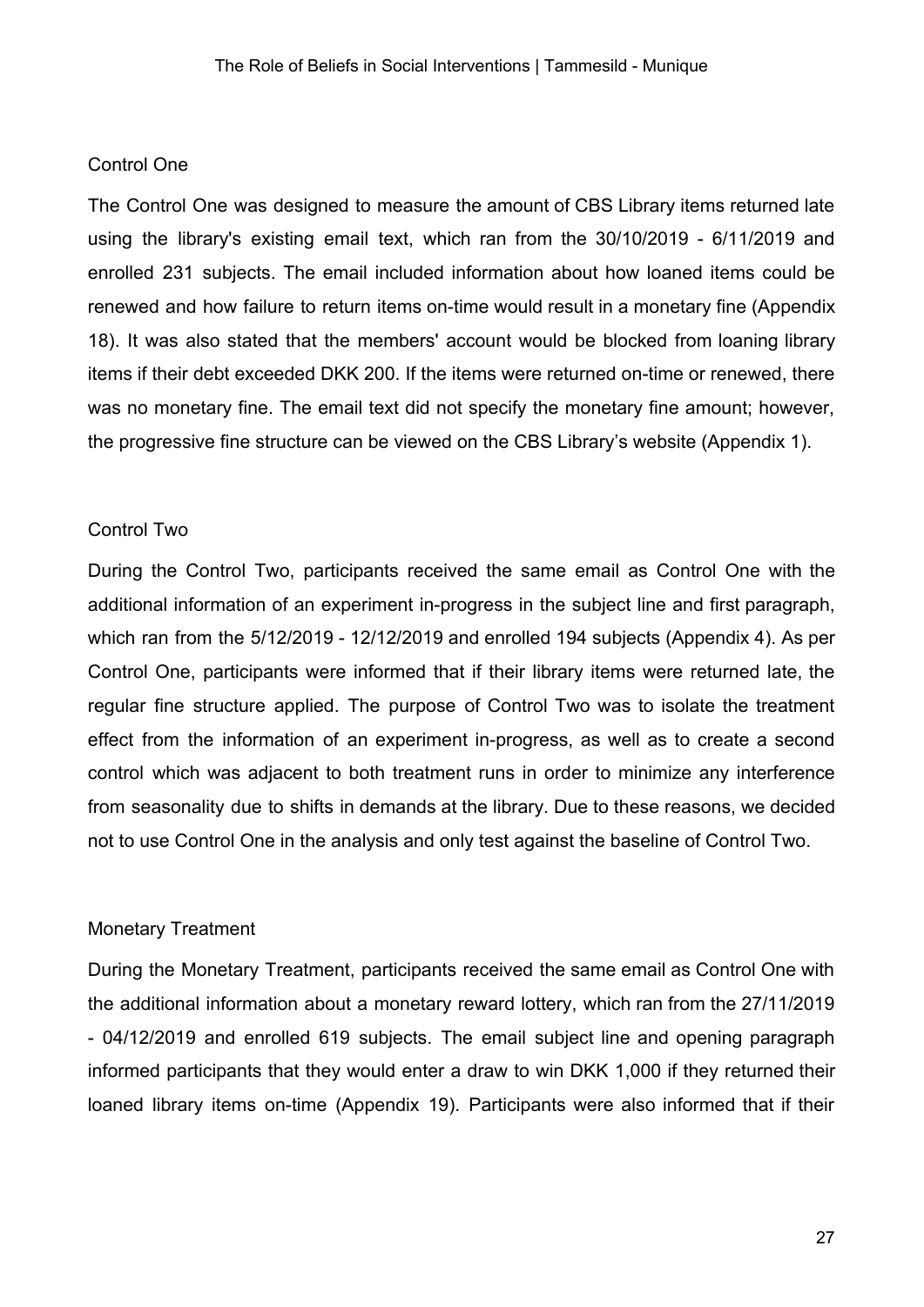loaned library items were returned late, the regular fine would apply. Participants were unaware of the probability of winning the lottery.

#### <span id="page-27-0"></span>Social Norm Treatment

During the Social Norm Treatment, participants received the same email as Control One with a social norm message, which ran from the 14/12/2019 - 20/12/2019 and enrolled 223 subjects. The email subject line and opening paragraph urged participants to 'do the right thing' by the CBS community and to return their loaned library items on-time (Appendix 20: Social Norm Treatment Email Text). Participants were made aware of the negative consequences caused when loaned library items are returned late - it limits what other library members can access and creates additional administration work for the librarians. Participants were informed that if their library items were returned late, the regular fine structure applied.

#### <span id="page-27-1"></span>2.B. Experiment Two

To address the heterogeneity in previous social recognition research, we conduct a second experiment with a new pool of students to investigate whether a person's belief about others' compliant book return behaviour at the library can predict the effectiveness of a social intervention in a PGG.

#### <span id="page-27-2"></span>Self-Report Survey

For Experiment Two, we designed a self-report survey and enrolled CBS students on-site at CBS Library through convenience sampling. The purpose was to understand participants self-reported loan history and their beliefs about other students' return behaviour. The survey provided a baseline of information and insight into how participants perceive their own and others' contribution to a public good. The user experience was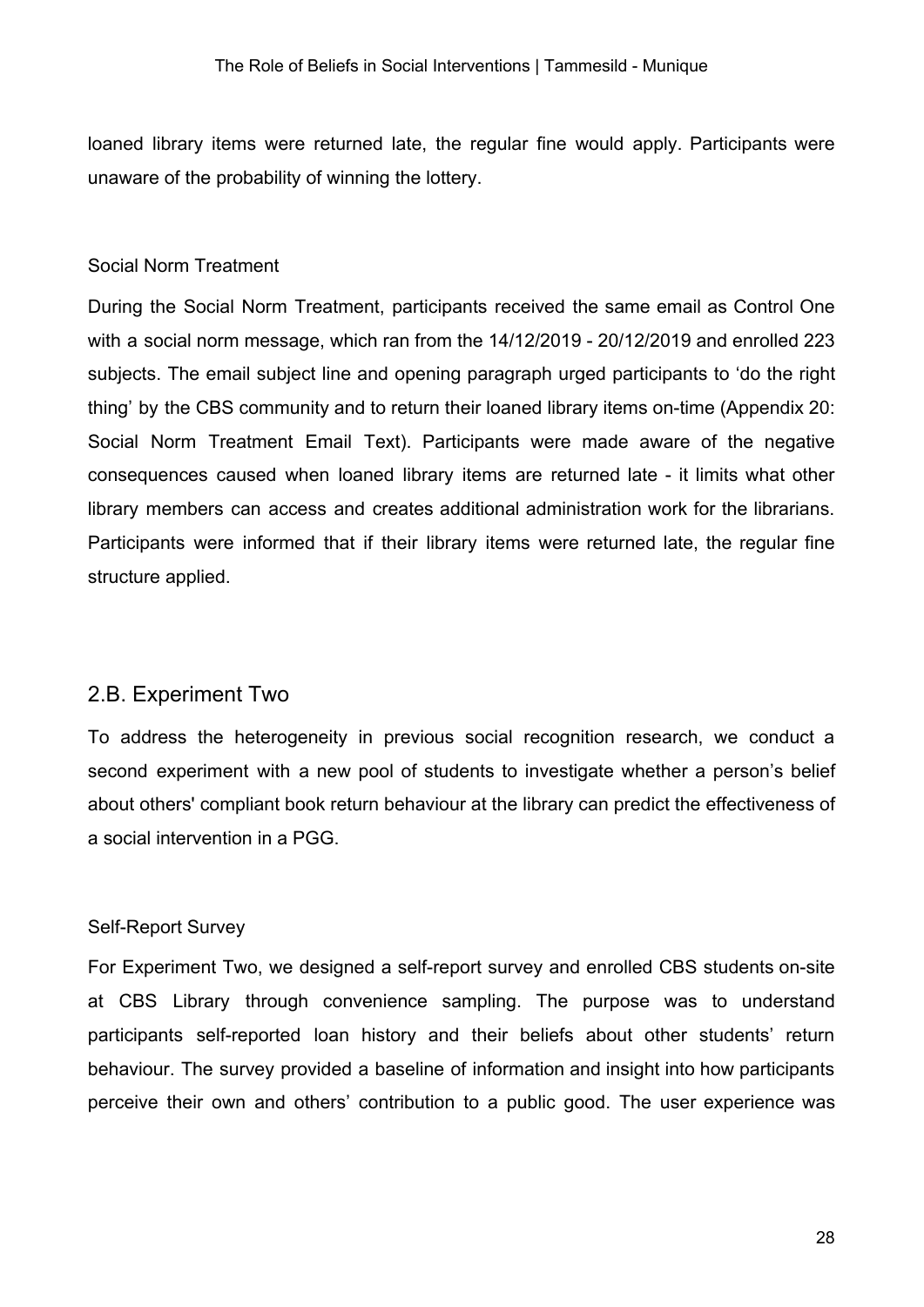tested with ten participants and improvements to the survey were made before the experiment began.

Over the course of nine days, we enrolled participants into the survey by approaching them directly after they had loaned a library item at Solbjerg Plads, making use of a predetermined script of engagement. Enrolment concluded on 11/03/2020 due to the closure of CBS campus in response to the COVID-19 restrictions. 251 CBS students completed the survey.

Before participants completed the survey using our laptops or smartphones, they received an explanation of the survey's purpose verbally and written in the survey (Appendix 25). Participants were made aware of the experiment's goal to improve the CBS Library's service and were assured that no personal information would be shared with any third parties.

Participants began the survey by providing their CBS email address, so that they could be contacted to play the PGG. Thereafter, the survey elicited students' beliefs about the prosocial behavior of their fellow students; more specifically, they provided a percentage number (in integers) of how many students they believed returned their loaned library items on-time. To conclude the survey, participants were asked about their CBS Library loan history; if they had returned an item late, and if so, why was it returned late and by how many days on average. The survey was conducted in Google Forms, which does not measure the response completion time. However, based on our own time measurements the average survey took two minutes to complete. Participants were encouraged to ask the researchers questions about completing the survey, however no questions were asked. We are confident that valid assessment of the intended construct was achieved.

#### <span id="page-28-0"></span>Public Good Game

A series of web-based one-shot PGGs employing the strategy method were conducted as developed by Fischbacher et al. (2001).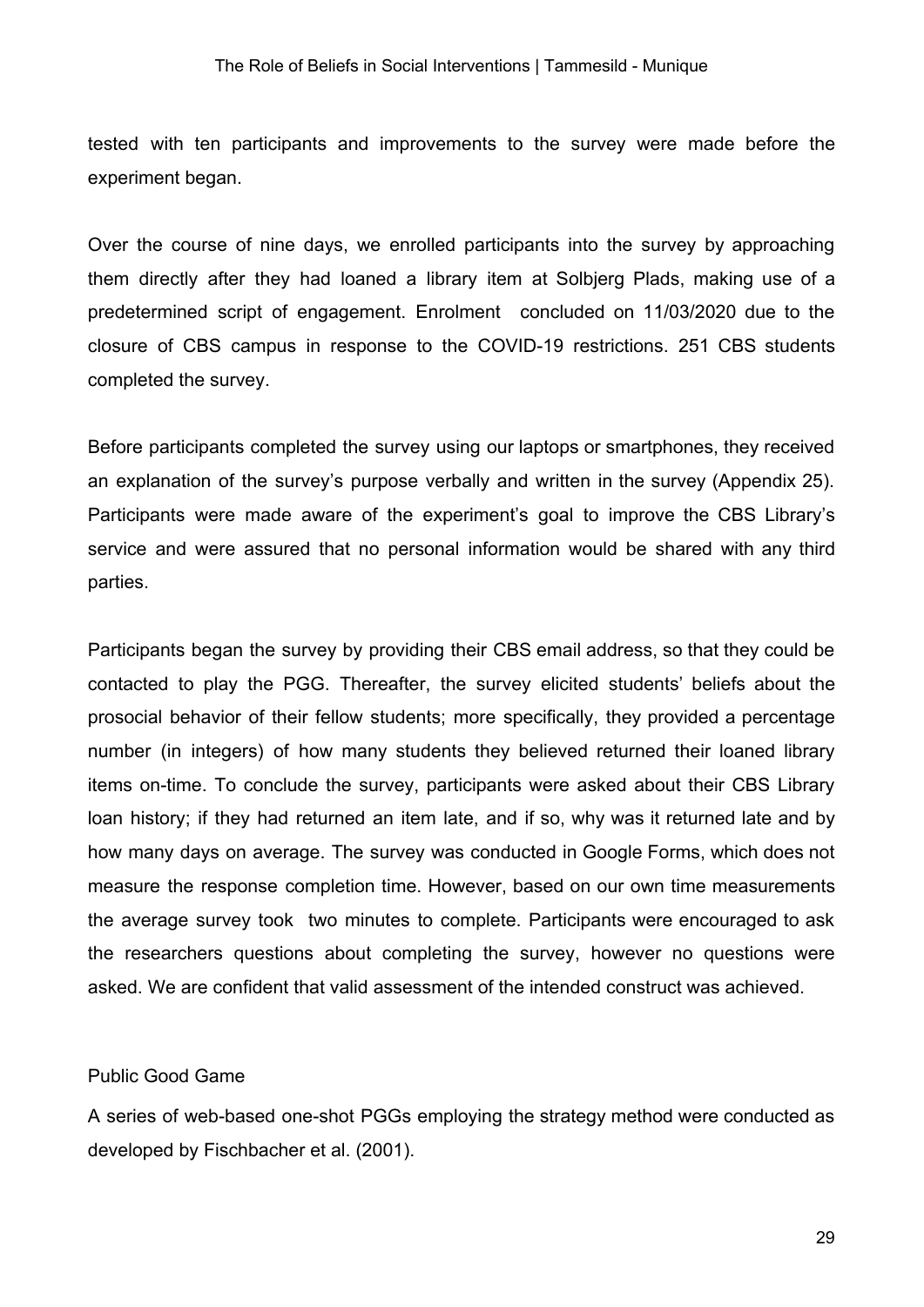Participants played a Private Game, where participants' names and contribution decisions remained anonymous, and a Public Game, where players' names and contribution decisions were observable to other participants, introducing social recognition as an intervention to change behavior. To estimate a monetary measure of participants' (dis)utility from social recognition, we elicited WTP for social recognition. A within-subject design experiment was used to overcome potential statistical power difficulties due to a low completion rate.

Before starting the data collection, we conducted pilot testing to collect evidence of response process validity to assess whether participants understood the construct as defined by the researchers. Five subjects, representative of the target population, participated in face-to-face cognitive interviews by reviewing the survey items in detail and explaining their thought processes in selecting an answer. Five additional representative subjects received the survey via email, as intended for the target population, and were interviewed ex ante. We reviewed the test results and made adjustments to the survey to make the construct easier to understand. Once the survey was published, the team performed a reliability analysis with the first ten entries by calculating Cronbach's Alpha to test the internal consistency of scale items for the contribution tables and WTP schedule (Cronbach, 1951). The calculation is performed with the below function:

$$
\alpha = \frac{k}{(k-1)} * (1 - \frac{\sum \sigma_i^2}{\sigma_i^2})
$$
\n(4)

Where *k* is the number of items,  $\Sigma \sigma_i^2$  is the sum of the item variances and  $\sigma_i^2$  is the variance of the total scores. We did not expect issues with internal consistency due to the application of the strategy method, where any one question is essentially a modified version of the previous question. In fact, Cronbach's Alpha was 0.98 for the contribution tables as well as for the WTP schedule.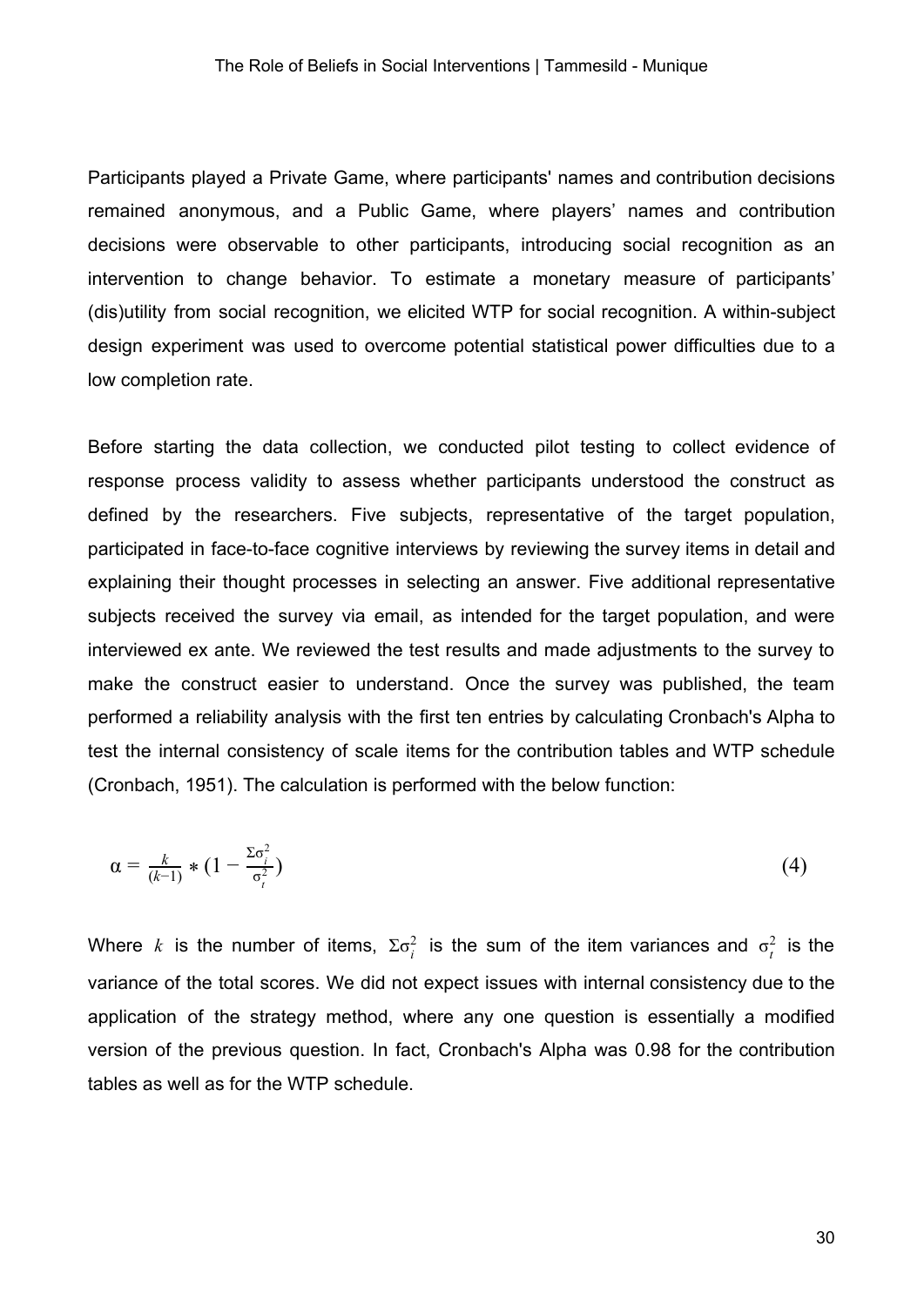The responses were collected using a Qualtrics survey (Appendix 29), which was distributed to the participants who had completed the phase one self-report survey. Participants were informed that it would take approximately 10 minutes to complete the survey and were asked to read the instructions carefully. Participants were able to start the survey and return to it on another occasion, enabling them to email us a question and complete the survey thereafter. We expected the web-based method to create higher friction for participants, compared to asking questions on-site, so to ensure thoughtful decisions, we did not impose a time limit and offered the chance to gain a relatively high monetary payoff of up to DKK 350 per subject. We selected terminology was assumed to be easily understood by the CBS student population. Before participants provided their name and consent, they were presented with the PGG instructions and were asked to answer all questions carefully, as each had an equal chance to determine the final payoff.

Participants were randomly assigned to groups of 5 and were endowed with 10 tokens, each worth DKK 10. In each scenario, they could either invest their endowment into a private account that counts only to their own payoff, or contribute  $c \in [0, 10]$  tokens to a communal pot which pays a Marginal Per Capita Return (MPCR) of 0.5 tokens to all group members. All contributions to the communal pot were summed, multiplied by 2.5 and re-distributed equally to the 5 group members. The MPCR from investing in the public good was perfectly observable by all participants, so there was no Knightian uncertainty in this game. Participant's total income of any scenario *s* was the sum of the private account and the redistributed communal pot, which can be calculated by:

$$
\pi_{si} = 10 - c_i + 0.5 * \sum_{j=1}^{5} c_j
$$
\n(5)

Where  $c_i$  is player *i*'s contribution to the public good and  $c_j$  is player *j*'s contribution to the public good. Furthermore, participants were informed that, as several scenarios would be played out, any total income was independent of the other and no tokens would be accrued over scenarios played. The final payoff would be determined by one, randomly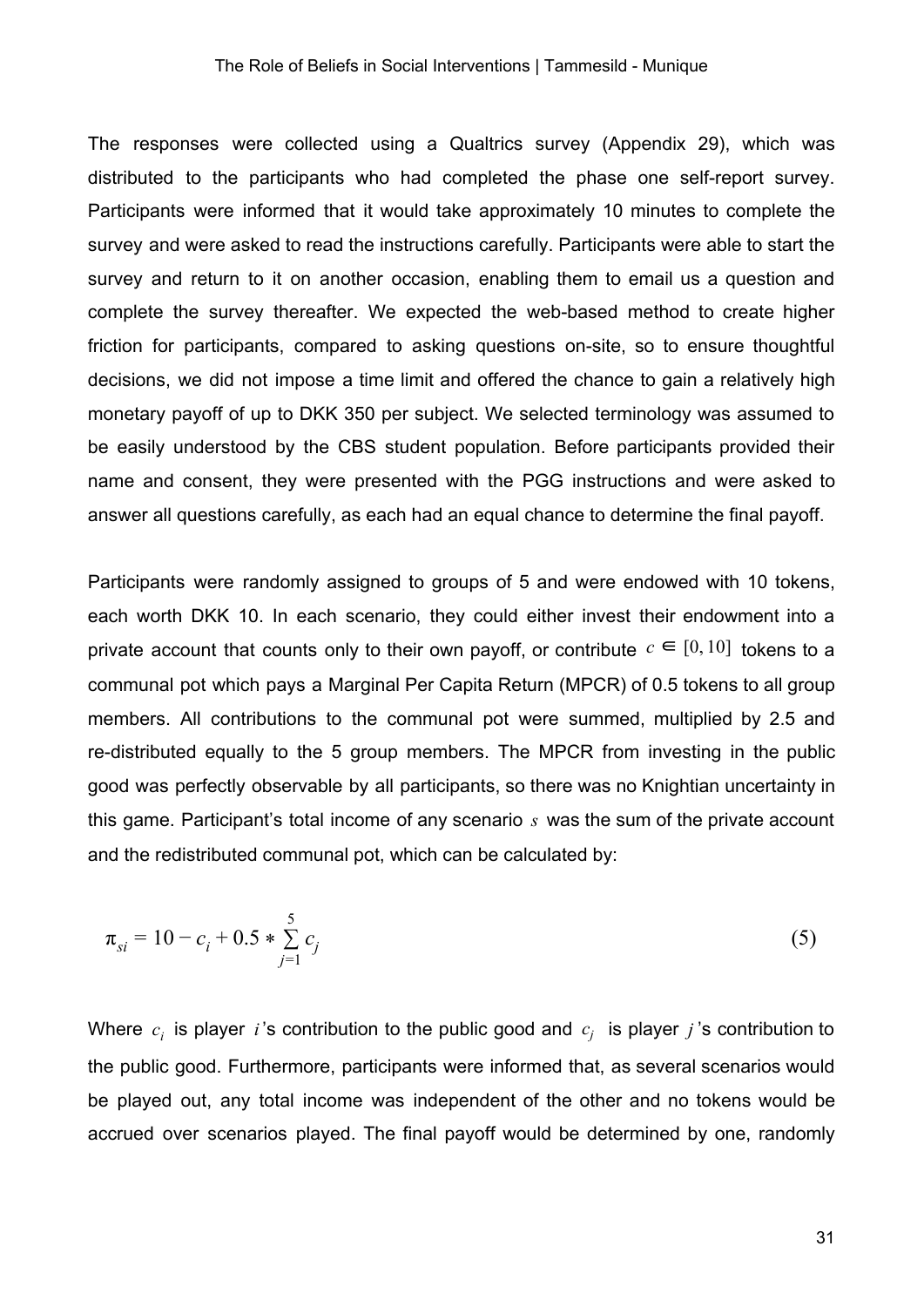selected contribution. Examples were provided to assure the payoff structure was clear and participants were informed that only one group would be randomly selected for payment.

After the PGG instructions, participants were informed that they would play both an anonymous game as well as a visible game where players' names and contribution rank would be observable to other participants in the experiment via a temporary web-link. Each participant's contribution rank was determined by the contribution to the public good, relative to that of the other four group members; where first rank equaled the highest in-group contribution to the communal pot and the last rank equaled the lowest in-group contribution. This ranking was only calculated for the one, payout-specific contribution, as outlined in a below paragraph.

The Private Game and the Public Game were displayed in random order for each player, so that the anchoring effect by referencing the previously played game would be balanced out over the sample. Though individuals have different (dis)utility levels from social recognition, the actual payoff as described in equation (X) did not differ between the anonymous and observable games. Subjects were unaware that they would be asked to elicit a one-shot unconditional contribution and a conditional contribution table for both anonymous and observable games before entering the first screen of the PGG. For both the Private and Public Game, subjects first provided their contribution  $c \in [0, 10]$  to the public good without the knowledge of other group members' contributions. After players made their unconditional contribution decisions, they filled out a contribution table using the strategy method; subjects provided a contribution to the public good for each average group contribution  $\in [0, 10]$ , i.e. a vector of contributions. As this was a one-shot game, any contribution table provided by participants that is increasing in the average contribution of others, cannot be due to reputation formation or any kind of repeated game consideration; instead, it can be taken as an unambiguous measure of the participant's willingness to be conditionally cooperative (Fischbacher et al., 2000).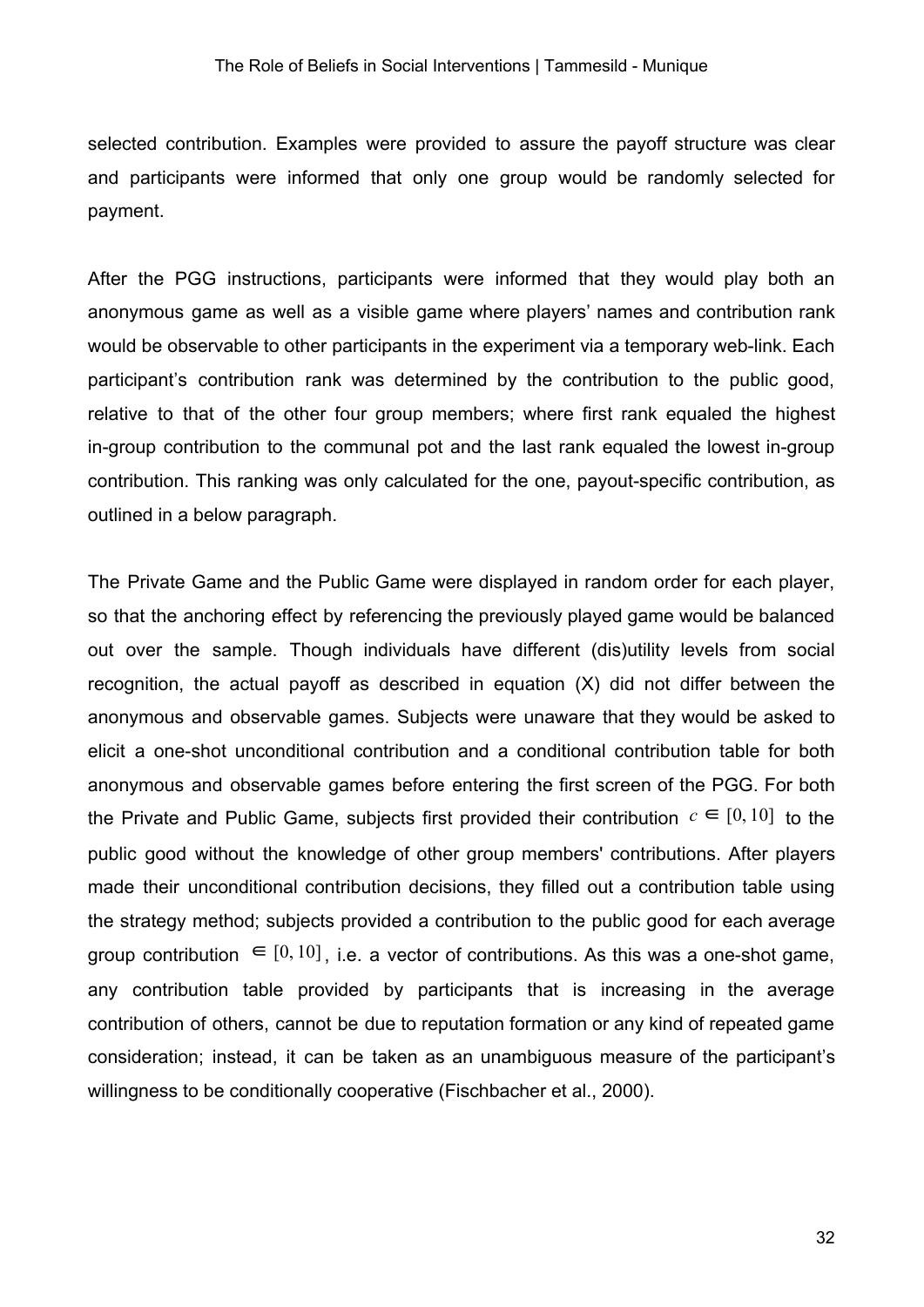To estimate a money-metric measure of consumer surplus from social recognition, WTP for social recognition was elicited, both for the preference to be visible to others and for the preference to be anonymous. As applied by Butera et al. (2019), the team developed a revealed preference schedule for estimating the social recognition utility function by eliciting participants' (possibly negative) WTP for social recognition, conditional on different possible realized future within-group rankings. This procedure was introduced to participants as the Personal Recognition Program (PRP) (Appendix 36) and only the group that was randomly selected for payment would enter the PRP. To make this method incentive compatible, participants were endowed with an additional five tokens, independent of any previous contribution decisions, which was their 'WTP budget'. Assumed that CBS students are unlikely to have any reference point for WTP for social recognition, the team chose a 'WTP budget' without a middle value on the scale (0, 1, 2, 3, 4, 5) to avoid participants using the average as a reference point.

To generate random assignment, we guaranteed that the PRP responses would be used to determine observability with a 10% chance, whereas with a 90% chance, observability would be determined by a random draw between the Public Game and the Private Game (Butera et al., 2019). To measure social recognition utility from a single-response sequential method, we applied the Becker–DeGroot–Marschak (BDM) method; an incentive compatible procedure used to measure WTP (Becker, DeGroot and Marschak, 1964). Participants made a bid for their preference to be anonymous or observable for each contribution rank in the PGG, which was compared to a value  $\in [0, 5]$  randomly generated by Excel. If the WTP bid was greater than the random number, the elicited preference would be implemented. If the bid was less than the random number, observability was determined by random assignment between Public and Private Game.

Upon completing the data collection, a sample size of 65 players was achieved and 13 groups of 5 players were randomly assigned using a combination of Excel functions. To determine if names and ranks would be made observable to others, we randomly selected the Public Game via Excel's RAND() function. Then, each participant's unconditional one-shot contribution for the Public Game was used to calculate each group's average

33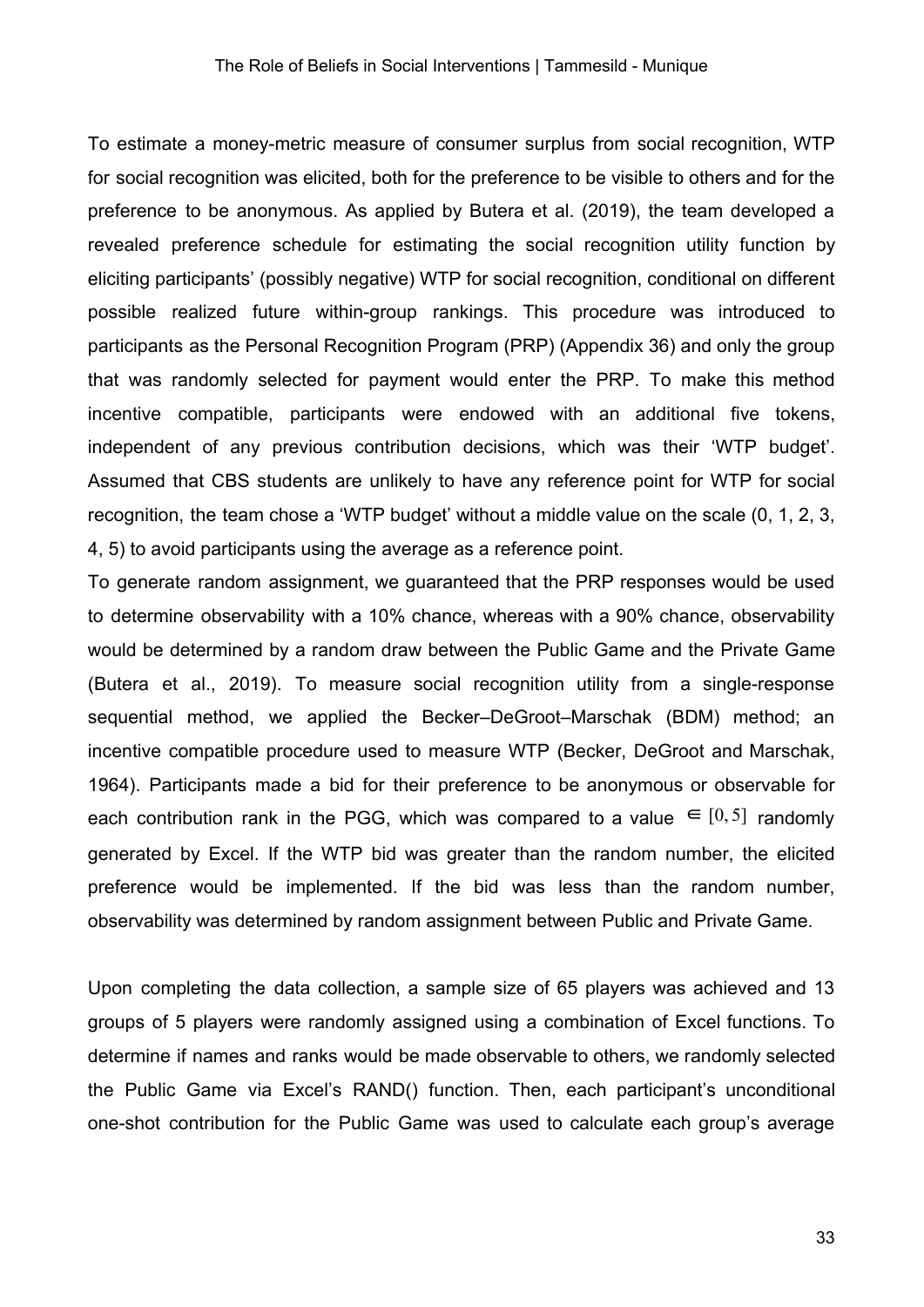contribution, upon which each group member's conditional contribution was selected. This contribution determined each participant's potential payoff relative to their group members as well as the within-group rank to be published. This way we were able to incorporate both unconditional and conditional games to calculate the payoff, remaining true to the statement that any answer may be payoff-relevant. Then, Excel functions were used to randomly select one group to receive the monetary payoff and to enter into the Personal Recognition Program. To determine whether respondents' WTP decisions would be implemented, the team matched each player's rank with the corresponding WTP and applied the BDM-method to determine whether the elicited WTP bid was high enough to guarantee that participants' preference for observability would be implemented. Indeed, three out of five participants provided bids that trumped the randomly generated value, respectively. However, for all these players, the RAND() function selected values above 10, meaning that the PRP decisions carried no decision weight in determining observability (10% / 90% rule).

Over the course of approximately two weeks, we updated the email list of participants of the self-report survey and sent out three reminders to maximise enrolment. Within seven days of concluding the experiment the team thanked all participants via email and shared a web-link (Appendix 40) where each player's name, final contribution and rank was visible to all participants of the PGG. The five winners were contacted separately in order to retrieve their MobilePay number and were subsequently paid.

### <span id="page-33-0"></span>2.C. Design Considerations

#### <span id="page-33-1"></span>Covid-19

During Experiment Two, the CBS Library was closed due to the spread of the Covid-19 virus. The Danish government ordered the immediate closure of all library's and we were uncertain as to when the facility would reopen. Fortunately, the self-reported survey data had been collected, however the experiment could no longer be completed at the CBS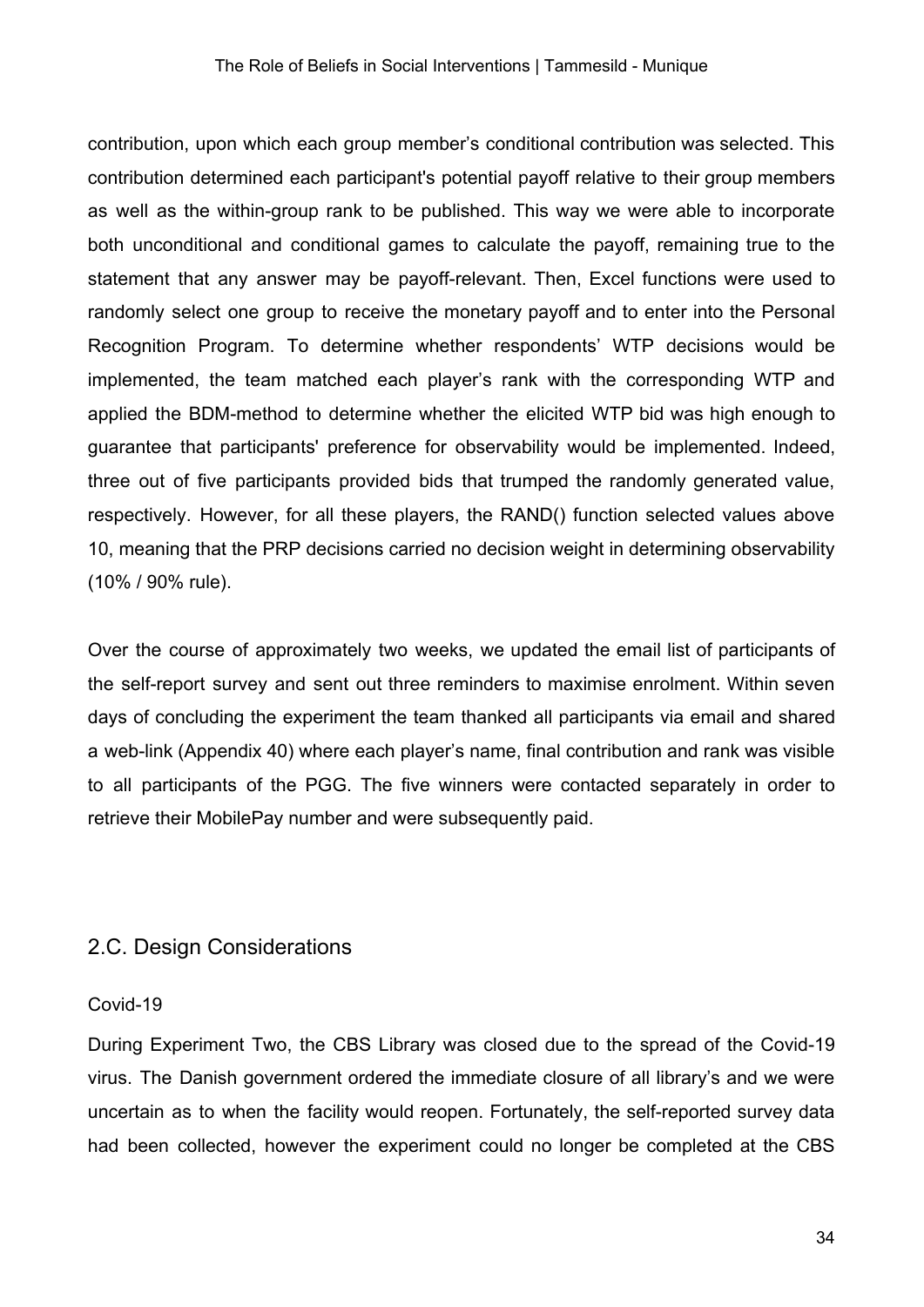Library. We decided to shift the experiment to an online web based platform in order to investigate if people's belief about others behaviour at the library could predict the efficacy of a social intervention in a related area.

<span id="page-34-0"></span>From the Field to the Real World: Contextual Factors

When designing the experiments, we analysed common pitfalls experienced by scholars in the field of social sciences. The purpose of this section is to explain some of the critical laboratory and field experiment limitations and how we designed the experiments in order to reduce adverse impact on the results.

It is helpful to first understand the systematic difference between laboratory and field experiment environments. In the laboratory, researchers benefit from having great control over confounding factors and are able to observe phenomenons that would otherwise be unobservable in the field (Levitt and List, 2007). Laboratory experiment drawbacks include external validity and the environment can often influence subjects' behaviour.

In contrast, field experiments often overcome external validity, however it can be challenging for researchers to find an adequate experiment setting and researchers require intimate knowledge of how the environment operates (Levitt and List, 2007).

Levitt and List (2007) caution researchers' attempts to generalise laboratory experiment results to the real world and identified five areas in which a laboratory setting is systematically different from a natural environment. We analysed Levitt and Lists (2007) recommendations in an attempt to accurately generalise laboratory and field experiment results to the real world.

#### <span id="page-34-1"></span>The Presence of Moral and Ethical Considerations

Levitt and List (2007) develop a utility function to calculate factors that influence decision making in order to compare laboratory and field results. A utility maximising individual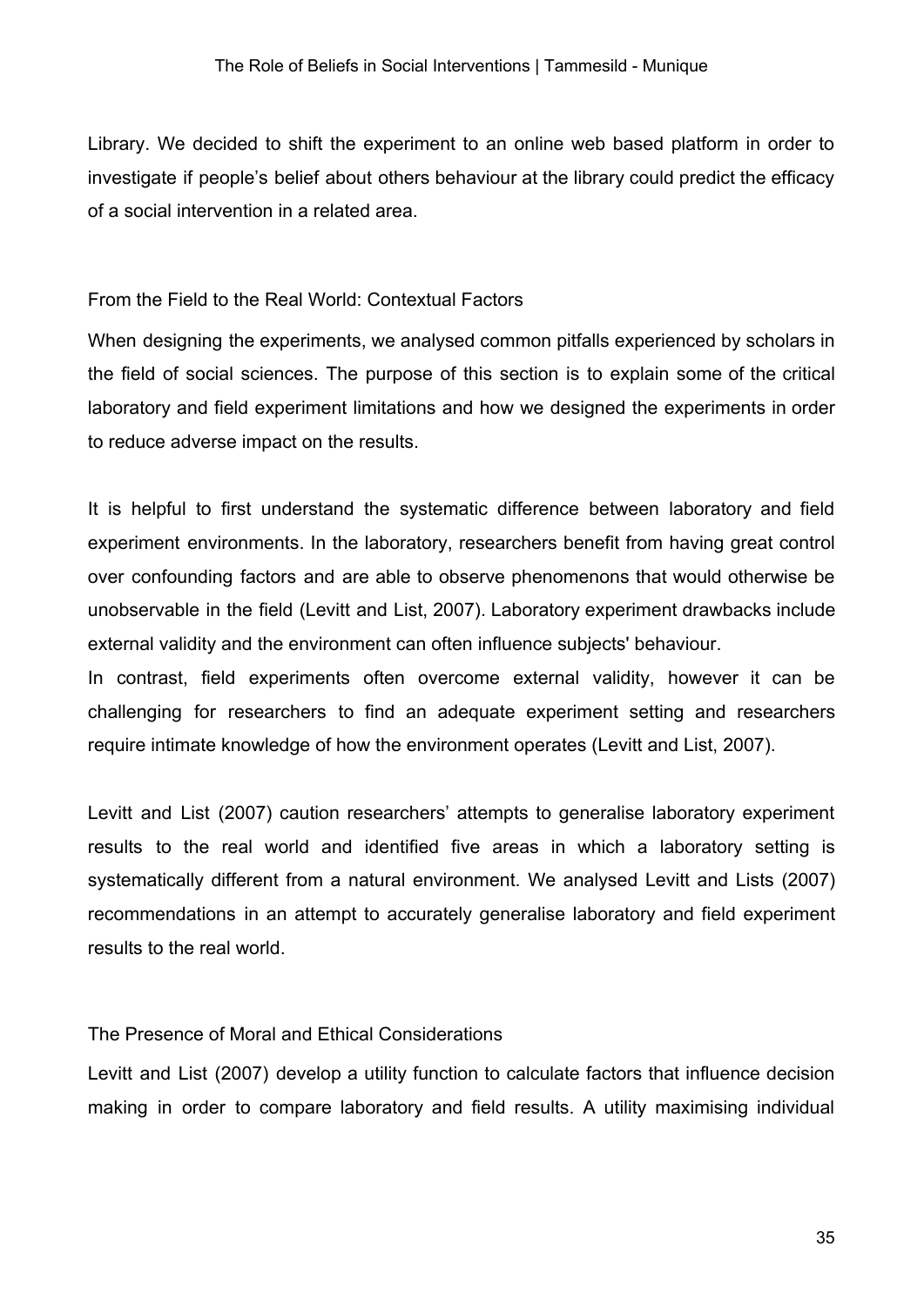makes a decision *i* which is affected by moral *M* and wealth *W* actions *a* . The greater the monetary value  $v$  at stake, the greater the impact on the individuals wealth.

When individuals perceive a decision as immoral, antisocial or incongruent with their identity, a cost is imposed on the decision maker (Gazzaniga, 2005; Akerlof and Kranton, 2000, 2005). The nonpecuniary moral outcome is impacted by the external cost imposed on others as *v* , the social norm or law associated with the action as *n* and the nature and extent of scrutiny by others as *s*.

$$
U_i(a, v, n, s) = M_i(a, v, n, s) + W_i(a, v)
$$
\n(6)

During the Social Norm Treatment, we communicated the cost imposed on others when an individual's loaned library item is returned late. These negative externalities included less items for others to borrow and additional administration work created for the librarians. To understand people's belief about others library behaviour, participants were asked how many out of one hundred of their peers they thought returned their loaned items on-time. In Experiment Two, during the PGG a social recognition intervention imposes scrutiny on people's contribution by other players. Participants played a public and private game to determine if revealing their identity and contribution influenced the amount participants contributed. Levitt and List (2007) moral components were incorporated into the experiment in order to analyse the trade-off between a moral dilemma and a financial incentive within the field of public good decision making.

#### <span id="page-35-0"></span>The Nature and Extent of Scrutiny of One's Actions by Others

In a laboratory setting, subjects can be hyper-aware of their behaviour being monitored, scrutinised and recorded by others (Levitt and List, 2007). The scholars found that the "absence of anonymity will be associated with an increased level of prosocial behaviour relative to settings in which individuals are more anonymous" (p. 160). Therefore, the nature and extent of scrutiny of one's actions between subjects and from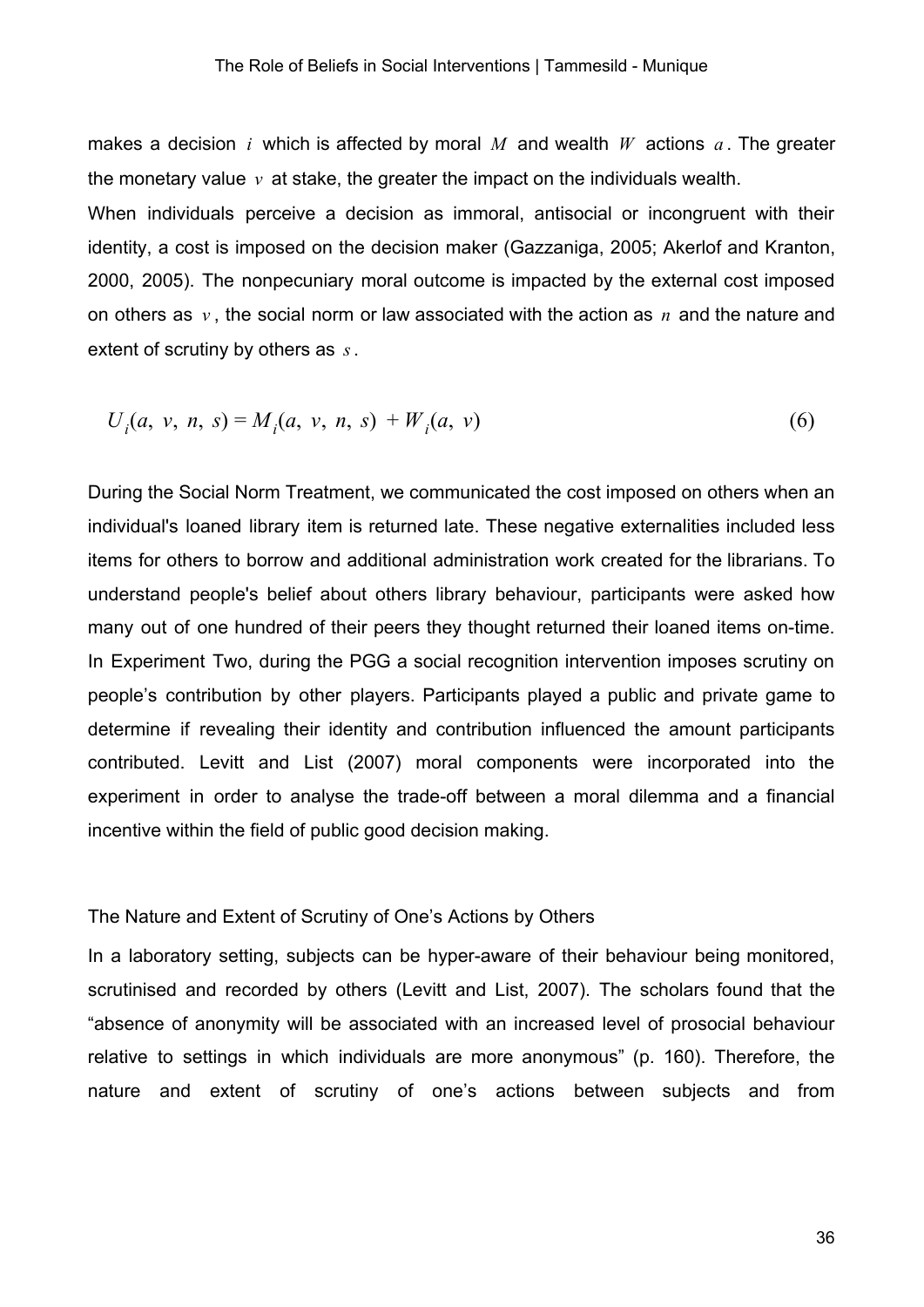research-to-subject was carefully considered during the design process and when possible, anonymity was maintained.

The nature and extent of between-subject scrutiny of one's actions can influence behaviour to be more prosocial. During Experiment One, participants were sent an individual email reminder to ensure anonimity between subjects. When participants returned their loaned items to the library, their behaviour could be observed by others at the library. However, the extent of the scrutiny from other subjects and library goers was low because it was difficult to observe if a loaned library item was returned on-time or late. The item return message was displayed on the library's check-out terminal which may be read by other people waiting in line. During the Experiment Two survey enrollment, if people approached the researchers in small groups and agreed to complete the survey, between-subject scrutiny was reduced by dispersing participants into a private area of the library to complete the survey. For the PGG, between-subject anonymity was maintained by sending the enrollment email to participants in BCC (blind carbon copy) which enables an email to be sent to multiple email addresses without the recipients being able to identify one another. Also, the experiment was conducted online which meant that subjects did not have to be in a laboratory together.

Subjects also feel scrutiny of their actions from the researchers conducting the experiment. To eliminate researcher-subject scrutiny in Experiment One, we remain anonymous and were referred to as the 'research team'. However, during Experiment Two, our identity was revealed to the subjects during the face-to-face survey enrollment process. Ideally, the survey would have displayed on the library's check-out terminal, however this was not technically feasible. Therefore, we trade-off our identity in order to enroll survey participants. Some university students recognised us, however no special treatment was awarded to these participants and we deemed these entries as valid. These subjects may have felt additional scrutiny by the researchers to act prosocially. However, this only occurred on five occasions. During Experiment Two, subjects could identify the researchers from the address the email was sent. We intended to use an anonymous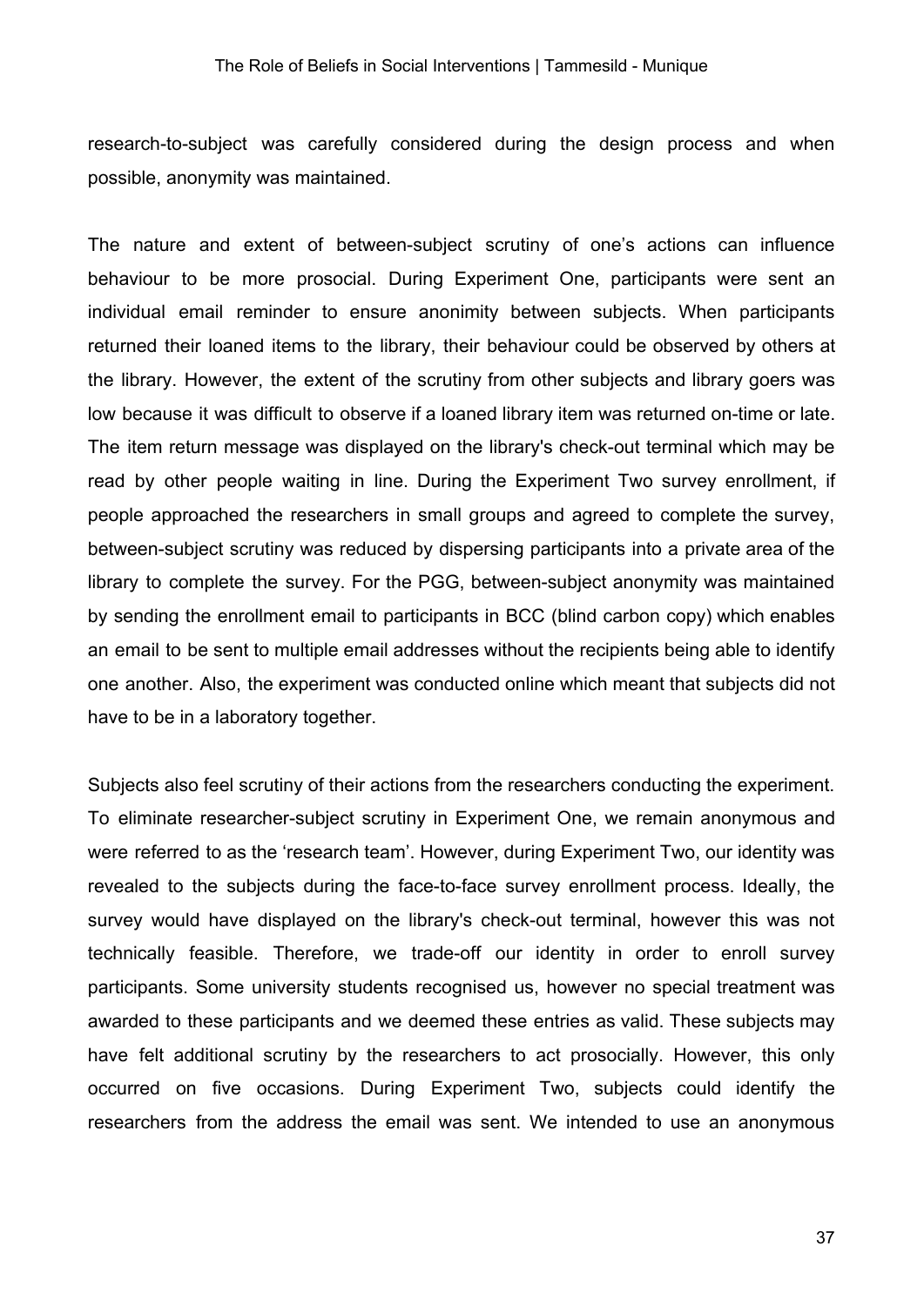Gmail account, however attempts went to spam. In the email text, we referred to ourselves as the 'research team'. We acknowledge that participants could identify us during Experiment Two which may have led to researcher-to-subject scrutiny causing individuals to act more prosocially.

#### The Context in Which the Decision is Embedded

Researchers often lack complete control over the context in which subjects make decisions within an experiment and subtle manipulations of context can change participants' behaviour (Harrison and List, 2004; Roth, 1995; Hertwig and Ortmann, 2001; Bohnet and Cooter, 2005). Levitt and List (2007) distinguish contextual factors within and outside of our control and found that changes to significant contextual factors can predict changes in behaviour.

Contextual factors that were within the control of researchers include the experiment instructions and the framing of information (Levitt and List, 2007). During Experiment Two, the terminology used in the experiment instructions and questions may have influenced the subjects response. For example, Andreoni (1995) found that asking players to "contribute" vs. "allocate funds" and framing the PGG as positive vs. negative changed participants' contributions. We decided to frame the public good as a 'communal pot' and to refer to participants as 'players' that belong to a 'group.' 'Tokens' were used to represent Danish Kroner and the 'Personal Recognition Program' was used for social recognition. The neutral language was selected to limit the framing effect on biasing participants' behaviour.

Contextual factors that were outside of our control include the experiment location and individuals' internalised norms and past experiences. Henrich et al. (2005) conducted small scale dictator and PGGs across 15 different communities and found that the context in which the subjects were brought to the game influenced the outcome. We conducted the experiments using a sample of CBS students in Copenhagen, Denmark. The subjects may have been influenced by their internalised norms that arise from socialising in a

38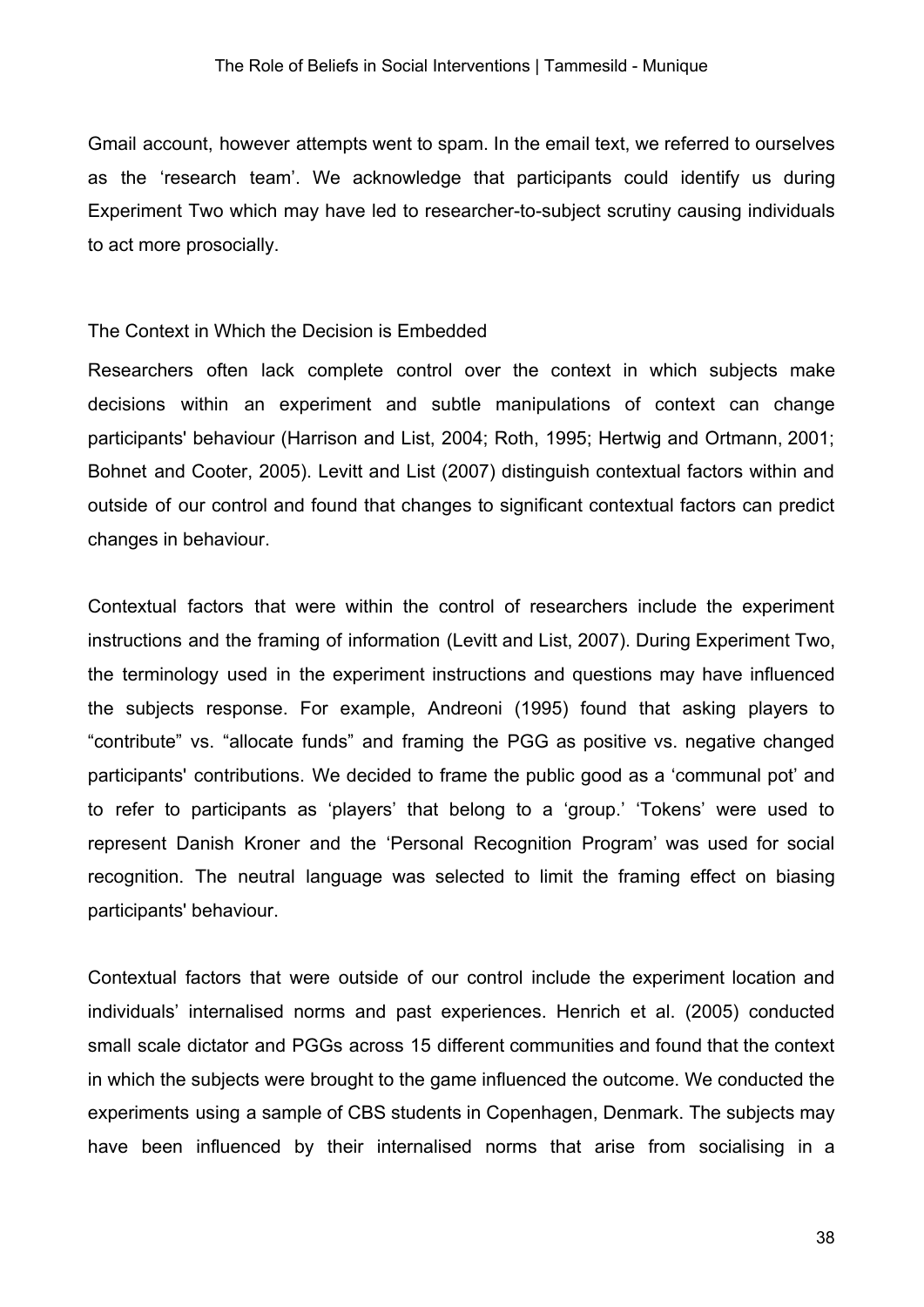Scandinavian society. It is common for CBS students to have a job during their studies where the average income tax is 40%-45% (Study Copenhagen, n.d.). The participants' past experience of paying tax to a public good may have anchored their contribution. The contextual factors that subjects bring to an experiment can influence people's behaviour.

#### Self Selection

If participants in the laboratory experiment systematically differ from those in the real world setting, attempts to generalize laboratory results to the real world can be compromised (Levitt and List, 2007). Our research relies on a convenience sample of university students whose education may distinguish them from society. For example, students are more likely to be "scientific do-gooders" interested in science and willing to cooperate with researchers and seek social approval (Rosenthal and Rosnow, 1969). Therefore, in Experiment One, we isolated the treatment effect from the researchers social approval by utilising a control with and without information of an experiment underway. Furthermore, during Experiment Two, the social recognition incentive may be less effective in increasing contributions with a non-student sample. Our choice of sample may have caused exaggerated prosocial behaviour relative to a naturally occurring setting.

During Experiment One, participants were required to opt-out of the experiment, however in Experiment Two, participants were asked to opt-in to the experiment. The different selection processes can hinder attempts to generalise results from the laboratory to the field.

In the marketplace, participants are likely to have traits that help them excel in the domain (Levitt and List, 2007). For example, people with strong social preference are likely to self-select out of the stock trading marketplace and instead hire agents with different preferences to manage their finances. The same self-selection bias may be present with students at a library.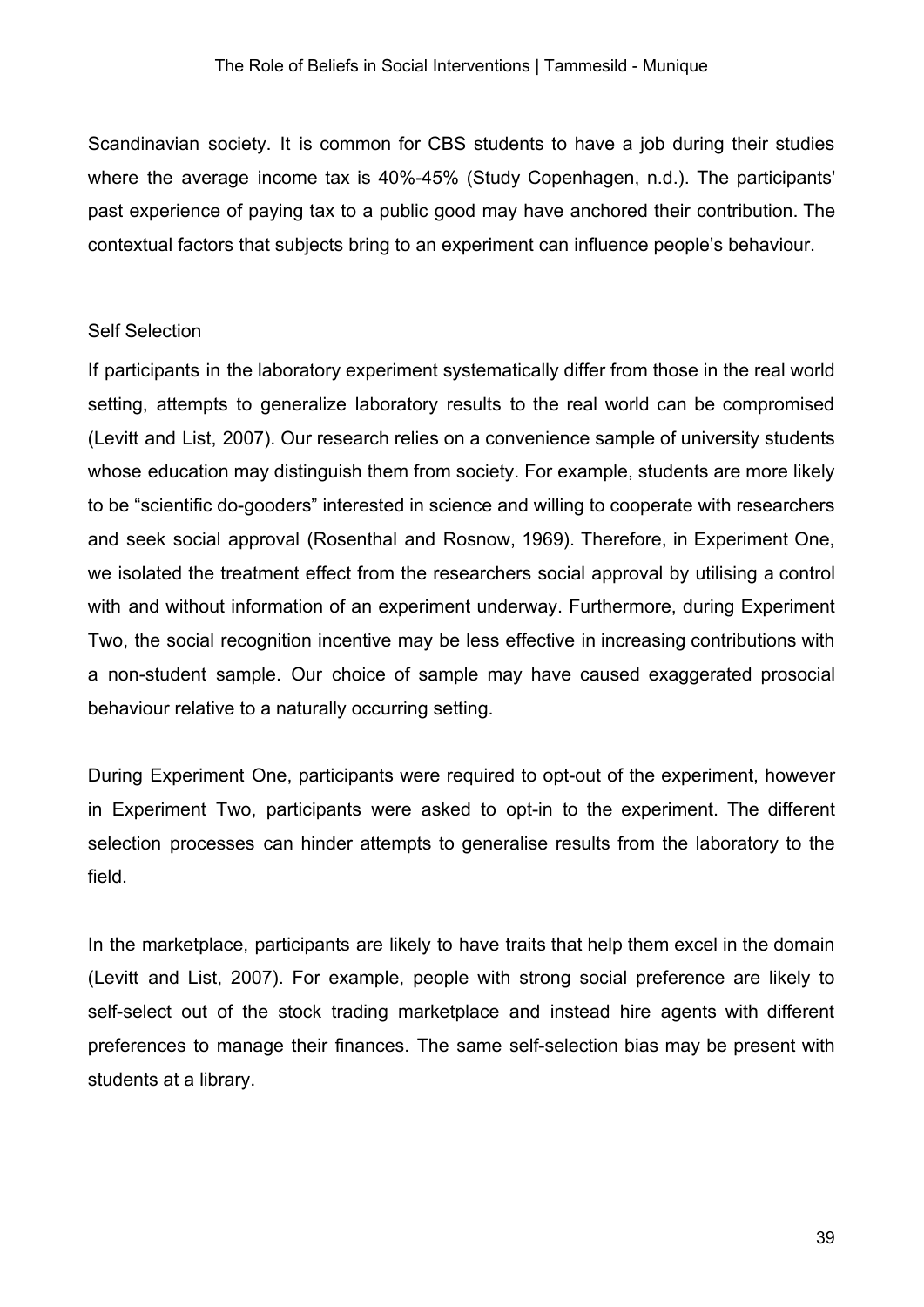#### The Stakes of the Game

The amount of money at stake during the experiment is important because it can influence people's decision to cooperate or act in self interest. For laboratory games with elements of morality and money, Levitt and List (2007) argue that concerns for the financial payoff increases when the stakes are high and it is intuitive for people to prioritise the financial outcome when the stakes are high and the ethical choice when the stakes are low.

However, Fehr, Fischbacher and Tougareva (2002) conducted competitive labour market experiments and found that fairness did not diminish as the stakes rose. For the high stakes treatment, participants earned on average two to three times their monthly income and the earnings was reduced for the normal stakes treatment by a factor of ten. In social preference experiments, the amount of money at stake can affect people's decision to prioritise the financial or moral outcome.

To determine the stakes of the financial incentives, we assumed that on average the student population earned DKK 130 per hour after tax. During the Experiment One Monetary Treatment, participants who returned their loaned library item on time could win a DKK 1,000 lottery (unaware of the odds). We assumed that the amount was sufficient and a realistic financial incentive to persuade participants to return their loaned item on-time. During Experiment Two, five participants could win up to DKK 350 depending on the decision they made during the PGG. The amounts were assumed to be a sufficient financial incentive to enrol participants and to elicit realistic contribution behaviour. The amount of money at stake during the experiment can influence participants to prioritise the ethical choice when the stakes are low and the monetary payoff when the stakes are high.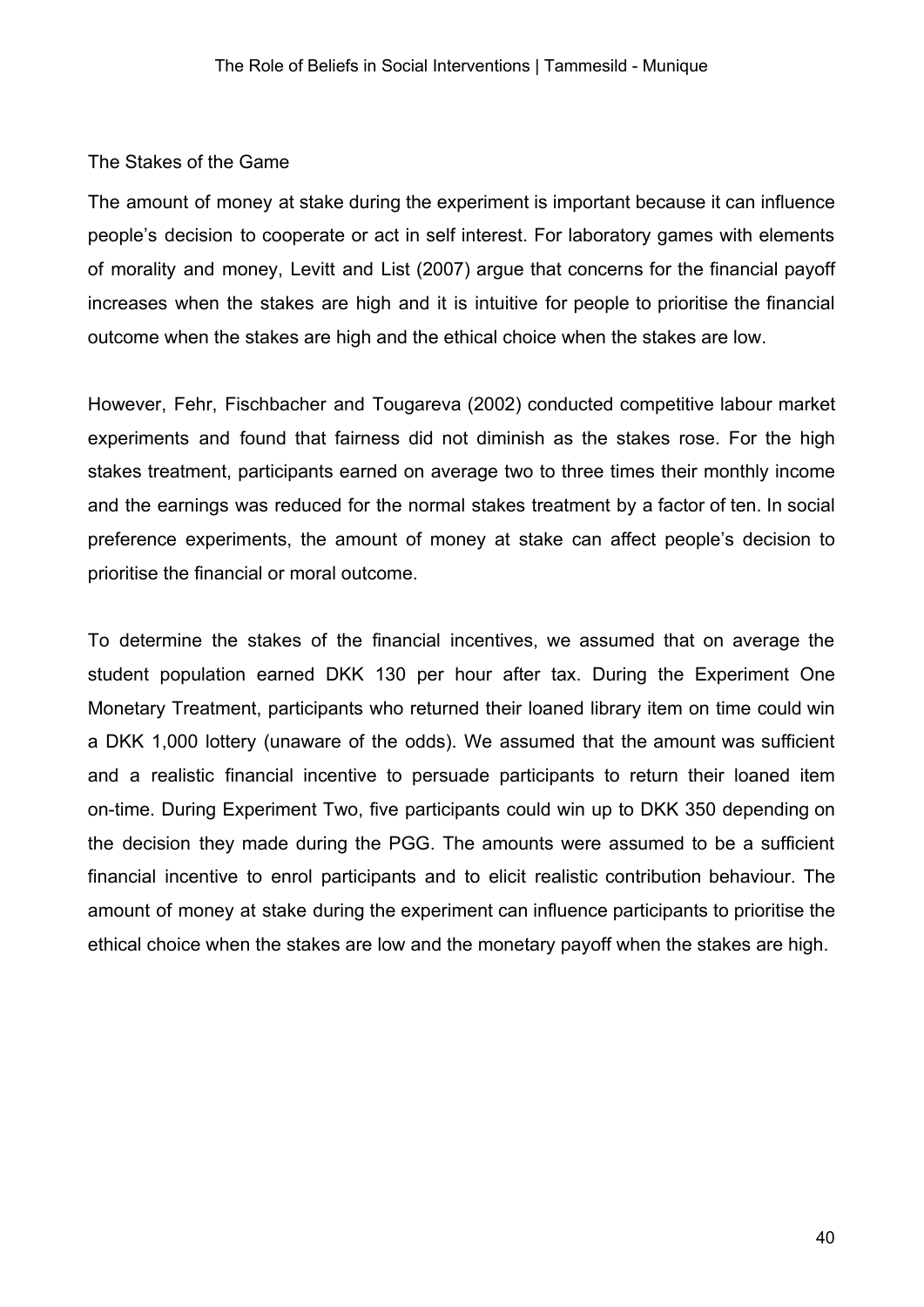#### 2.D. Statistical Models Used in Analysis

#### Ordinary Least Squares Regression

An Ordinary Least Squares (OLS) regression estimates the unknown parameters in a linear regression model. The regression is fitting a line through the sample points such that the sum of squared residuals is as small as possible. By applying this model one can relate one or more explanatory variables to the dependent variable. For example, how contributions to a PGG vary when looking at participants with a below median belief or an above median belief. A typical OLS equation looks as follows:

$$
Y_i = \beta_0 + \beta_1 X_i + u_i \tag{7}
$$

Where  $Y_i$  is the dependent variable,  $\beta_0$  is the intercept and  $\beta_1$  is the slope estimate, the sample covariance between  $X_i$  and  $Y_j$  divided by the sample variance of  $X_i$ .  $X_i$  is the explanatory variable and *ui* is the residual, an estimate of the error term.

#### Tobit Model

Censored regression models are linear regressions where the dependent variable is censored above or below a certain threshold. The most commonly used censored regression is the Tobit model. We apply this model e.g. when comparing the difference between public and private contributions to a PGG, since the difference can only range between -10 and 10. The equation for the Tobit model is equal to that of an OLS, where only the parameters change. How is beyond the scope of this project.

#### Logistic Regression

A logistic regression predicts the probability of an outcome that can only have two values, such as on-time or late book returns, by predicting a binary dependent outcome from a set of independent variables. The model looks as follows: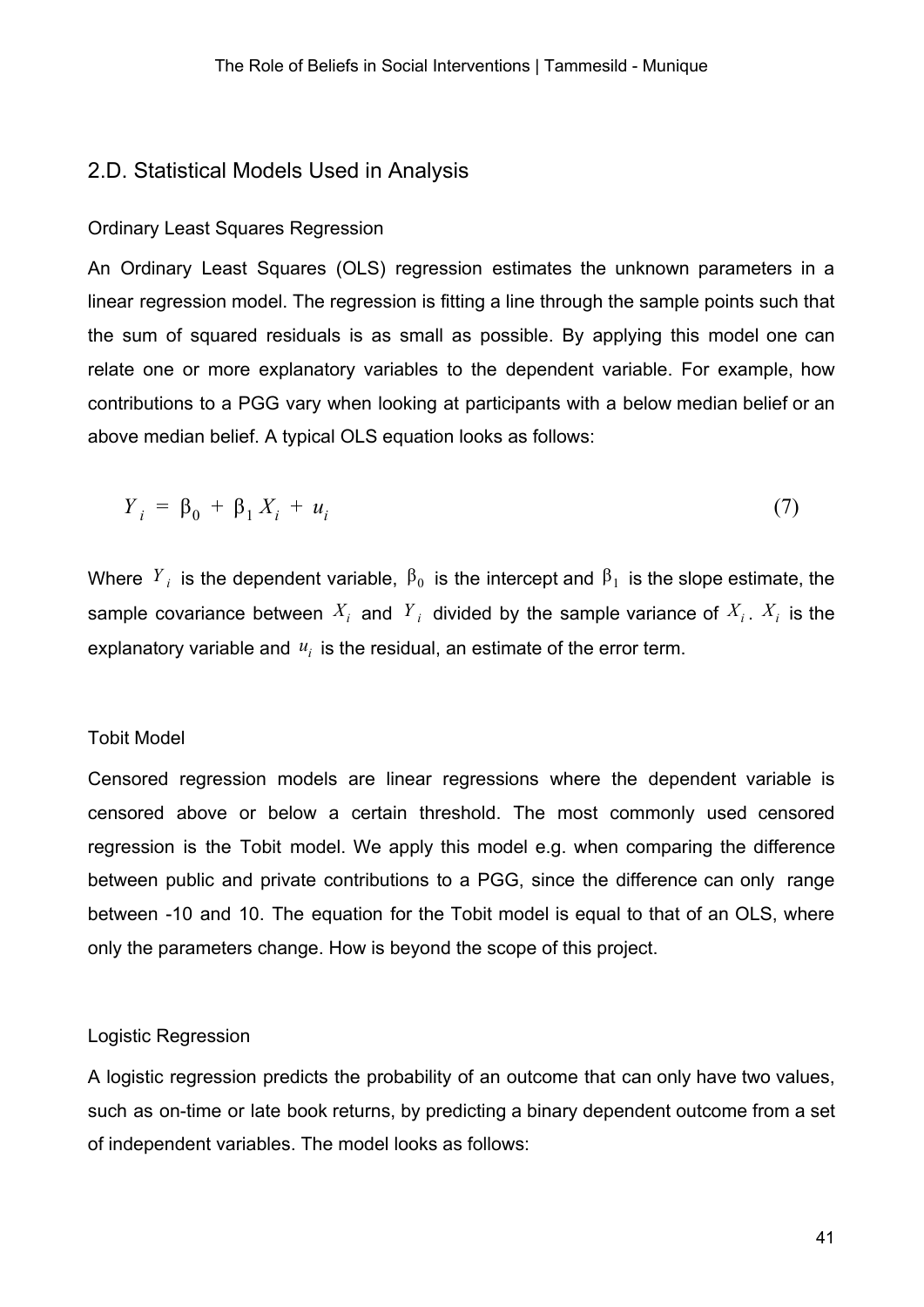$$
logit (\pi_i) = log \frac{\pi_i}{1 - \pi_i} = \beta_0 + \beta_1 X_i + \varepsilon_i
$$
 (8)

Where  $\pi_i$  is  $P(Y_i = 1 | X_i)$ , the probability of  $Y_i$  being equal to 1. All else being equal to a regular linear regression.

#### One-Sample T-test

A One-Sample T-test compares the mean of a sample population to a predetermined value. In its standard form the One-Sample t-test determines whether the sample mean is statistically different from zero. The equation for the t-statistic is:

$$
t = \frac{\overline{x} - \mu}{s / \sqrt{n}} \tag{9}
$$

Where  $\mu$  is the proposed constant for the sample mean,  $\bar{x}$  is the sample mean, *n* is the sample size and *s* is the sample standard deviation.

#### Wilxocon-Mann-Whitney Test

The Wilcoxon-Mann-Whitney (WMW) test is a non-parametric alternative to the Two-Sample T-test that does not make any assumption about normality for the sample populations. If the sample size is moderately large, the Two-Sample T-test is robust to non-normality due to the central limit theorem. If that is not the case, we revert to the WMW which tests whether the medians of the two samples are statistically different. The equation for the U-statistic is:

$$
U = n_1 n_2 + \frac{n_1(n_1+1)}{2} - R_1 \tag{10}
$$

Where  $n_1$  and  $n_2$  are the sample sizes from population 1 and 2, respectively and  $R_1$  is  $\Sigma$ ranks from sample 1. This test was only applied for alternative hypotheses in Appendix 22.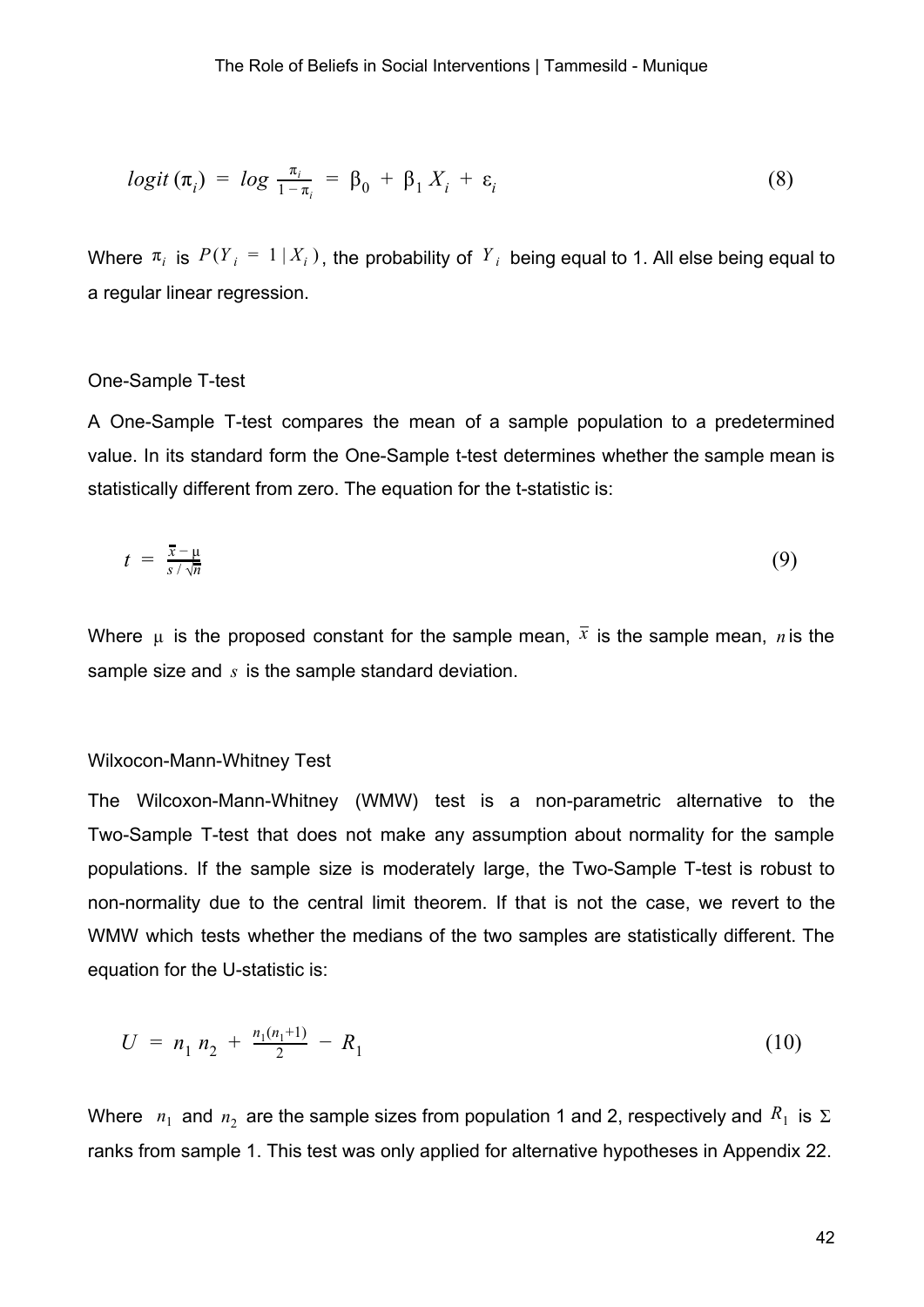#### Kendall's Tau Test

Kendall's Tau is a non-parametric measure of correlation between columns of ranked data. The Tau correlation coefficient returns values between 0 and 1, where 0 shows no relationship and 1 shows perfect correlation. The equation for Kendall's Tau is:

$$
T_B = \frac{C - D}{C + D} \tag{11}
$$

Where *C* is the number of concordant pairs - where the pair of row items is ranked in the same order in both columns - and *D* is the number of discordant pairs - where the pair of row items is ranked in the opposite direction in the two columns.

#### Shapiro-Wilk Test

The Shapiro-Wilk test is a method to determine whether a random sample comes from a normal distribution. The test statistic is calculated as follows:

$$
W = \frac{\sum_{i=1}^{n} a_i x_i^2}{\sum_{i=1}^{n} (x_i - \overline{x})^2}
$$
 (12)

Where  $x_i$  are the ordered random sample values and  $a_i$  are constants generated from the covariances, variances and means of the sample from a normally distributed sample. This test was only applied for alternative hypotheses in Appendix 22.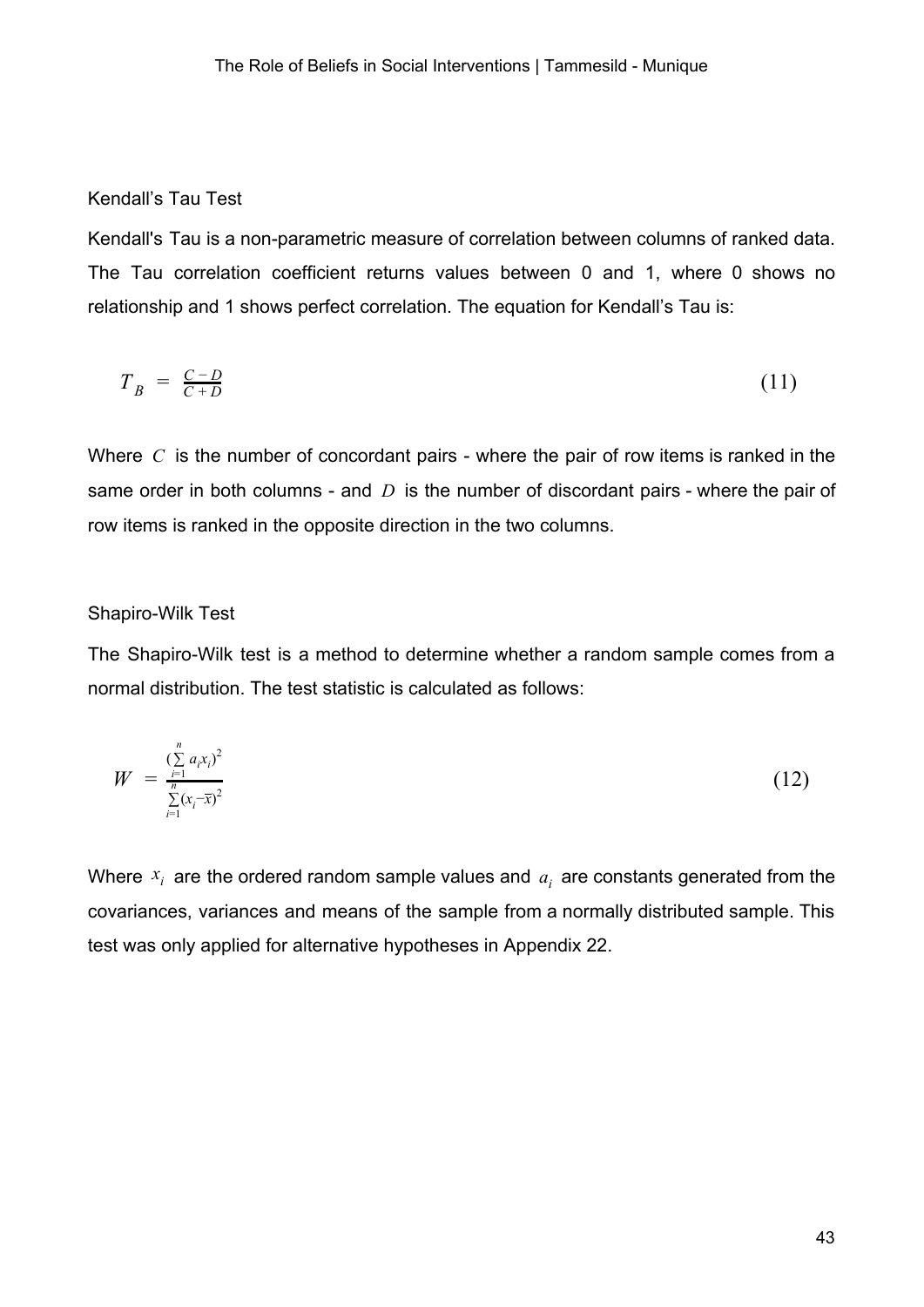## 3. Analysis and Results $2$

The analysis for this thesis was performed in R Studio.

## Analysis terminology

#### Experiment One

| <b>Control Two</b> | Control treatment, informing subjects of a study in progress                                             |
|--------------------|----------------------------------------------------------------------------------------------------------|
| Monetary           | Monetary gain treatment, subjects enter the draw to win DKK 1,000<br>if items are returned on-time       |
| Social norm        | Social norm treatment, asking subjects to 'do right' by the library<br>community                         |
| On-time / late     | This binomial takes on the value 1 if an item was returned late and 0<br>if an item was returned on-time |

### Experiment Two

| Private     | Actions and identity are anonymous                                                                                                                                                                     |
|-------------|--------------------------------------------------------------------------------------------------------------------------------------------------------------------------------------------------------|
| Public      | Actions and identity are observable to other participants after<br>completion                                                                                                                          |
| Belief type | People with an above median belief think on average that 84.3% of<br>CBS students return loaned items on-time, whereas people with a<br>below median belief think on average that 57.4% return on-time |

<sup>&</sup>lt;sup>2</sup> The analysis for this thesis was performed in R Studio. All outputs are available upon request.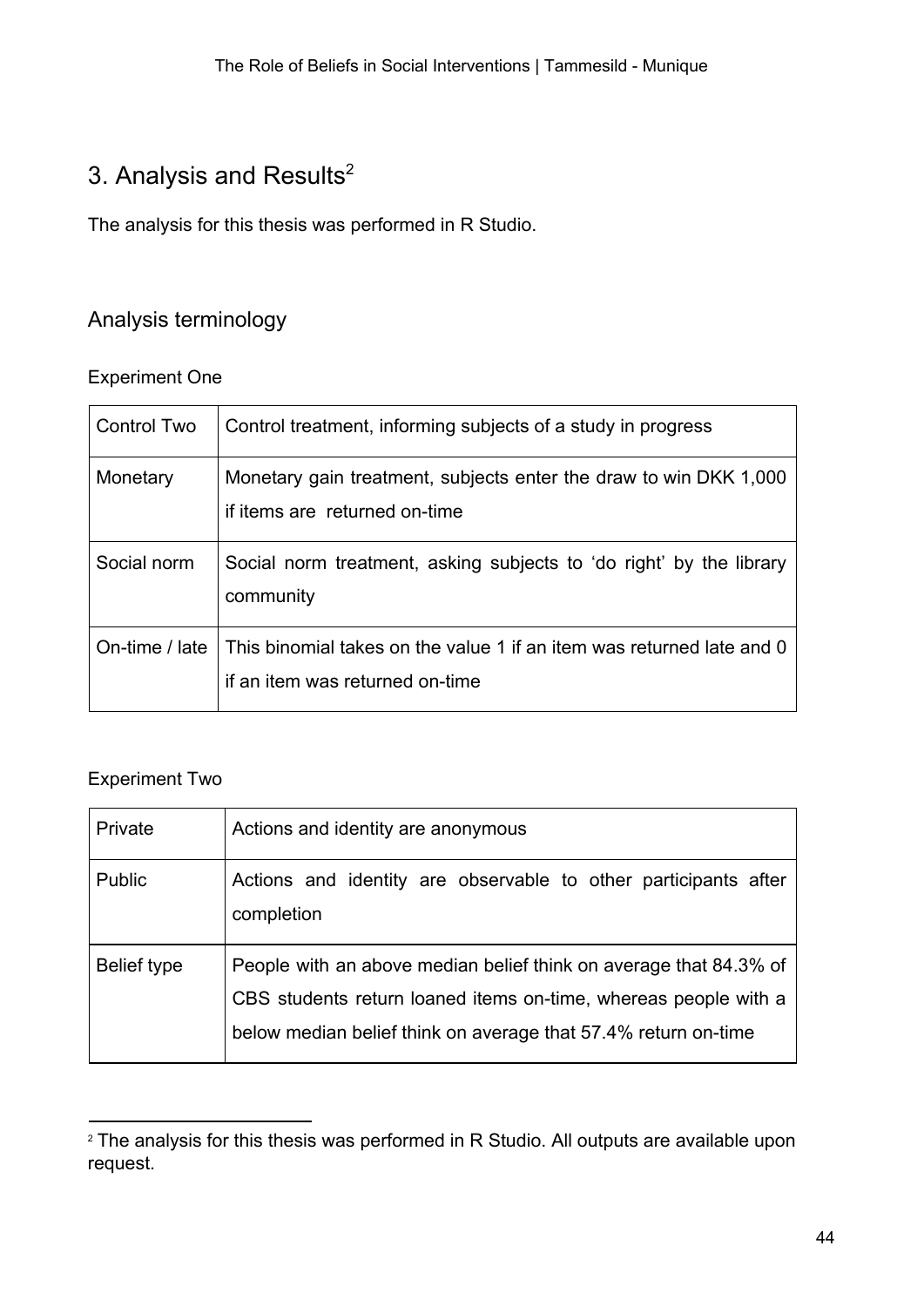### Hypothesis 1

*Among participants who are exposed to a monetary gain intervention (vs. control group) more return their library items on-time.<sup>3</sup>*

An OLS regression generated suggestive evidence<sup>4</sup> that participants exposed to a monetary gain intervention return on average 5.5% less items on-time than participants exposed to the control, with on average 43.1% and 37.6% late returns, respectively (Figure  $1$ ). $<sup>5</sup>$ </sup>



Late Returns per Treatment / Control

Figure 1: A bar chart shows the count and percentage amount of loaned items returned late (turquoise) and on-time (red) for the control group, the monetary treatment and the social norm treatment.

<sup>&</sup>lt;sup>3</sup> Refer to Appendix 22 for optional hypothesis about the amount of days an item is returned late

<sup>4</sup> Results that show an effect size, are however not statistically significant

<sup>5</sup> Robustness check in Appendix 23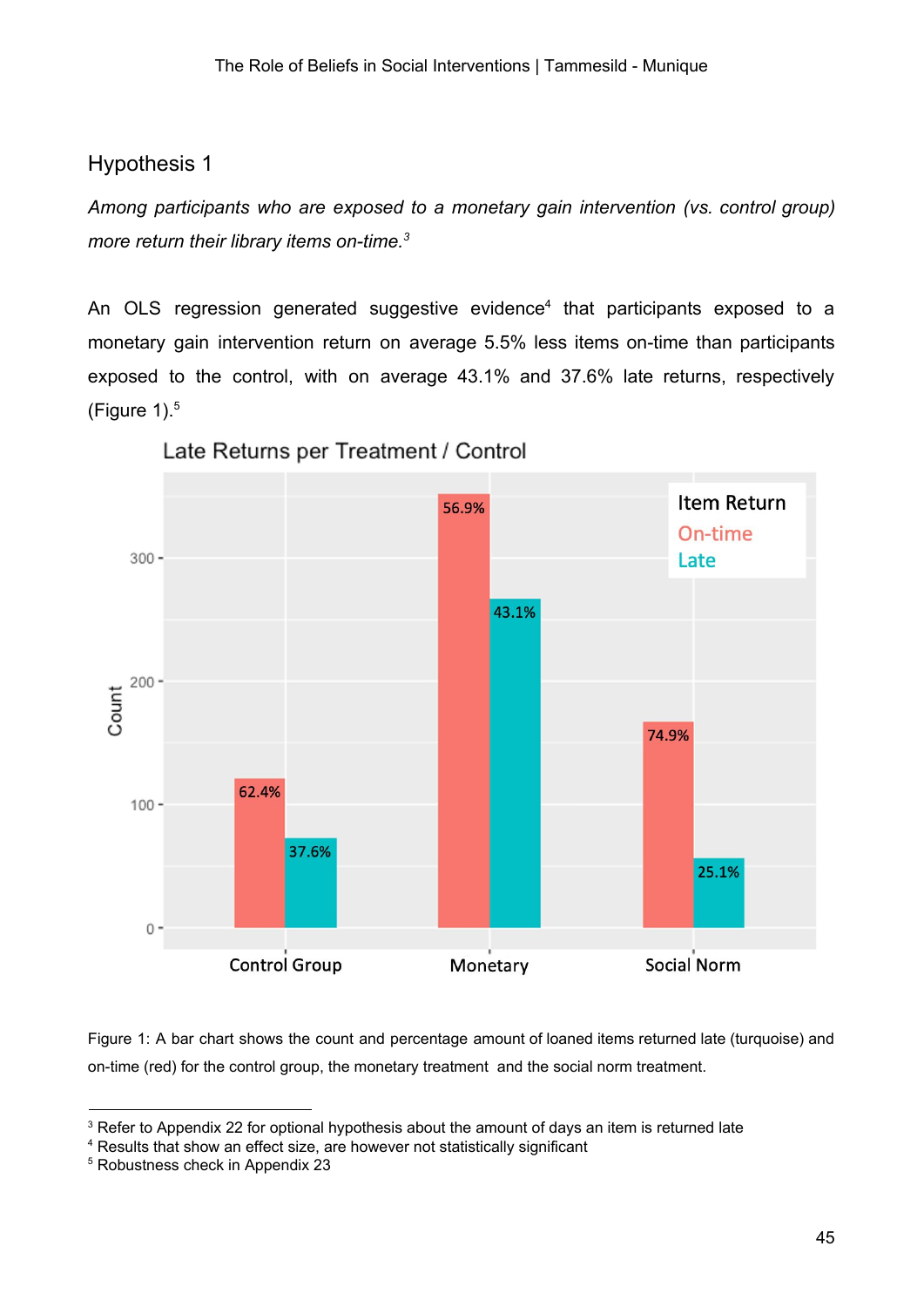To further test the above relationship, a non-parametric test was applied since the 'On-time / Late' variable follows a binomial distribution. A Kendall's Tau test established that returning an item late during the Monetary Treatment is not associated with returning late during the control with a Kendall rank correlation coefficient of 0.23 and P-value < 1%.

### Hypothesis 2

*Among participants who are exposed to a social norm intervention (vs. control group) more return their library items on-time.*

An OLS regression determined at 1% significance that participants exposed to a social norm intervention return on average 12.5% more items on-time than participants exposed to the control, with on average 25.1% and 37.6% late returns, respectively (Figure 1). $6$ 

Since the 'On-time / Late' variable follows a binomial distribution, a non-parametric test was applied to further test the above relationship. A Kendall's Tau test suggested that returning an item late during the Social Norm Treatment is not associated with a late return during the control with a Kendall rank correlation coefficient of 0.04, however a P-value of 60%. Hence, we failed to reject the null that there is no correlation between the two variables.

### Hypothesis 3

*Participants with a below median belief about others' compliant loan behaviour have a greater increase in contribution to a PGG when exposed to a social recognition intervention than participants with an above median belief.*

<sup>&</sup>lt;sup>6</sup> Robustness check in Appendix 23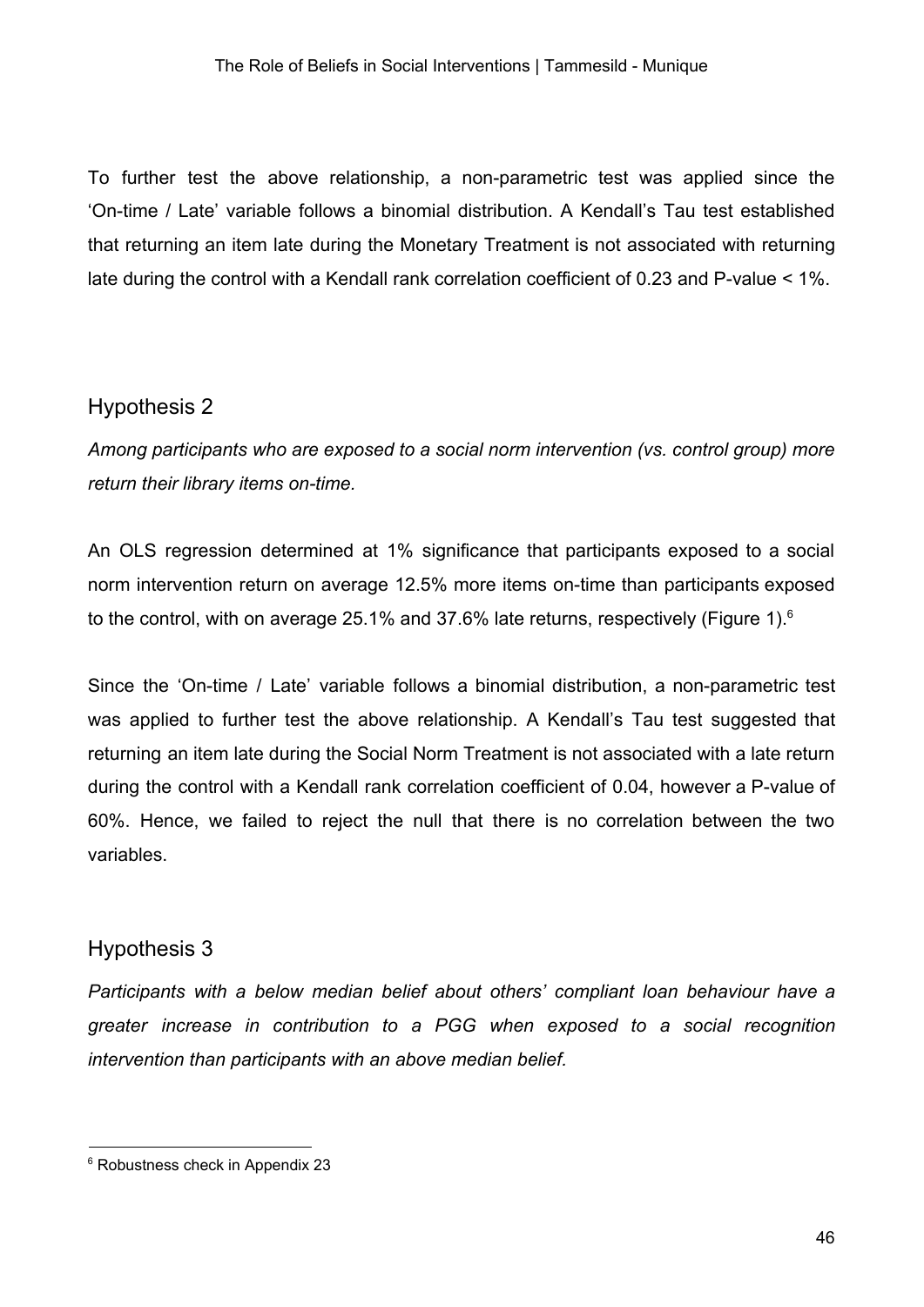Before discussing this hypothesis it should be mentioned that participants with a below median belief about their peers' prosocial behaviour on average stated that 57.4% of CBS students return their loaned items on-time. Participants with an above median belief reported on average that 84.3% return their items on-time, which is slightly higher than the true average of 82.2%, measured by library staff across 2018 and 2019.

H3 was tested by calculating the difference in contribution between the anonymous game (private) minus the observable game (public) and comparing the estimates between participants with a below median belief and an above median belief. This was done for all contributions combined (average) as well as for each scenario in the contribution table (0-10) individually (Figure 2).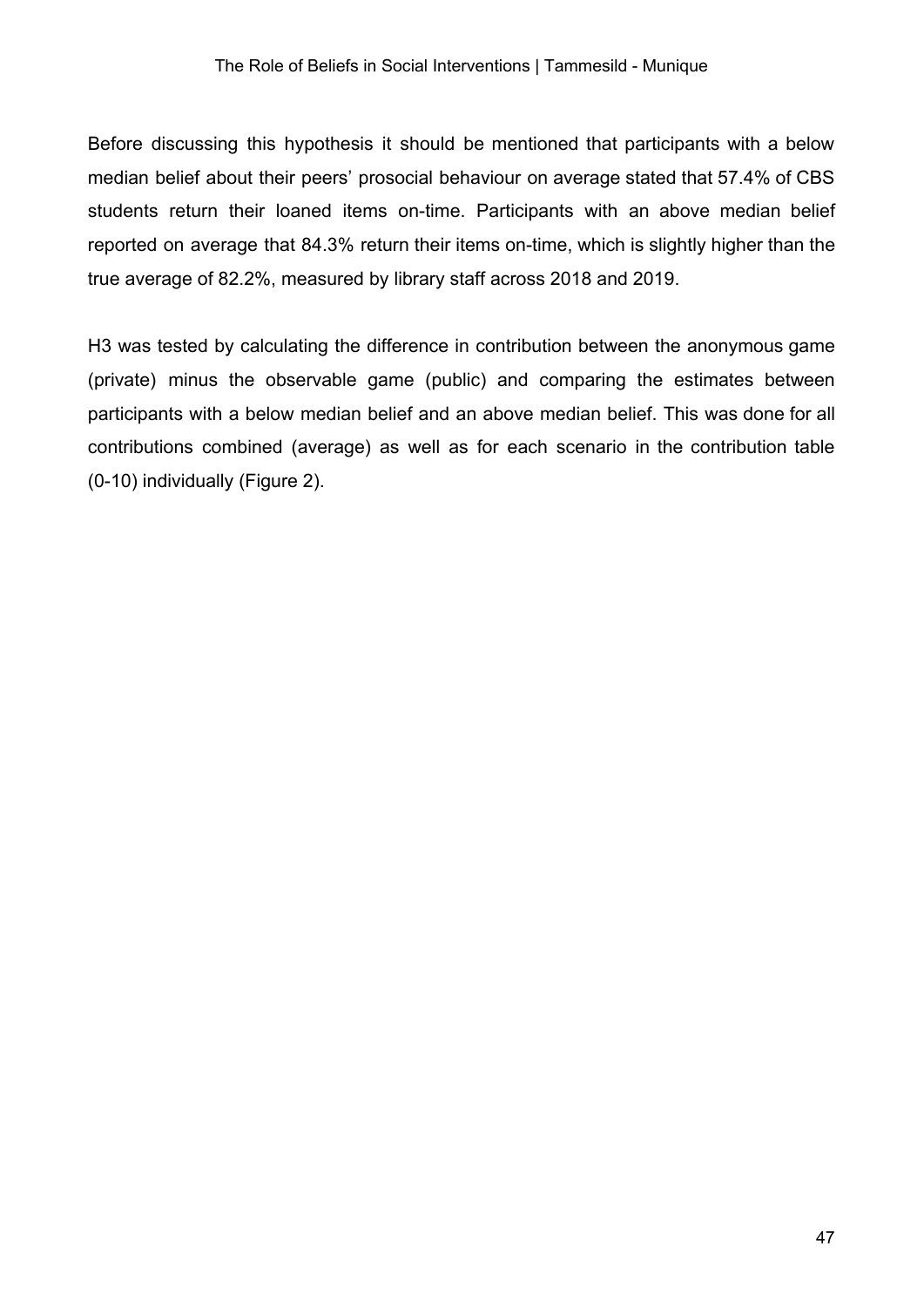

Figure 2: A line chart shows data points, each representing the difference in mean contributions (and standard error bars) to the PGG with and without a social recognition intervention (private minus public). A negative value shows that the average contribution was larger when participants were exposed to a social recognition intervention than when contribution decisions and names were private. The figure shows means and standard error bars for each scenario in the contribution table (0-10) as well as the average across all scenarios; for participants with an above median belief (red) or a below median belief (turquoise).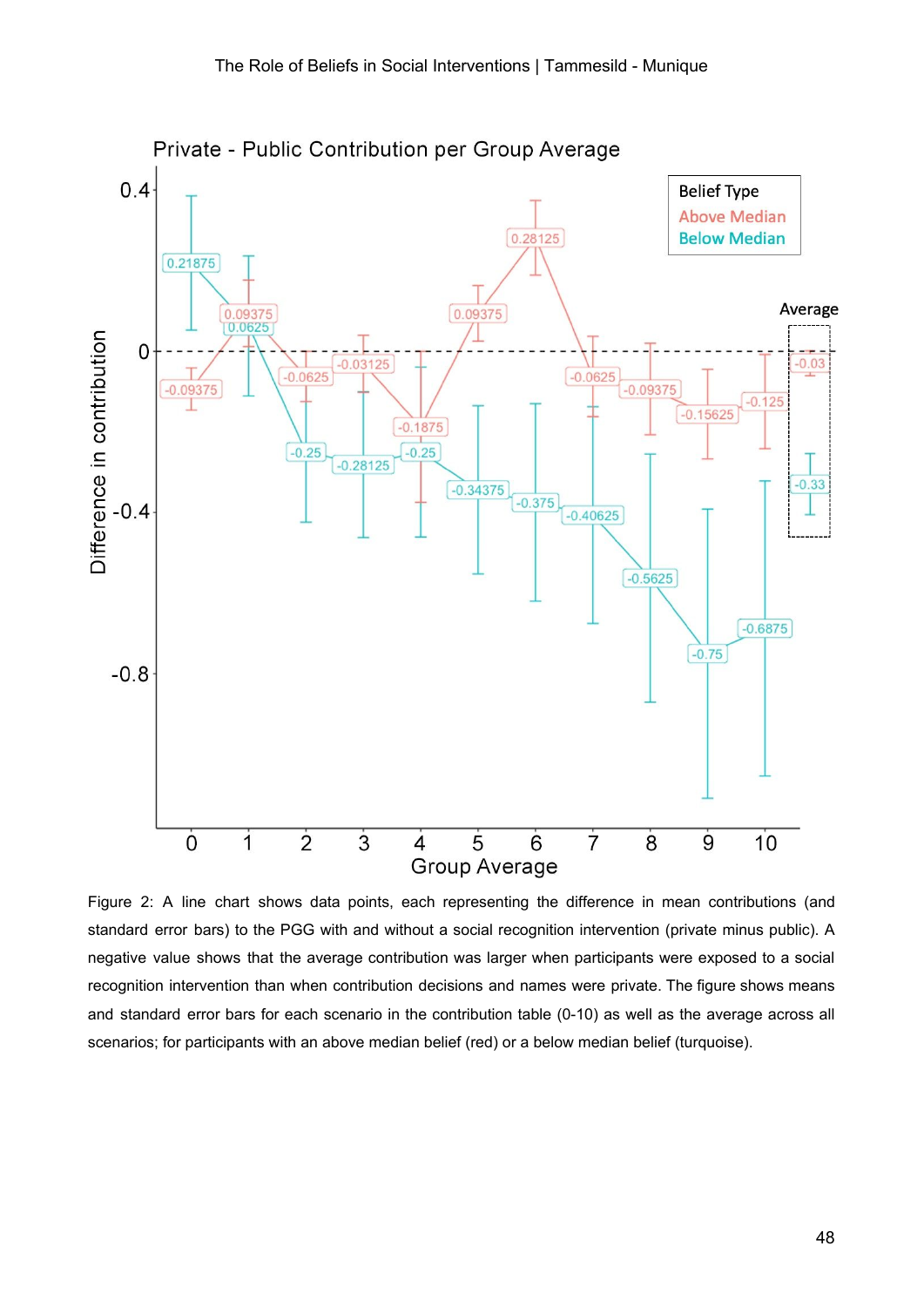As the difference in contribution could only take on values between - 10 and 10 (private contribution of 0 minus public contribution of 10 and vice versa), we ran a censored regression using the Tobit model.

Comparing the average across all scenarios in the contribution table, subjects with a below median belief provided on average 0.33 tokens more when being exposed to social recognition, whereas subjects with an above median belief committed on average 0.03 tokens more. This difference in sensitivity to social recognition of 0.30 tokens (3%) is statistically significant at < 1%.

To complement this finding, we ran a One-Sample T-test for the mean difference between the public and private game with H<sub>0</sub>  $\mu = 0$  . Below median belief participants' estimate of -0.33 is statistically different from zero (P-value < 1%) and above median belief participants' estimate of -0.03 is not (P-value 32%).

On the condition of an average group contribution of 0 tokens, subjects with a below median belief provided on average 0.22 tokens less when being exposed to social recognition, whereas subjects with an above median belief committed on average 0.09 tokens more. This difference in sensitivity to social recognition of 0.31 tokens (3.1%) is statistically significant at < 10%, which is argued among scholars to serve as suggestive evidence only  $( > 5\%)$ .

One-Sample T-test with H<sub>0</sub>  $\mu$  =  $0$  : Below median belief participants' estimate of 0.22 is not statistically different from zero (P-value 20%) and above median belief participants' estimate of -0.09 is statistically different from zero (P-value 8%).

On the condition of an average group contribution of 1 token, subjects with a below median belief provided on average 0.06 tokens less when being exposed to social recognition, whereas subjects with an above median belief committed on average 0.09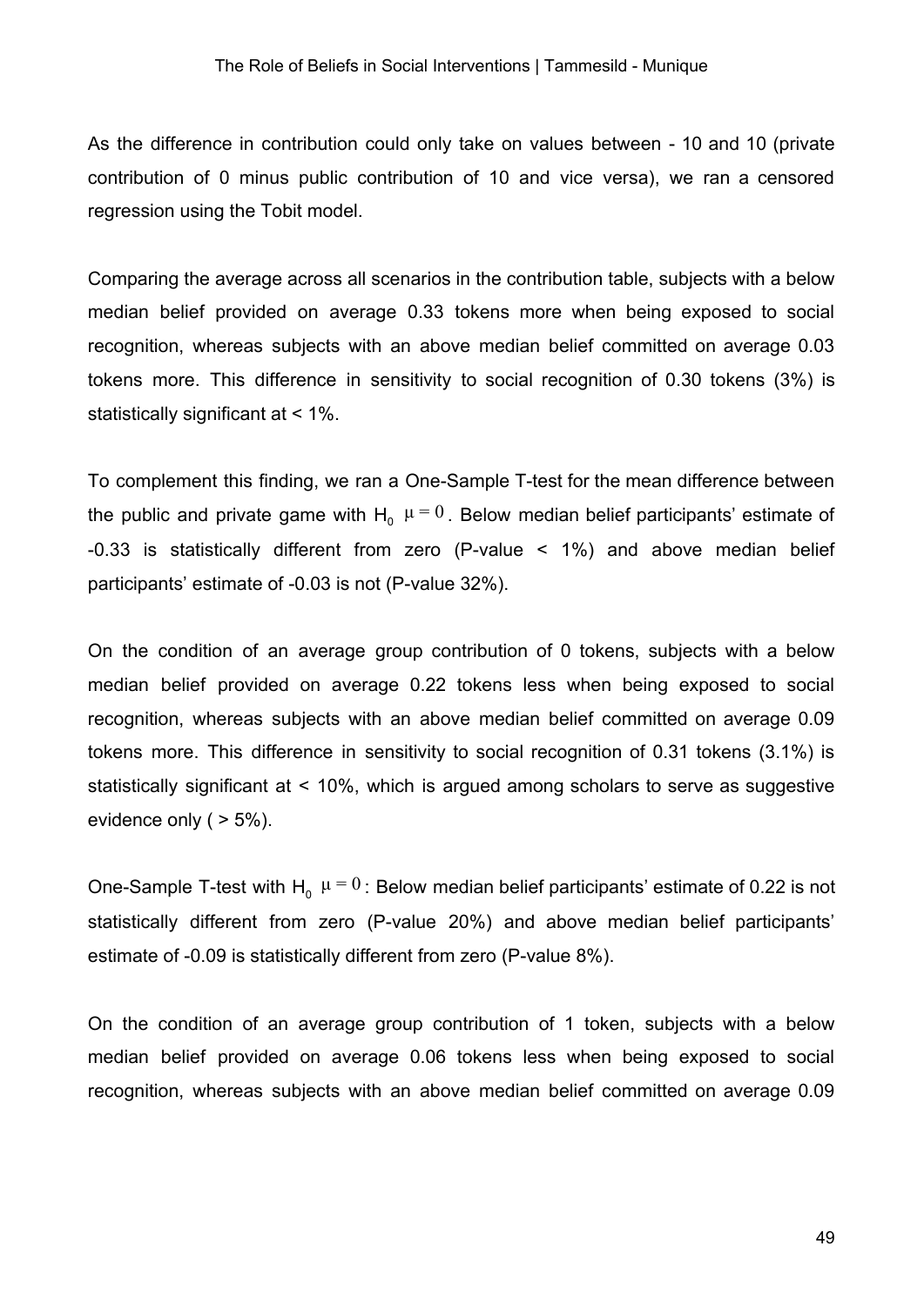tokens less. This difference in sensitivity to social recognition of 0.03 tokens (0.3%) is not statistically significant and is used as suggestive evidence.

One-Sample T-test with H<sub>0</sub>  $\mu$  =  $0$  : Below median belief participants' estimate of 0.06 is not statistically different from zero (P-value 72%) as is above median belief participants' estimate of 0.09 (P-value 26%).

On the condition of an average group contribution of 2 tokens, subjects with a below median belief provided on average 0.25 tokens more when being exposed to social recognition, whereas subjects with an above median belief committed on average 0.06 tokens more. This difference in sensitivity to social recognition of 0.19 tokens (1.9%) is not statistically significant and is used as suggestive evidence.

One-Sample T-test with H<sub>0</sub>  $\mu$  =  $0$  : Below median belief participants' estimate of -0.25 is not statistically different from zero (P-value 16%) as is above median belief participants' estimate of -0.06 (P-value 33%).

On the condition of an average group contribution of 3 tokens, subjects with a below median belief provided on average 0.28 tokens more when being exposed to social recognition, whereas subjects with an above median belief committed on average 0.03 tokens more. This difference in sensitivity to social recognition of 0.25 tokens (2.5%) is not statistically significant and is used as suggestive evidence.

One-Sample T-test with H<sub>0</sub>  $\mu$  =  $0$  : Below median belief participants' estimate of -0.28 is not statistically different from zero (P-value 13%) as is above median belief participants' estimate of -0.03 (P-value 66%).

On the condition of an average group contribution of 4 tokens, subjects with a below median belief provided on average 0.25 tokens more when being exposed to social recognition, whereas subjects with an above median belief committed on average 0.19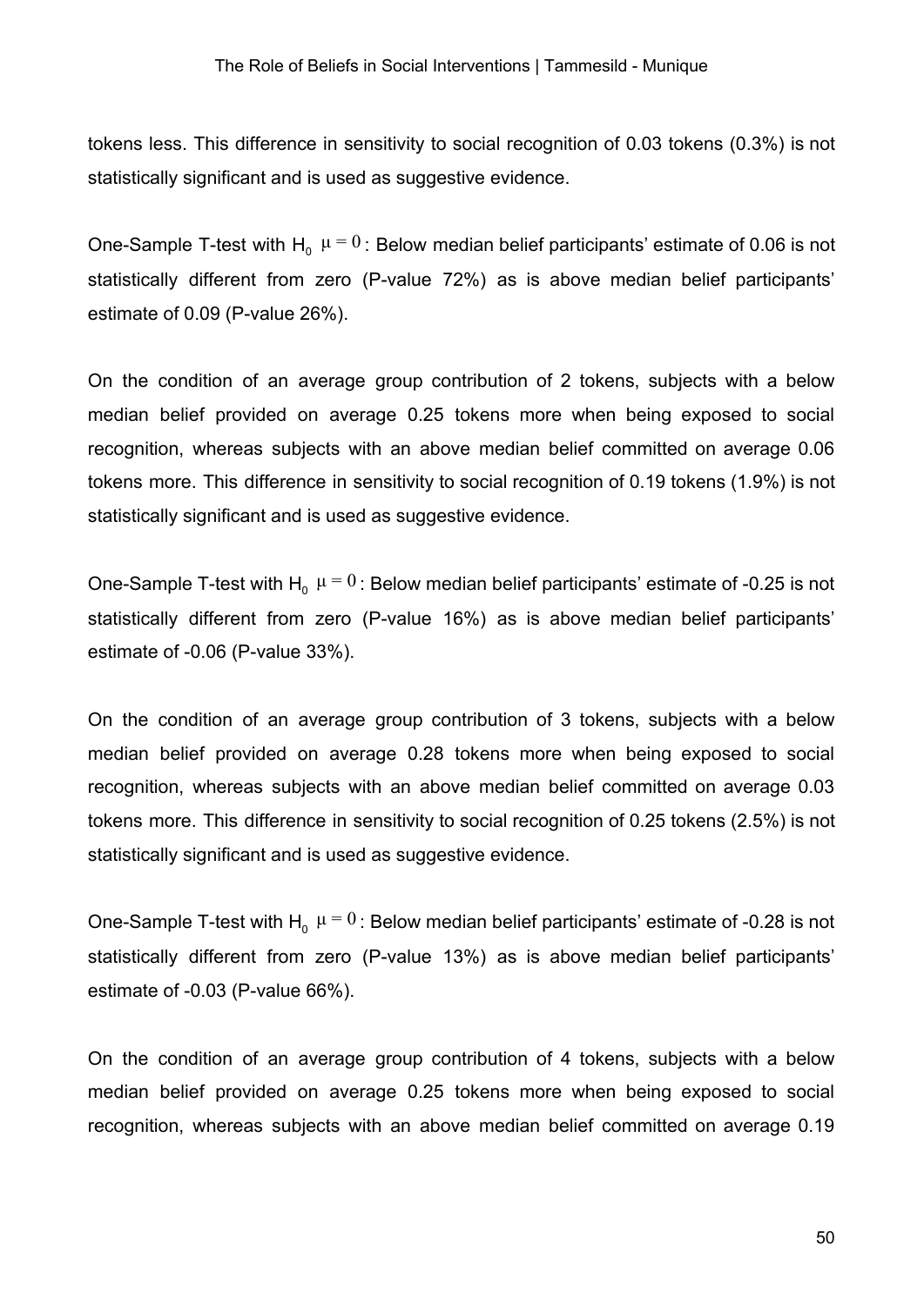tokens more. This difference in sensitivity to social recognition of 0.06 tokens (0.6%) is not statistically significant and is used as suggestive evidence.

One-Sample T-test with H<sub>0</sub>  $\mu$  =  $0$  : Below median belief participants' estimate of -0.25 is not statistically different from zero (P-value 24%) as is above median belief participants' estimate of -0.19 (P-value 33%).

On the condition of an average group contribution of 5 tokens, subjects with a below median belief provided on average 0.34 tokens more when being exposed to social recognition, whereas subjects with an above median belief committed on average 0.09 tokens less. This difference in sensitivity to social recognition of 0.43 tokens (4.3%) is statistically significant at < 5%.

One-Sample T-test with H<sub>0</sub>  $\mu$  =  $0$  : Below median belief participants' estimate of -0.34 is not statistically different from zero (P-value 11%) as is above median belief participants' estimate of 0.09 (P-value 18%).

On the condition of an average group contribution of 6 tokens, subjects with a below median belief provided on average 0.38 tokens more when being exposed to social recognition, whereas subjects with an above median belief committed on average 0.28 tokens less. This difference in sensitivity to social recognition of 0.66 tokens (6.6%) is statistically significant at < 5%.

One-Sample T-test with H<sub>0</sub>  $\mu$  =  $0$  : Below median belief participants' estimate of -0.38 is not statistically different from zero (P-value 14%) and above median belief participants' estimate of 0.28 is statistically different from zero (P-value < 1%).

On the condition of an average group contribution of 7 tokens, subjects with a below median belief provided on average 0.41 tokens more when being exposed to social recognition, whereas subjects with an above median belief committed on average 0.06

51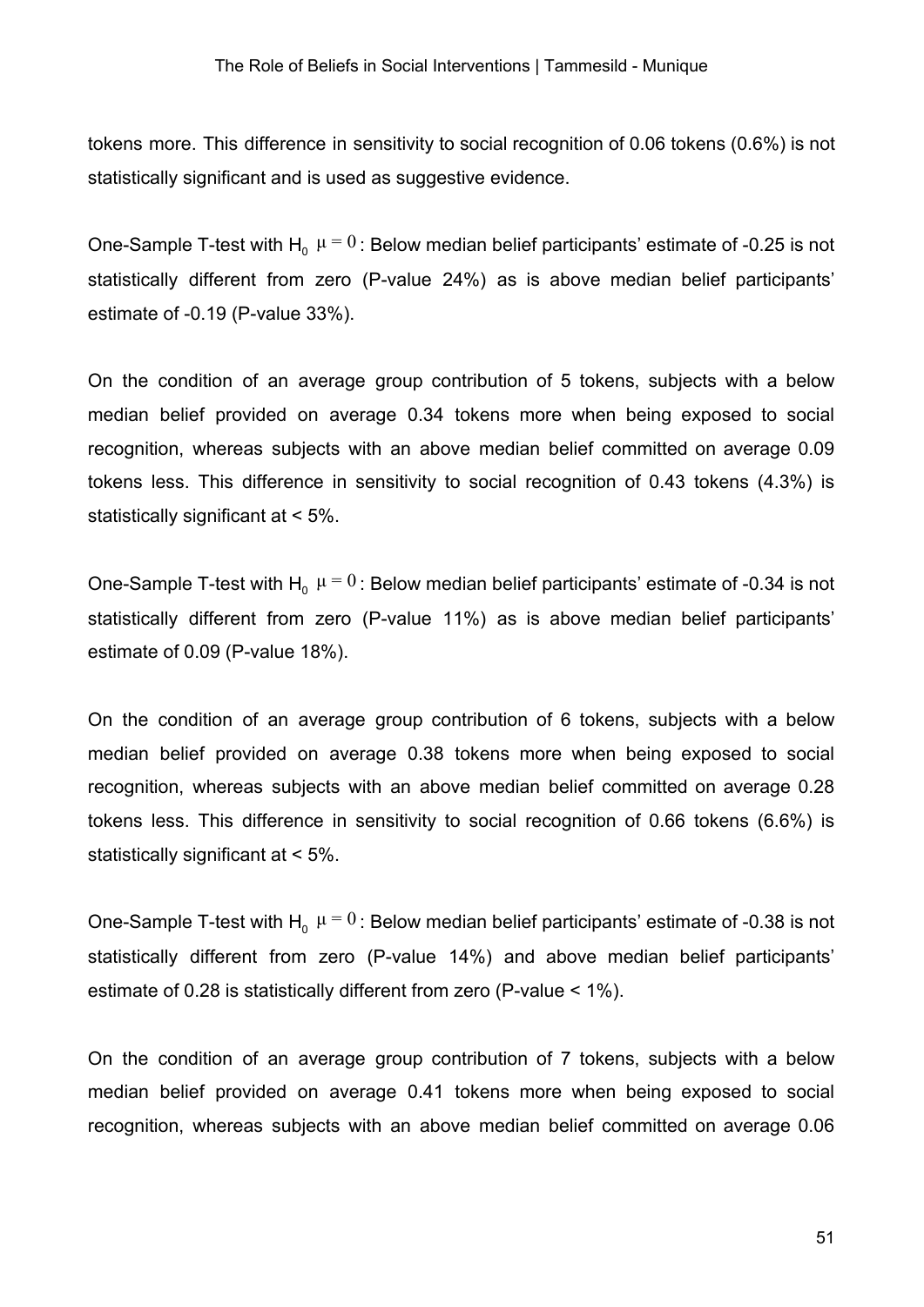tokens more. This difference in sensitivity to social recognition of 0.35 tokens (3.5%) is not statistically significant and is used as suggestive evidence.

One-Sample T-test with H<sub>0</sub>  $\mu$  =  $0$  : Below median belief participants' estimate of -0.41 is not statistically different from zero (P-value 14%) as is above median belief participants' estimate of -0.06 is statistically different from zero (P-value 54%).

On the condition of an average group contribution of 8 tokens, subjects with a below median belief provided on average 0.56 tokens more when being exposed to social recognition, whereas subjects with an above median belief committed on average 0.09 tokens more. This difference in sensitivity to social recognition of 0.47 tokens (4.7%) is not statistically significant and is used as suggestive evidence.

One-Sample T-test with  $H_0$   $\mu = 0$ : Below median belief participants' estimate of -0.56 is statistically different from zero (P-value 8%) and above median belief participants' estimate of -0.09 is not (P-value 41%).

On the condition of an average group contribution of 9 tokens, subjects with a below median belief provided on average 0.75 tokens more when being exposed to social recognition, whereas subjects with an above median belief committed on average 0.16 tokens more. This difference in sensitivity to social recognition of 0.59 tokens (5.9%) is not statistically significant and is used as suggestive evidence.

One-Sample T-test with  $H_0$   $\mu = 0$ : Below median belief participants' estimate of -0.75 is statistically different from zero (P-value 4%) and above median belief participants' estimate of -0.16 is not(P-value 17%).

On the condition of an average group contribution of 10 tokens, subjects with a below median belief provided on average 0.69 tokens more when being exposed to social recognition, whereas subjects with an above median belief committed on average 0.13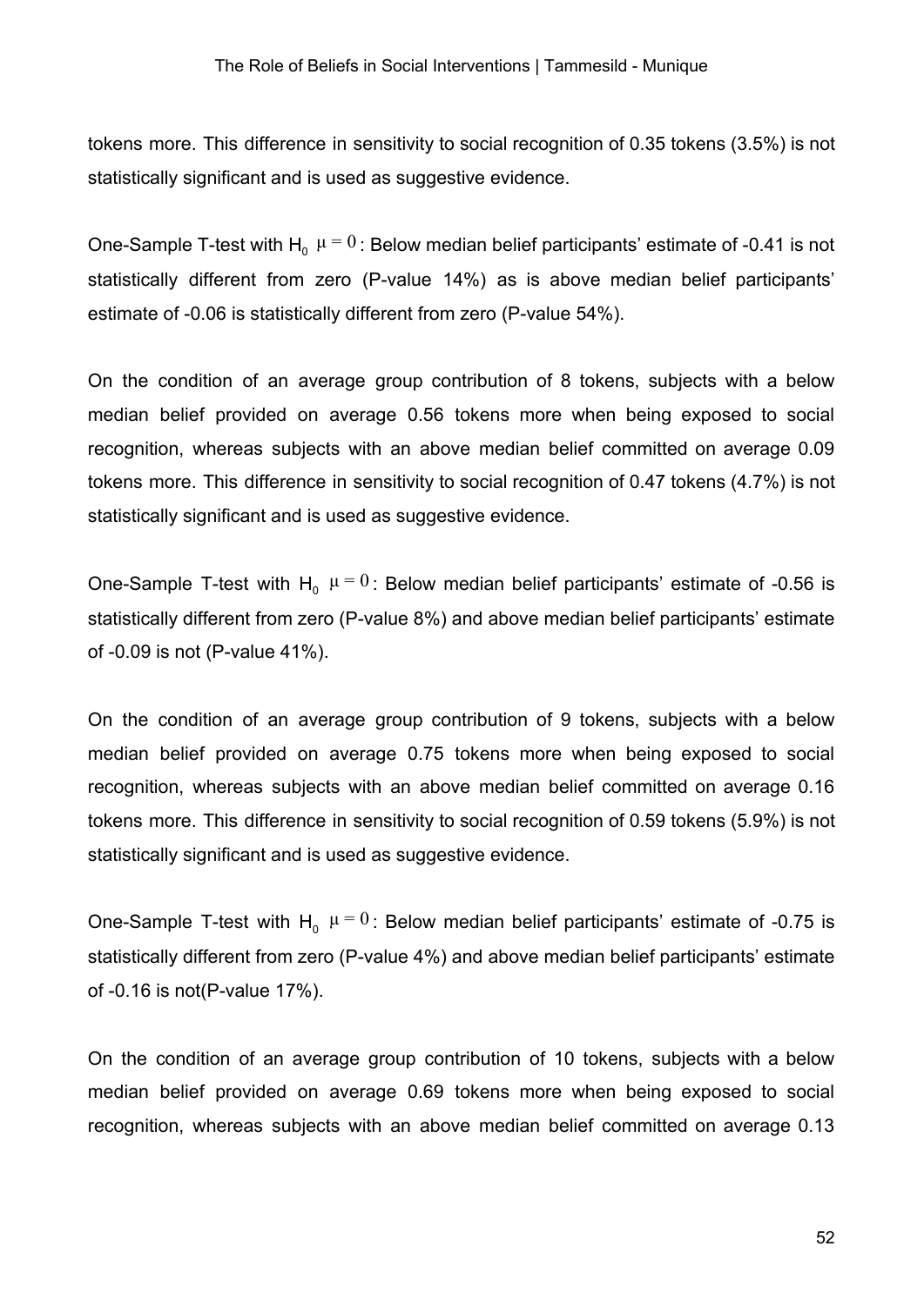tokens more. This difference in sensitivity to social recognition of 0.56 tokens (5.6%) is not statistically significant and is used as suggestive evidence.

One-Sample T-test with  $H_0$   $\mu = 0$ : Below median belief participants' estimate of -0.69 is statistically different from zero (P-value 7%) and above median belief participants' estimate of -0.13 is not (P-value 29%).

Although the Tobit model suggests no statistical significance for many of the above relationships, the standard error (SE) bars in Figure 2 suggest that the mean is statistically different for differences in contribution conditional on group averages of 0, 5, 6, 8, 9 and 10.

#### Hypothesis 4.A

*Participants with a below median belief about others' compliant loan behaviour place a higher monetary value on receiving praise when ranked first in the Personal Recognition Program than participants with an above median belief.*

This hypothesis was tested by creating a vector with both the negative WTP values - those to avoid shame - and the positive WTP values - those to receive praise - when being ranked first. The vector displayed every participant's preference and money-metric utility to be recognized or to be anonymous, which could be compared across belief types.

As the WTP could only take on values between 0 and 5, a Tobit model was used to regress the relationship between below median and above median subjects' WTP. Forcing the data into this model distorted the output to a degree where no sensible pattern was detectable however, so we ran an OLS instead.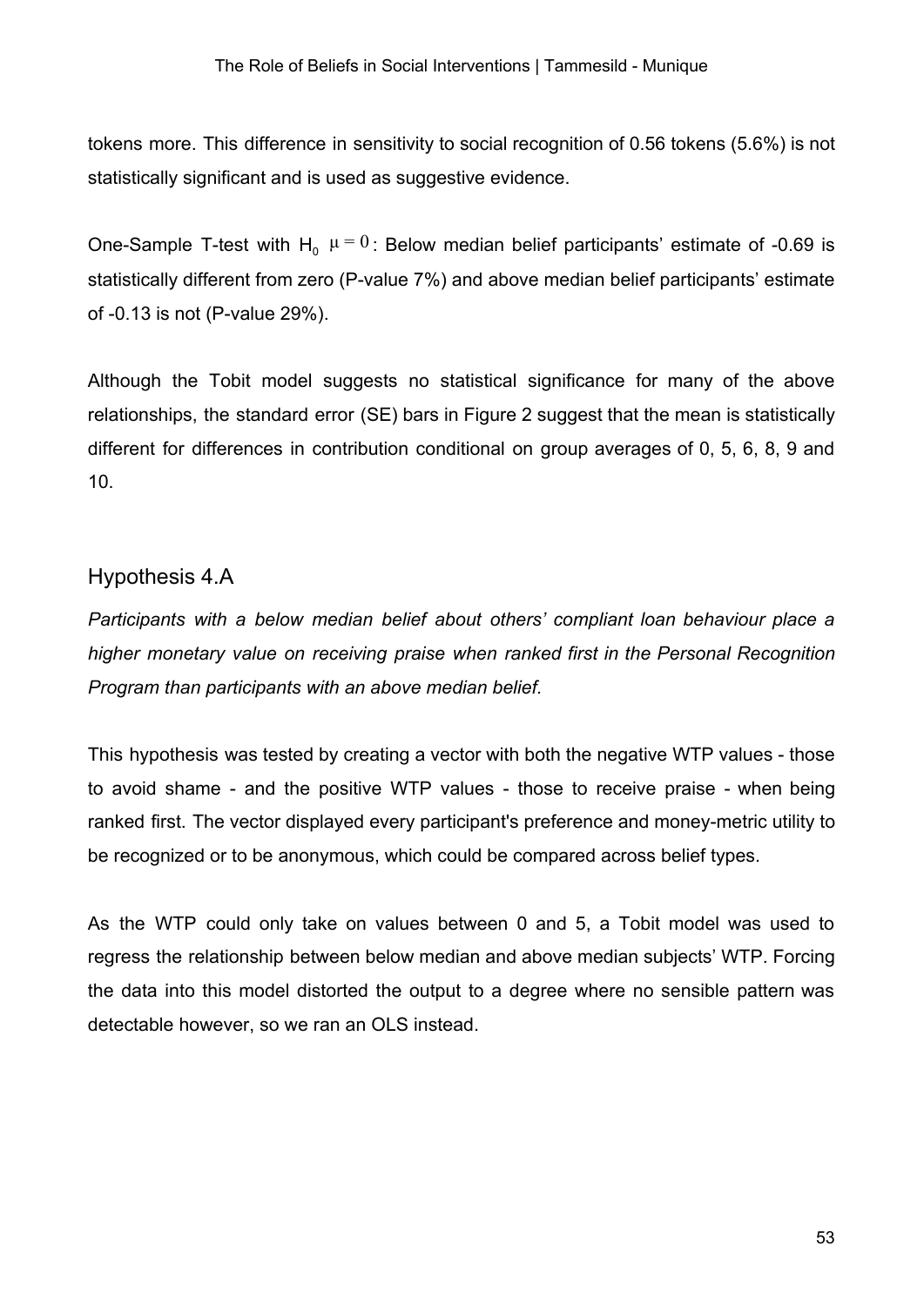The linear regression determined that subjects with an above median belief on average had a WTP of 0.156 tokens  $(3.1\%)^7$  when ranked first; which indicates that the WTPs to be recognised outweighed the WTPs to be anonymous. Subjects with a below median belief had on average a WTP of 1.438 tokens (28.8%) when ranked first. This difference of 1.281 tokens (25.7%) is statistically significant at < 5% (Figure 3).



WTP for Avoiding Shame / Receiving Praise per Rank

Figure 3: A line chart shows the mean willingness to pay and standard error bars for each respective within-group rank, for participants with an above median belief (red), below median belief (green) as well as

<sup>&</sup>lt;sup>7</sup> Percentage of WTP budget (5 tokens) endowed to subjects; applies to all percentages shown here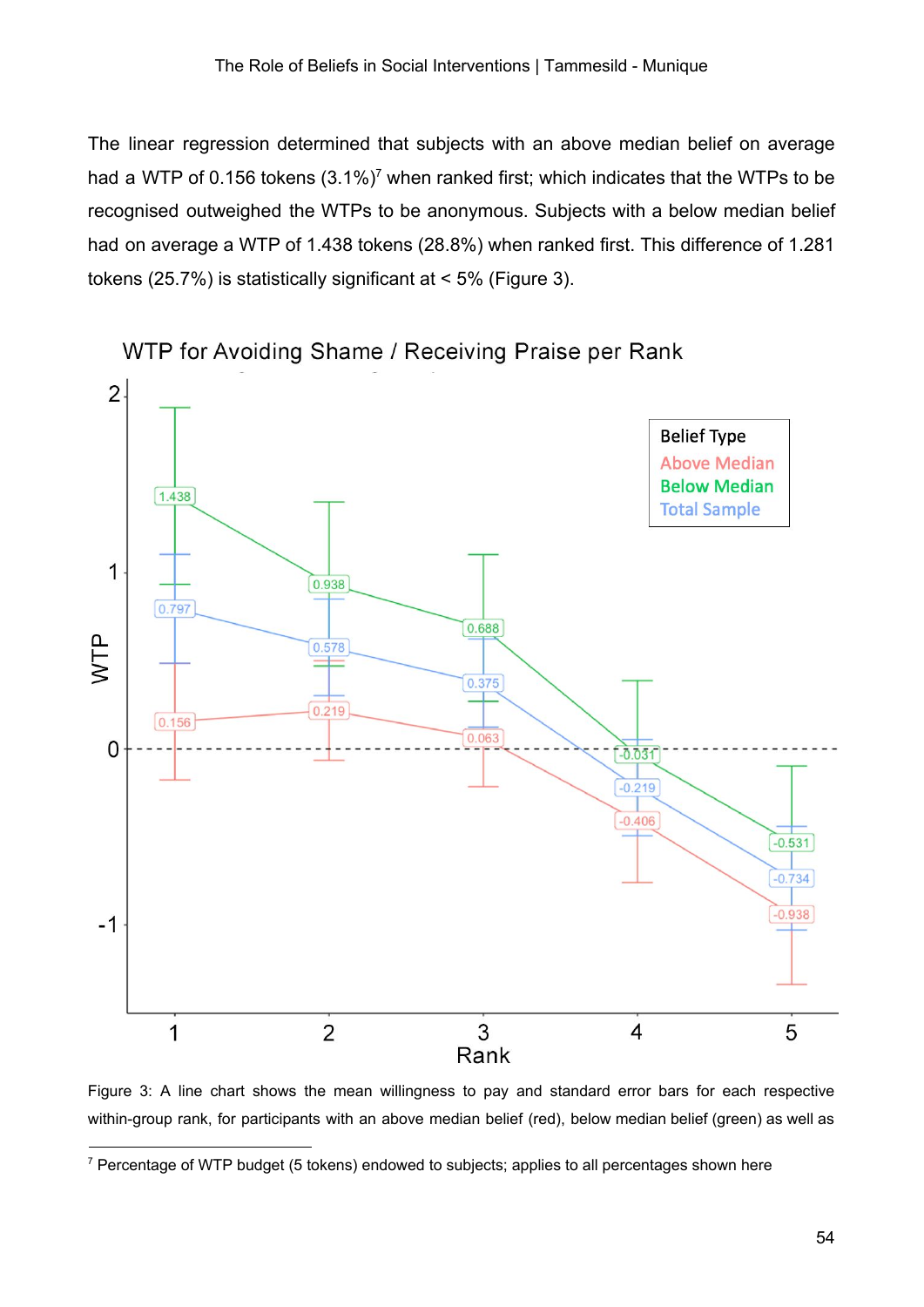the entire sample (blue). The mean is constructed of negative willingness to pay values which represent the preference to be anonymous at that rank and positive willingness to pay values which represent the preference to be recognized at that rank.

To support this finding we ran One Sample T-tests which determined that below median belief subjects' mean WTP of 1.438 is statistically different from zero at < 1% and above median belief subjects' mean WTP of 0.156 is not statistically different from zero.

#### Hypothesis 4.B

*Participants with an above median belief about others' compliant loan behaviour place a higher monetary value on avoiding shame when ranked last in the Personal Recognition Program than participants with a below median belief.*

As for H4.A, an OLS regression was used to determine that subjects with a below median belief on average had a WTP of -0.531 tokens (10.6%) when ranked fifth; which indicates that the WTPs to be anonymous outweighed the WTPs to be recognised. Subjects with an above median belief had on average a WTP of -0.938 tokens (18.8%) when ranked fifth. This difference of 0.406 tokens (8.2%) is not statistically significant and used as suggestive evidence.

Again, to support this finding we ran One Sample T-tests which indicated that above median belief subjects' mean WTP of -0.938 is statistically different from zero at < 5% and subjects with below median beliefs' mean WTP of -0.531 is not statistically different from zero and used as suggestive evidence.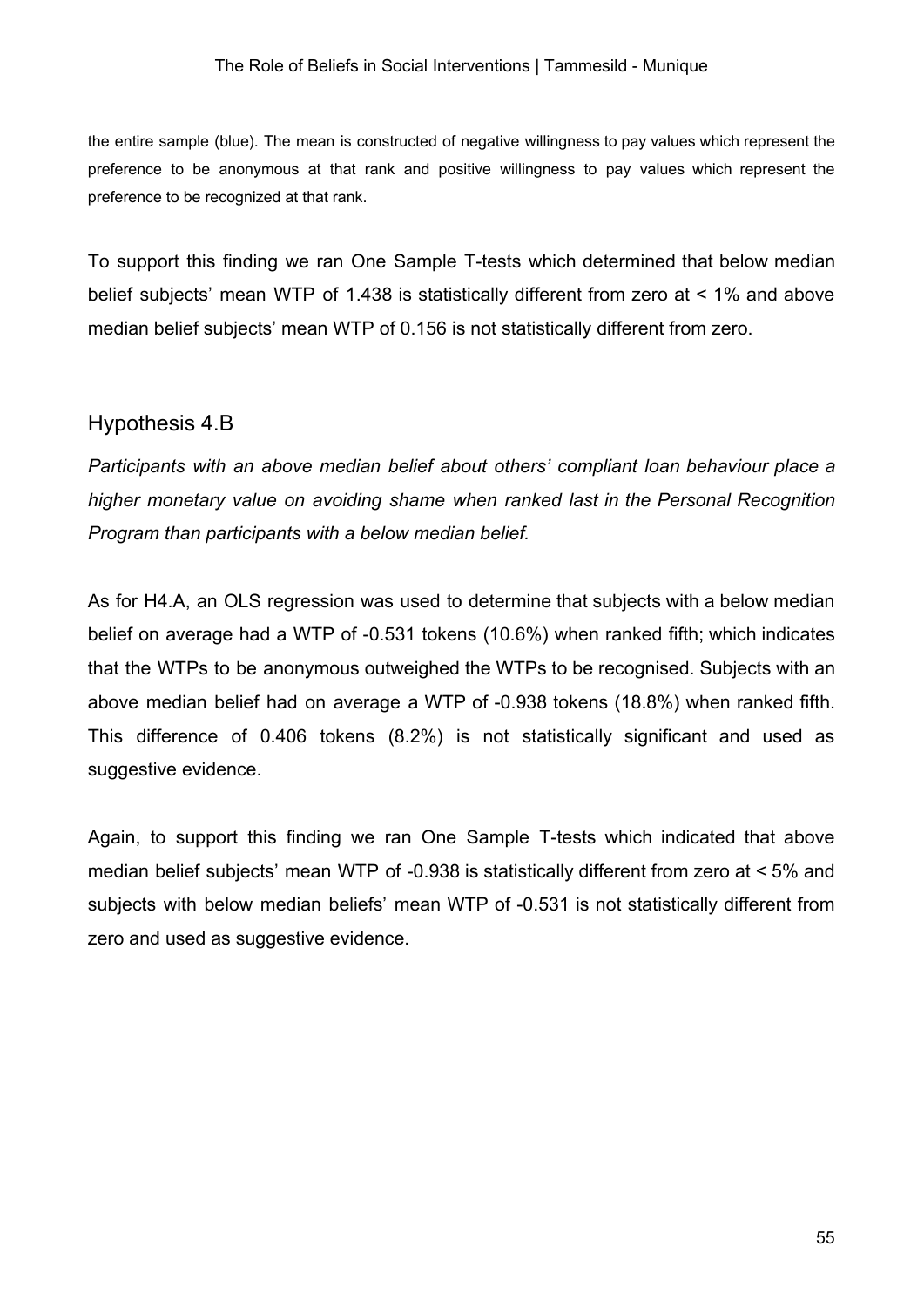## **Discussion**

The findings of our research suggest that a social norm intervention can increase compliant book return behaviour at the CBS Library. And a person's belief about others' cooperative behaviour can predict the effectiveness of a social recognition intervention in a PGG.

## Result One

Participants exposed to a social norm message return 12.5% more of their loaned items on-time relative to a control group (P-value < 1%). In comparison, there is suggestive evidence that participants exposed to a monetary reward intervention return 5.5% fewer loaned items on-time relative to the same control group.

Previous research has documented how a monetary incentive can crowd-out intrinsic motivation and cause less prosocial behavior (Janssen and Mendys-Kamphorst, 2004; Frey and Götte, 1999; Gneezy and Rustichini, 2000; Deci, 1975; Deci and Richard Ryan, 1985). The previous experiments used volunteers as subjects, our results demonstrate a crowd-out effect on prosocial behaviour toward a public good. Literature also suggests that a monetary incentive can cause unintended negative consequences; for example by signaling to the other group members that the normal behaviour is to behave asocial (Gneezy et al., 2011), by conveying bad news about the agent's ability to act prosocial (Benabou and Tirole, 2003), by shifting the perception of the interaction from social to monetary (Heyman and Ariely, 2004) or by damaging the value of the signal that one is good (Ariely et al., 2009).

Our research suggests that policy-makers could benefit from a social norm intervention because it is more effective and cost-efficient in changing behavior when compared to a monetary incentive. Furthermore, crowd theory suggests that interventions that are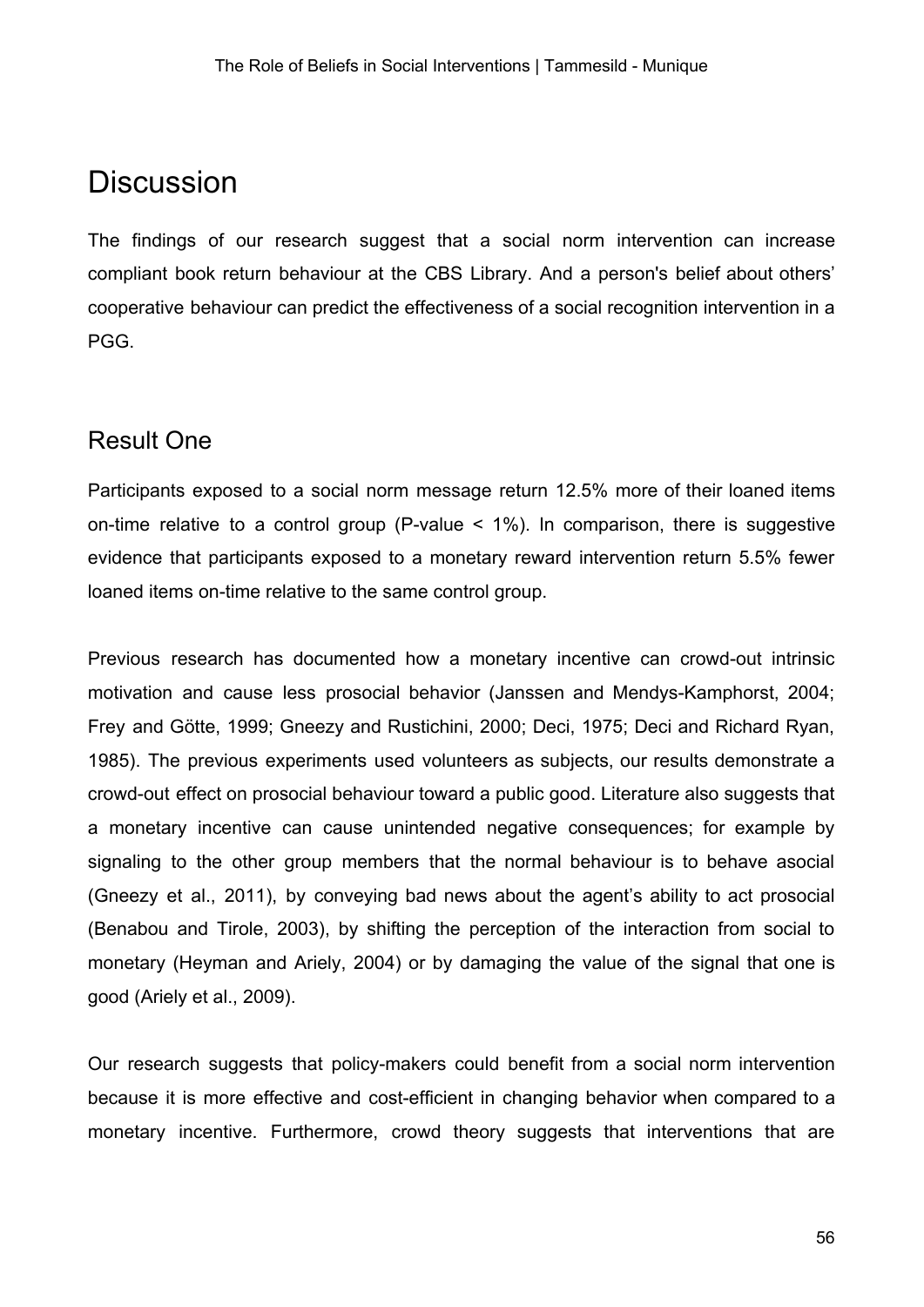perceived as supportive crowd-in intrinsic motivation and interventions that are judged as controlling crowd-out intrinsic motivation (Frey's, 2012). To achieve the crowd-in effect, our research suggests that policy-makers could benefit from surveying participants to ensure that the intervention is perceived as supportive.

## Result Two

In a PGG, people with a below median belief about others' compliant library behaviour contribute on average 3.3% more to a communal pot when being exposed to a social recognition intervention (P-value < 1%). In comparison, people with an above median belief contribute on average only 0.3% more to the communal pot when being exposed to a social recognition intervention (suggestive evidence). The result confirms that people's response to a social recognition intervention varies depending on their belief about others' cooperative behaviour.

A growing body of literature across a broad range of domains demonstrates that social recognition can increase prosocial behaviour (Kosfeld and Neckermann, 2011; Bø et al., 2015; Perez-Truglia and Troiano, 2018; Karlan and McConnell, 2014; Yoelia et al., 2003; Butera et al., 2019; Karing, 2018). It is less likely to crowd-out intrinsic motivation (Ryan and Deci, 2000) and can galvanise intrinsic motivation by making positive attributes more salient (Gauri et al., 2018).

Our result varies from Rege and Telle (2001) who conducted a PGG with an in-person social recognition intervention. The in-person environment may explain why the result was different to our experiment conducted online. The absence of anonymity in-person can increase the degree of prosocial behaviour because there is greater scrutiny of one's actions compared to an online environment (Levitt and List, 2007).

Our results are in line with Tirole's social signaling theory because a person's social recognition utility depends on the expectations others have about their type (Benabou and

57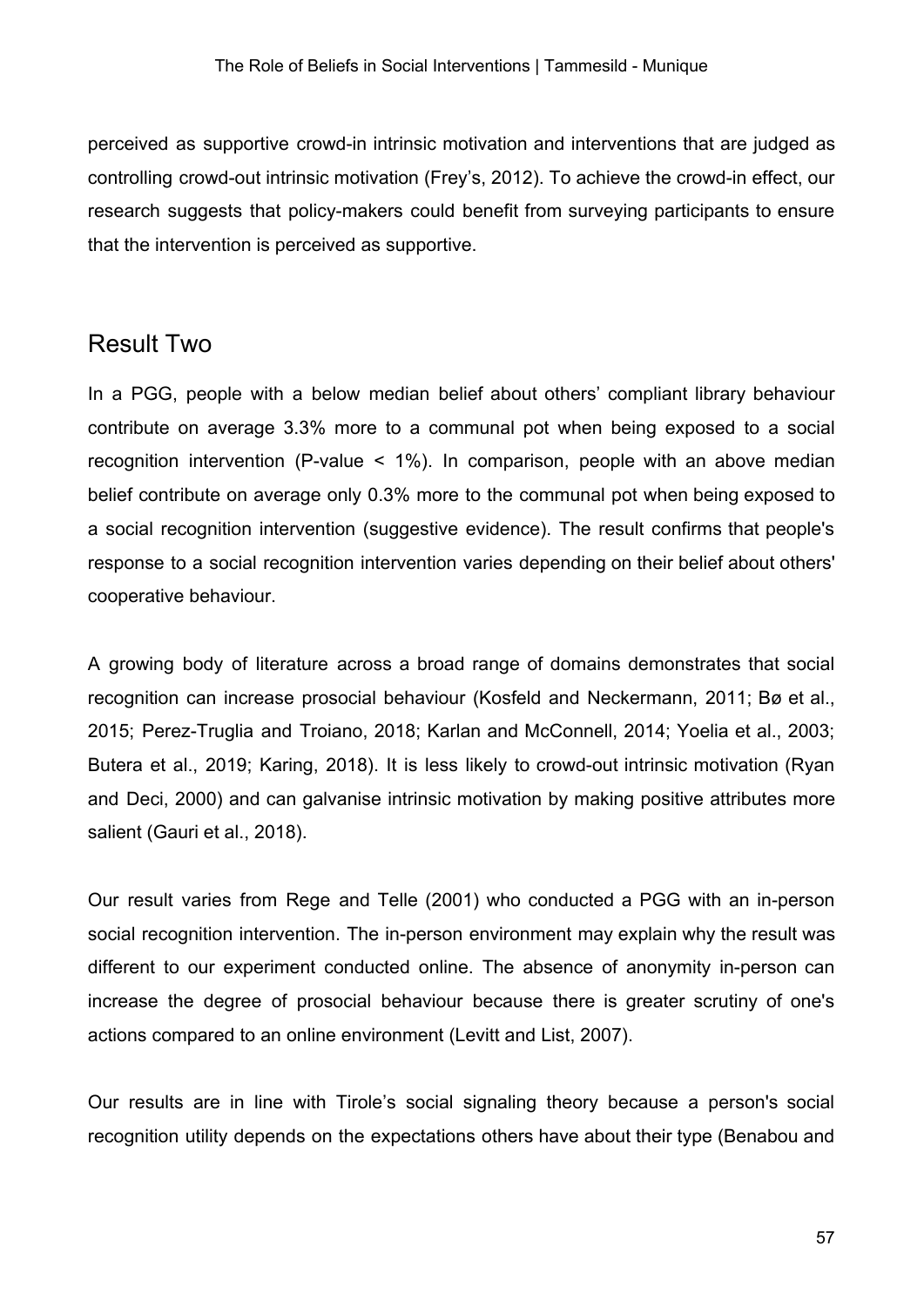Tirole, 2006; Benabou and Tirole, 2011). People with a below median belief are more responsive to a social recognition intervention because if they change their behaviour to be more prosocial, they will stand out from how they believe others behave and therefore gain greater utility from the recognition. In comparison, people with an above median belief are less responsive to a social recognition intervention because if they change their behaviour to be more prosocial, they will blend in with how they believe others behave and therefore gain little recognition.

Our results provide support for a shift in public policy from monetary incentives toward greater reliance on esteem based incentives (Brennan and Pettit, 2004). The implications for policy-makers are that a social recognition intervention is effective at increasing contribution toward a public good for people who believe others misbehave. Furthermore, policy-makers could benefit from being aware of the context within which the intervention occurs because applying social recognition online may be less effective than in-person.

## Result Three

People's belief type has predictive power over the monetary value placed on receiving praise from being ranked first and avoiding shame from being ranked fifth. People with a below median belief on average spent 28.8% of their WTP budget to receive praise when ranked first (P-value < 1%), whereas participants with an above median belief on average spent 3.1% of their WTP budget for the same preference (suggestive evidence). In comparison, people with an above median belief on average spent 18.8% of their WTP budget to avoid shame when ranked fifth (P-value < 5%), whereas participants with a below median belief on average spent 10.6% of their WTP budget for the same preference (suggestive evidence).

In line with result two and social signaling theory, a person's belief has a predictive power over the monetary value placed on receiving praise and avoiding shame. People with a below median belief place a higher monetary value on gaining praise from being ranked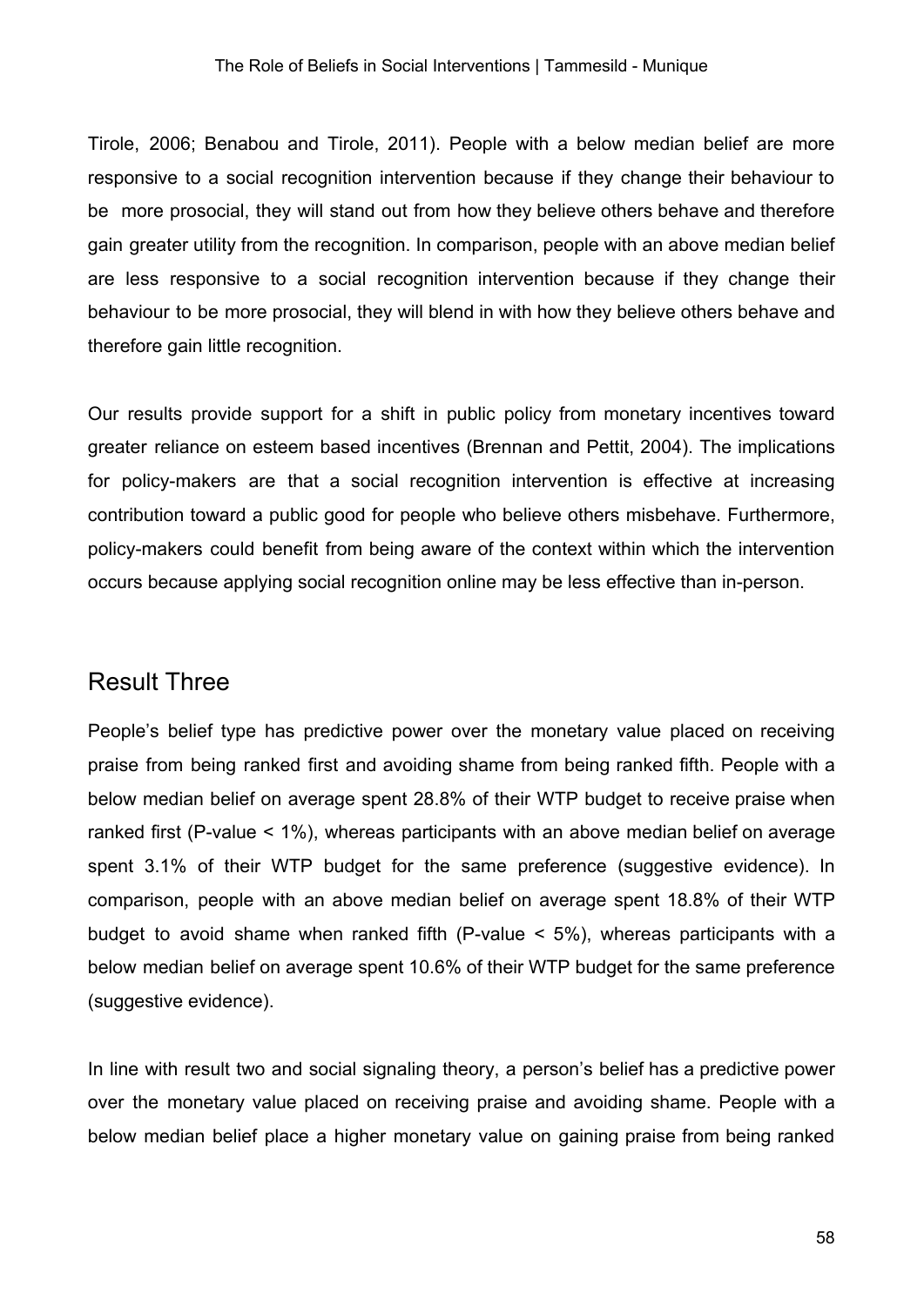first when compared to people with an above median belief. In comparison, people with an above median belief place a higher monetary value on avoiding shame from being ranked fifth when compared to people with a below median belief.

Literature supports the finding that social recognition generates utility esteem gains to individuals when ranked first and disutility shame losses to those ranked last (Butera et al. 2019). Furthermore, social recognition can trigger strong emotions of praise or shame and the suspicion that someone disapproves of your behaviour can create a significant social cost (Rege and Telle, 2001).

When designing a social intervention in an area where information may be difficult to collect, our research suggests that policy-makers can benefit from using information from a related domain to predict the effectiveness of a social intervention. For example, if tasked to elicit the risk aversion of a large population, it may not be feasible to use experiments with monetary incentives at scale. A cheaper alternative method is required to collect the attitudes that correlate with risk aversion. Dohmen et al.'s (2011) method elicits people's willingness to take risks 'in general' which is a valid predictor of risk taking behaviour in a specific domain. Our research suggests that policy-makers can address areas in which information is difficult to collect by using information from a related domain.

Under certain circumstances, acquiring information for a social intervention may in itself invalidate the intervention. For example, Manski's reflection problem arises when a researcher observes a group's behaviour to determine whether the average group behaviour influences the individuals that make up the group (Manski, 1993). Our research suggests that policy-makers can avoid invalidating an intervention by using information from a related domain.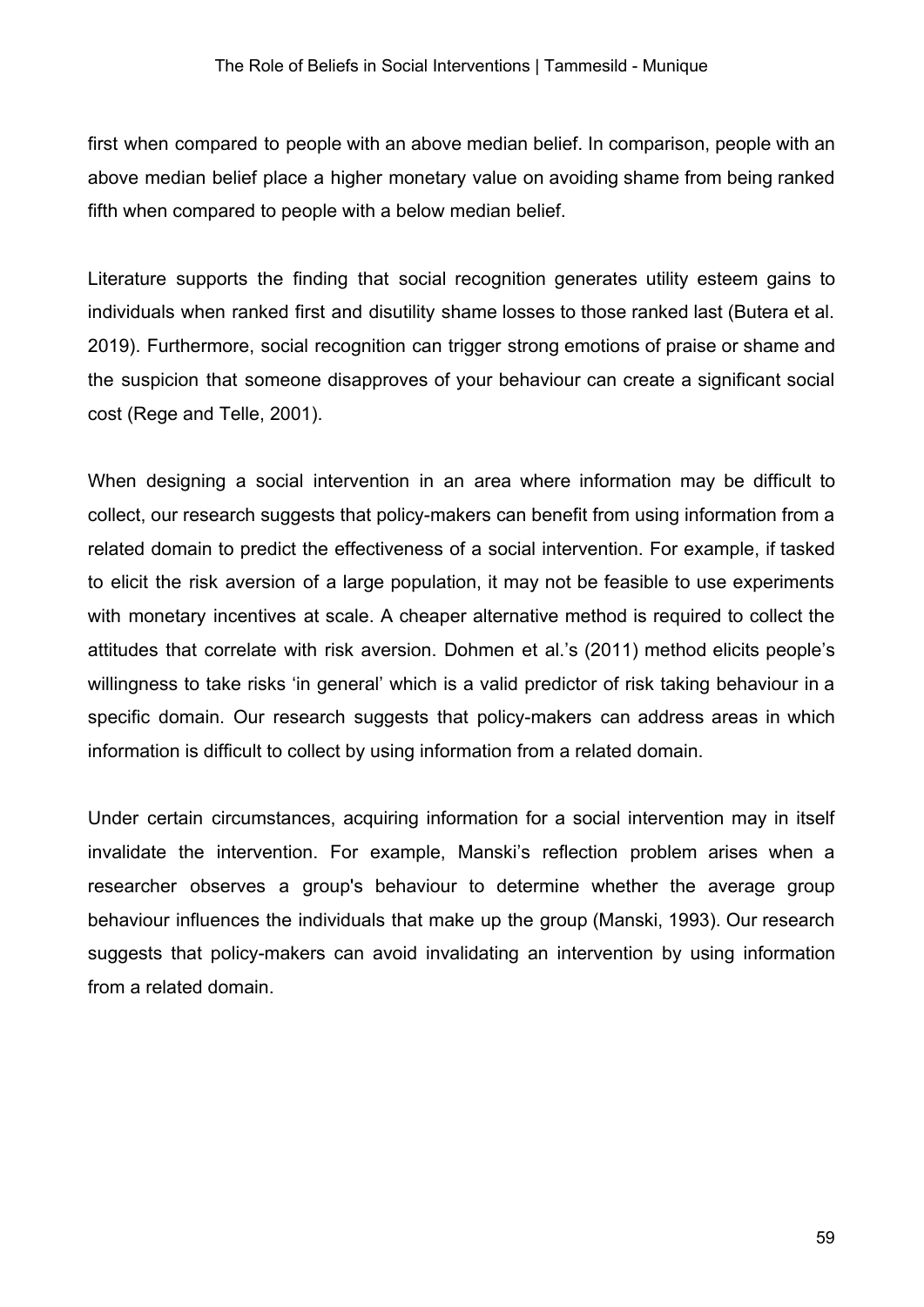## **Limitations**

There are a number of reasons that caution should be taken when extrapolating meaning from our results because the experiment design is not immune from bias which may lead to misguided conclusions.

## Experiment One

First, the CBS Library denied us permission to conduct a naturally occurring experiment and insisted that participants be aware of an experiment in-progress. To address the limitation, we isolate the treatment effects by using a control that includes information of an experiment in-progress.

Second, our preference was for the treatments and controls to be conducted simultaneously during the same time period. However, this was not technically feasible because of the CBS Library email system. Similarly, due to a technical issue outside of our control, a 21 day break occurred between the end of Control One and the start of the Monetary Treatment. Therefore, the results would be susceptible to seasonal events, such as students' return behaviour changing during the exam period.

Third, we intended for the treatments and controls to run for a two week period to avoid bias caused by a small sample size. However, when the librarians implemented the experiment in the library's mailing system, technical issues caused a six week delay. One of the researchers required some of the experiment results for a CBS Behavioural Finance exam and therefore the decision was made to reduce the duration of the treatments and controls to a one week period.

Four, our sample is limited to CBS students who use the library and non-student library members were excluded from participating in the experiment. Therefore, the demographic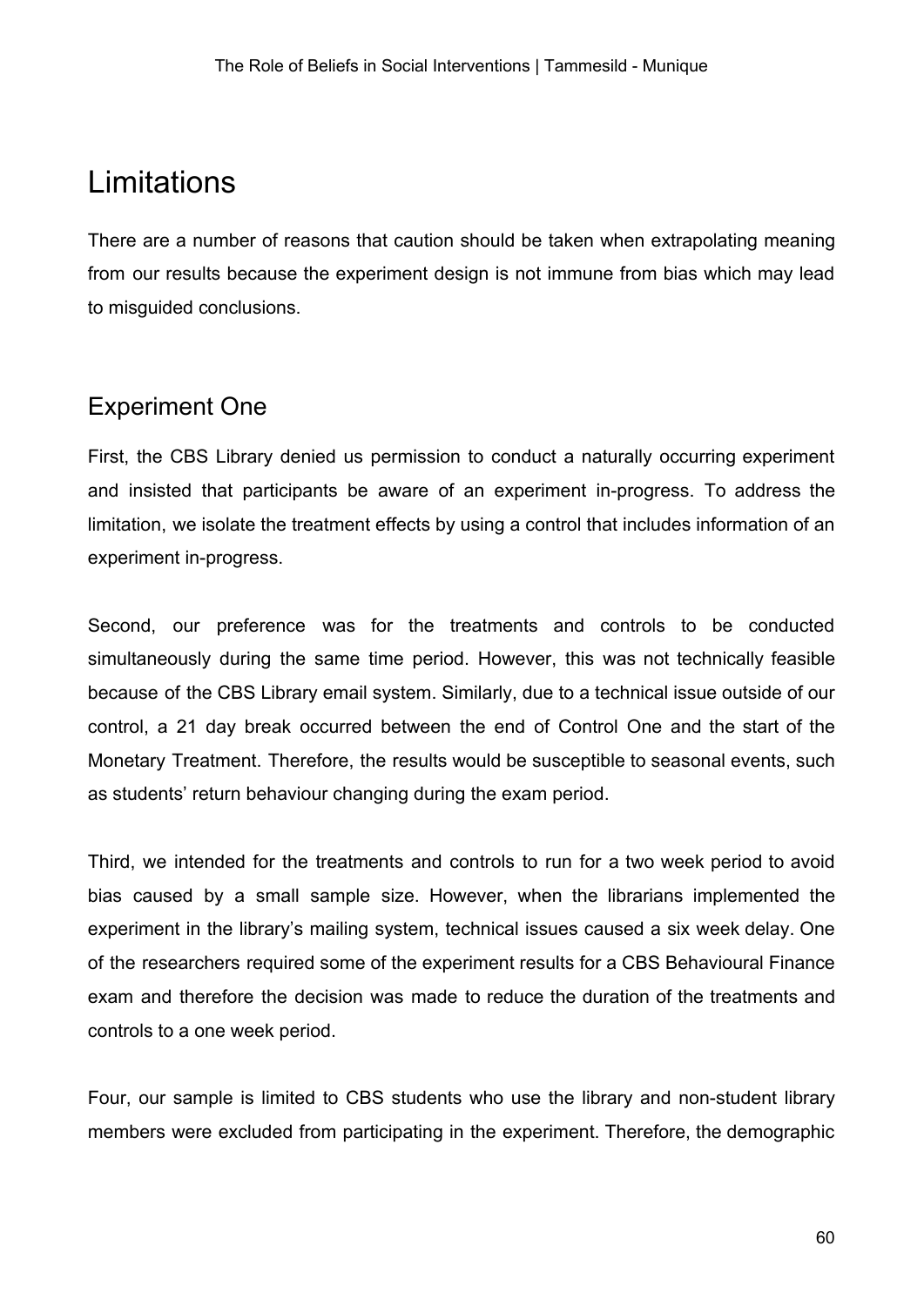of our sample is homogeneous and restricted to typically young well educated adults. Our sample selection may frustrate out of sample generalisations.

Five, the CBS Library complies with European GDPR law and does not store students demographic or loan history data. Therefore, we could not utilise the information in our analysis.

Six, all participants may not have read and understood the emails received from the CBS Library and therefore may not have been exposed to the treatment effects. To minimise this caveat, we included the treatment message in the subject line of the email. We were also unable to attain the email open rate analytics from CBS Library due to technical limitations and therefore could not determine the amount of participants that opened the treatment emails.

Seven, participants that returned their items in advance of the three day reminder were not exposed to the treatment effect, however their return was recorded in the intervention period. We tried to address this limitation by excluding the participants who return their items before receiving the treatment. However, the information was not provided by the library and attempts to collect the data ex ante were prohibited because the library was closed due to Covid-19.

Eight, we were unable to guarantee a between-subject experiment design because a participant may have loaned multiple items across different time periods and therefore been part of more than one sample population. The previously mentioned GDPR regulation prohibited us from identifying these participants. However, we assume this event to be unlikely and treat the samples as independent.

Nine, we were provided a hardcopy of each loan item that was marked as either late or on-time. The library had agreed to provide a spreadsheet with additional book return data, however due to technical limitations the information could not be exported. Instead, the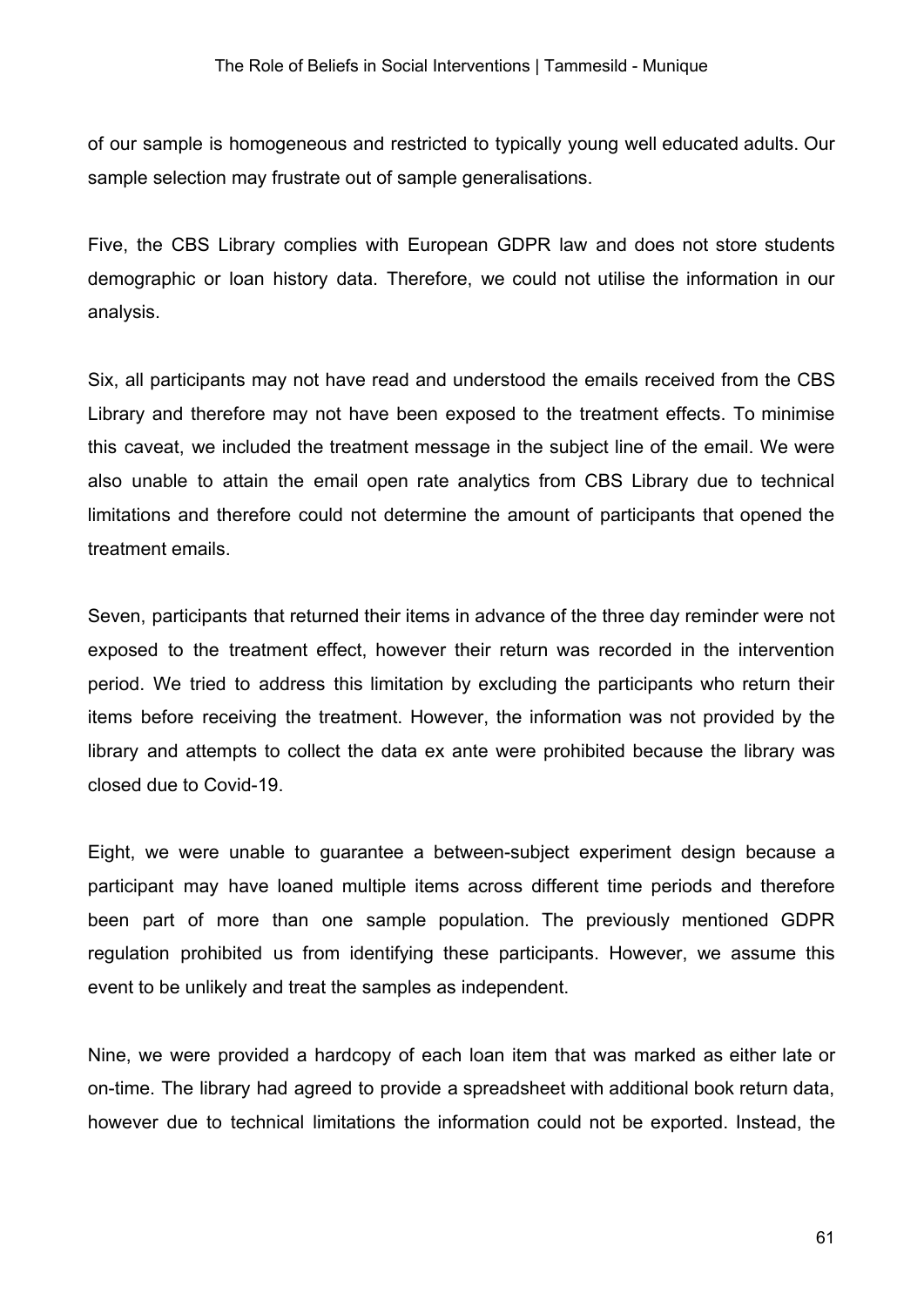library staff manually processed the data and we believe that some people who were marked as late may have actually renewed their contract. We addressed the limitation by having greater control over the data collection process in Experiment Two.

Ten, the experiment results provided by the library did not display the actual return dates and we could therefore not analyse the amount of days items were returned late. To address this limitation, we manually collected the return dates of  $\sim$  50 late return observations per sample. However, we were prohibited from collecting the data for the entire sample because the CBS Library was closed due to covid-19.

## Experiment Two

First, the experiment could not be conducted in a way that participants had to opt-out. The opt-in requirement may have caused a pre-selection bias because the sample may not be representative of the target population.

Second, the web based survey environment caused greater anonymity and less scrutiny of one's actions in comparison to an on-site setting. The experiment context may have caused the social recognition incentive to be less effective at changing behaviour.

Third, the PGG was effortful and took on average 10 minutes to complete, which resulted in a small sample size and limited our ability to achieve statistical significance.

Fourth, we intended to endow subjects with 20 tokens as per Fischbacher et al., (2001) experiment design to gain more data points for the analysis. However, this considerably increased completion time which we deemed unacceptable.

Fifth, the single-shot PGG occured in a context-free theoretical universe with little real world parallels (Sutherland, 2019). In a repeated-play setting with real word context, participants may respond differently to a social intervention.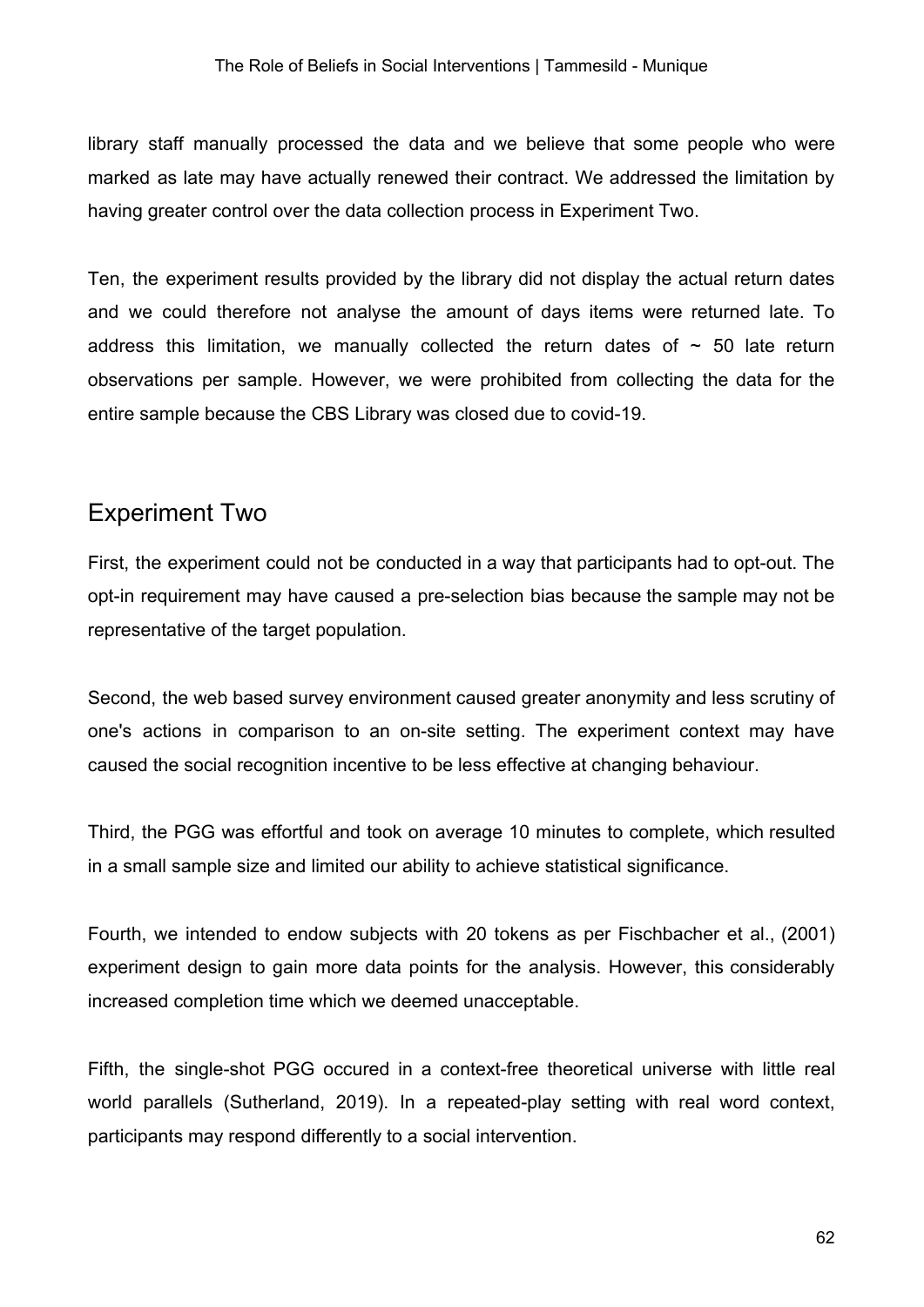## Conclusion and Future Research

The purpose of our thesis is to establish the validity of social interventions and to investigate the heterogeneity in their effectiveness to change behaviour. We build on social signaling theory by focussing on one specific mechanism through which such heterogeneity can arise: a person's belief about how others behave. To address the research gap, we conduct two field experiments. In Experiment One, we establish that a social norm intervention can increase prosocial behaviour at the CBS Library. In contrast, a monetary intervention reduces compliant book return behaviour. In Experiment Two, we elicit people's belief about others' book return behaviour to determine if a person's belief can predict the effectiveness of a social recognition intervention in a PGG. We determine that beliefs indeed impact the sensitivity to a social recognition intervention, where subjects with a below median belief on average react more intensely to social recognition. To substantiate the impact of beliefs on behaviour, we elicit participants' WTP for social recognition conditional on different possible within-group ranks. We find that individuals with a below median belief on average place a higher value on receiving praise when ranked first than those with an above median belief. In contrast, our results suggest that participants with an above median belief on average have a higher WTP to avoid shame when ranked last, relative to those with a below median belief. Our findings have implications for policy-makers who design interventions in an area where information may be difficult to collect or if acquiring the information in itself invalidates the intervention. Our results suggest that information collected in one domain has predictive power over the behaviour observed in a related domain.

We have identified three areas for future research. First, we are interested in how people's response to a social intervention varies between an online and in-person setting. Second, future research can untangle the numerous contextual factors that may influence a persons' behaviour by replicating our study design in a natural setting. Third, we are interested in how a person's belief about others' behaviour influences the effectiveness of a social norm intervention. By incorporating these considerations, we hope that future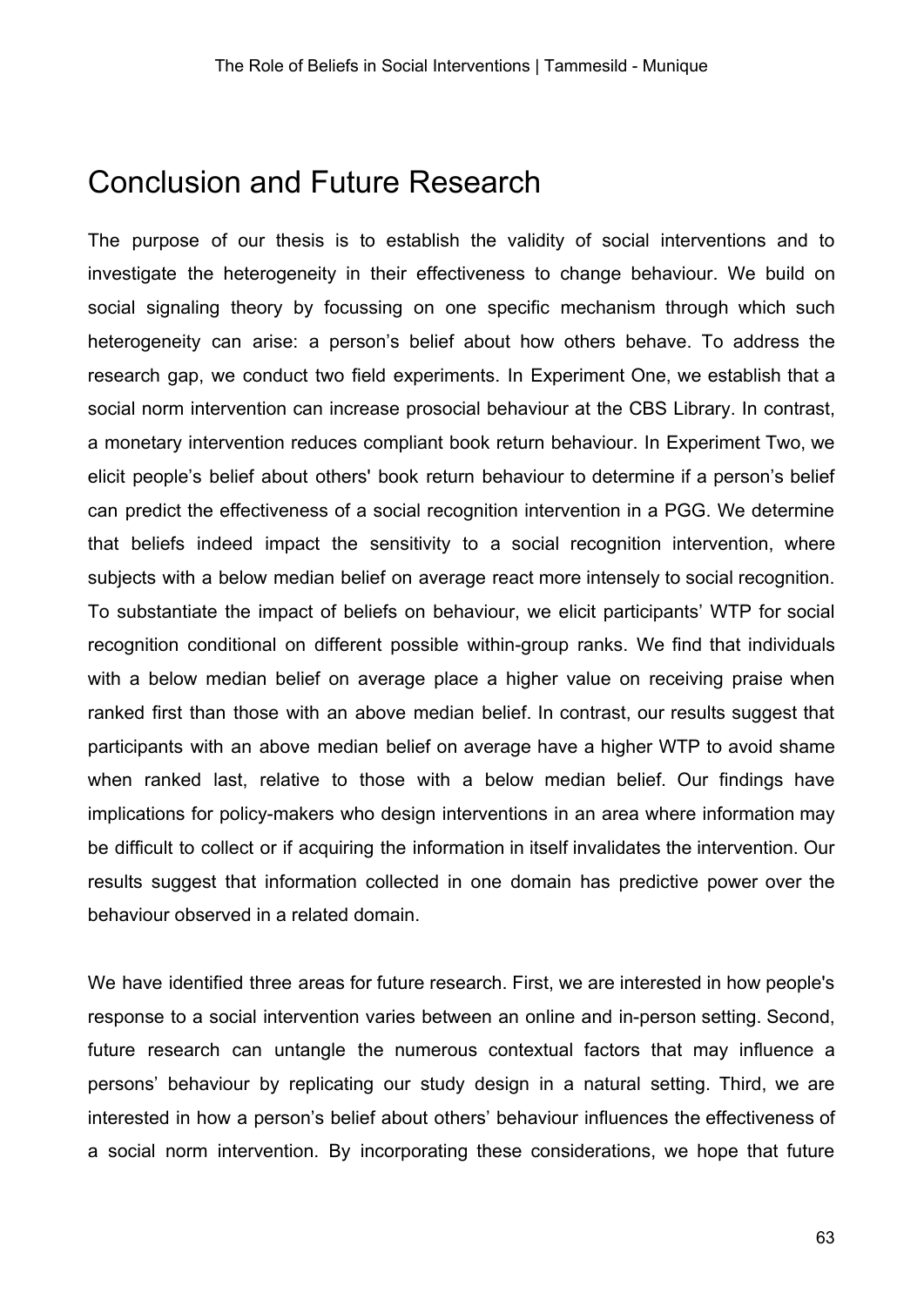research can develop social interventions that address the 'public good' problem in order to improve outcomes for society.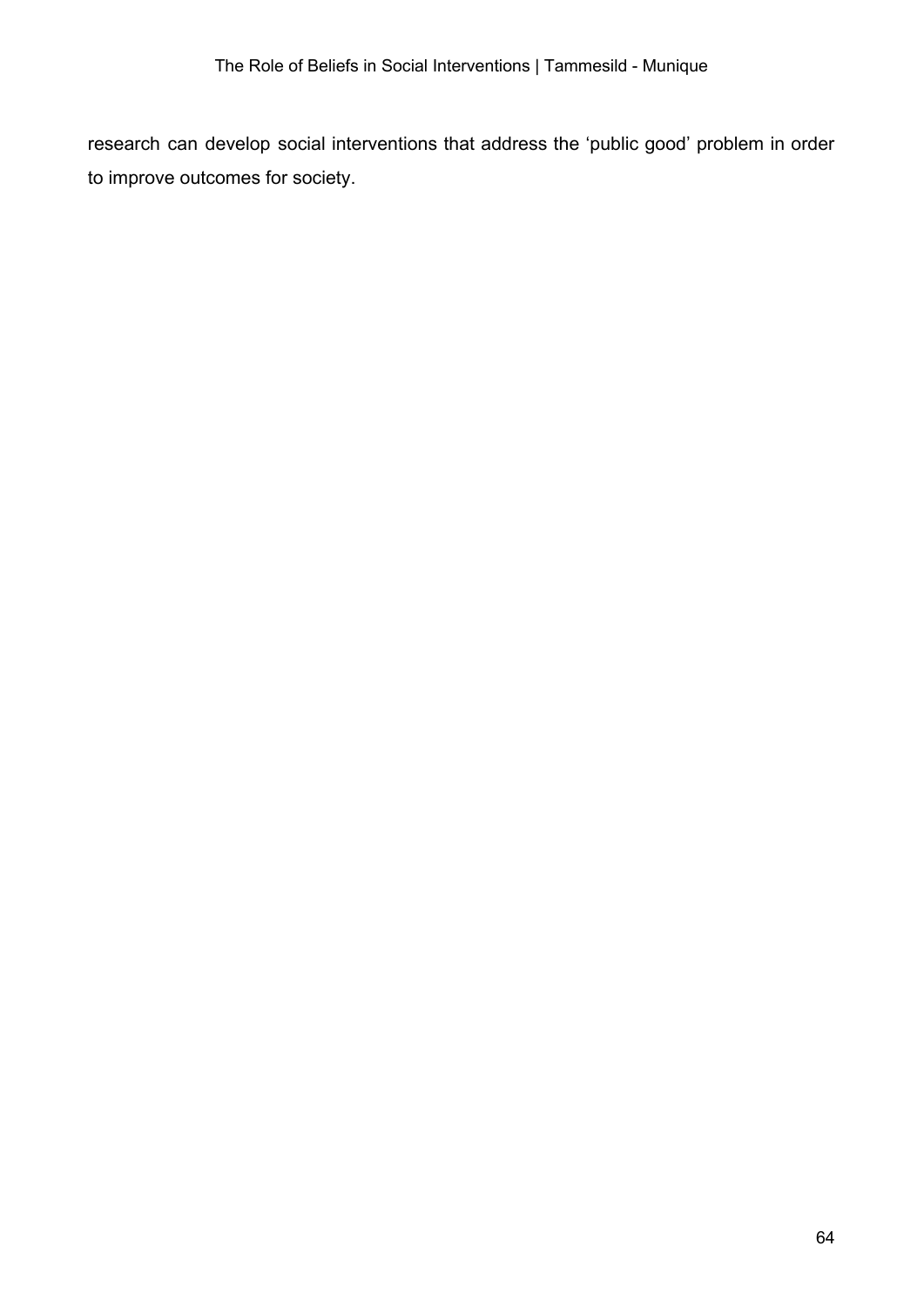# Appendix

Refer to separate PDF.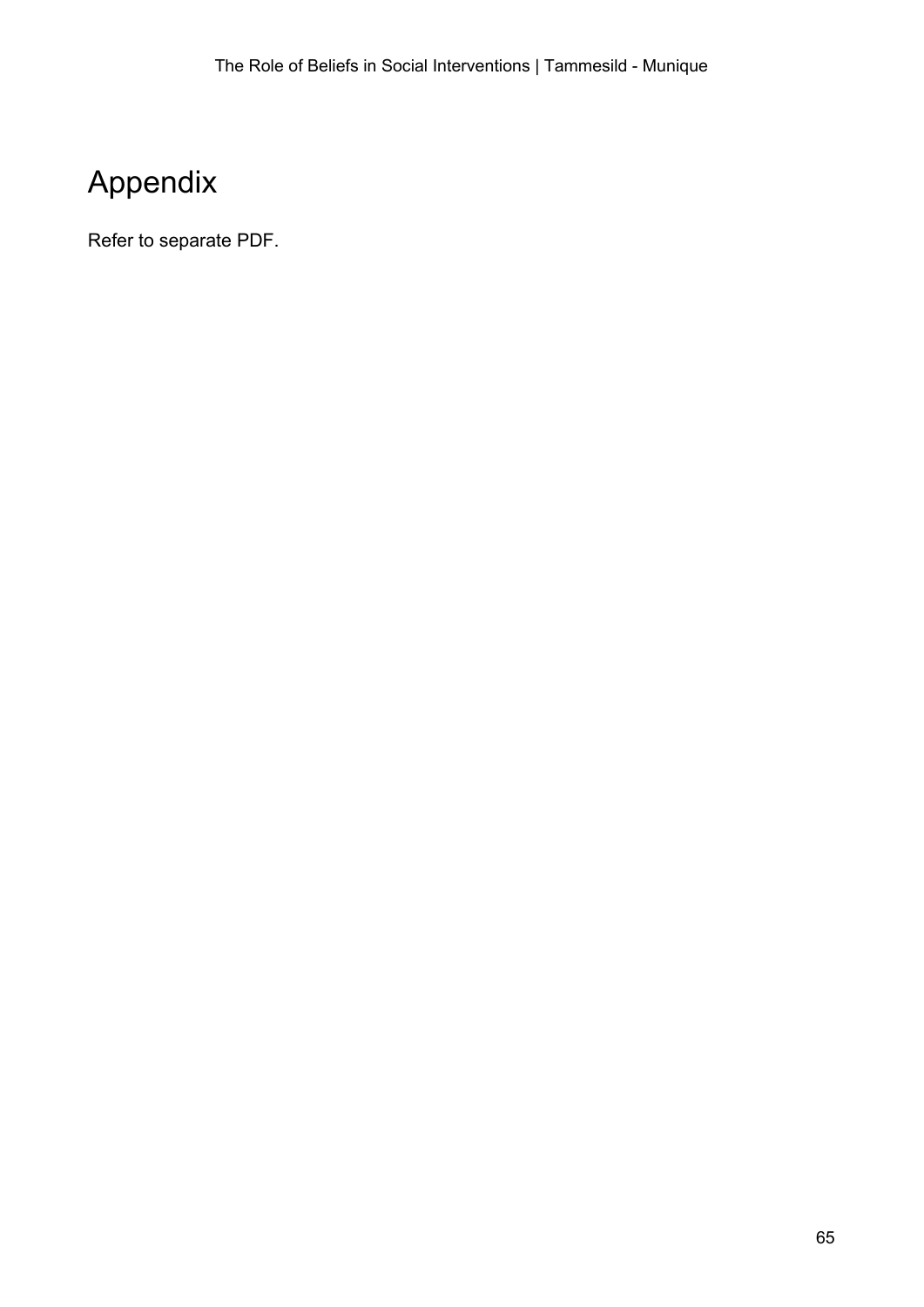## Bibliography

- Ajzen, I. (1991). The theory of planned behavior. *Organizational behavior and human decision processes*, *50*(2), 179-211.
- Ajzen, I. (2008). Consumer attitudes and behavior. *Handbook of consumer psychology*, 1, 525-548.
- Akerlof, G. A., and Kranton, R. E. (2000). Economics and identity. *The Quarterly Journal of Economics*, *115*(3), 715-753.
- Akerlof, G. A., and Kranton, R. E. (2005). Identity and the Economics of Organizations. *Journal of Economic perspectives*, *19*(1), 9-32.
- Andreoni, J., and Petrie, R. (2004). Public goods experiments without confidentiality: a glimpse into fund-raising. *Journal of Public Economics*, *88*(7-8), 1605-1623.
- Andreoni, J. (1990). Impure altruism and donations to public goods: A theory of warm-glow giving. *The Economic Journal*, *100*(401), 464-477.
- Andreoni, J. (1995). Cooperation in public-goods experiments: kindness or confusion? *The American Economic Review*, 891-904.
- Andreoni, J., and Bernheim, B. D. (2009). Social image and the 50–50 norm: A theoretical and experimental analysis of audience effects. *Econometrica*, *77*(5), 1607-1636.
- Angrist, J., Bettinger, E., Bloom, E., King, E., and Kremer, M. (2002). Vouchers for private schooling in Colombia: Evidence from a randomized natural experiment. *American Economic Review,* 92(5), 1535-1558.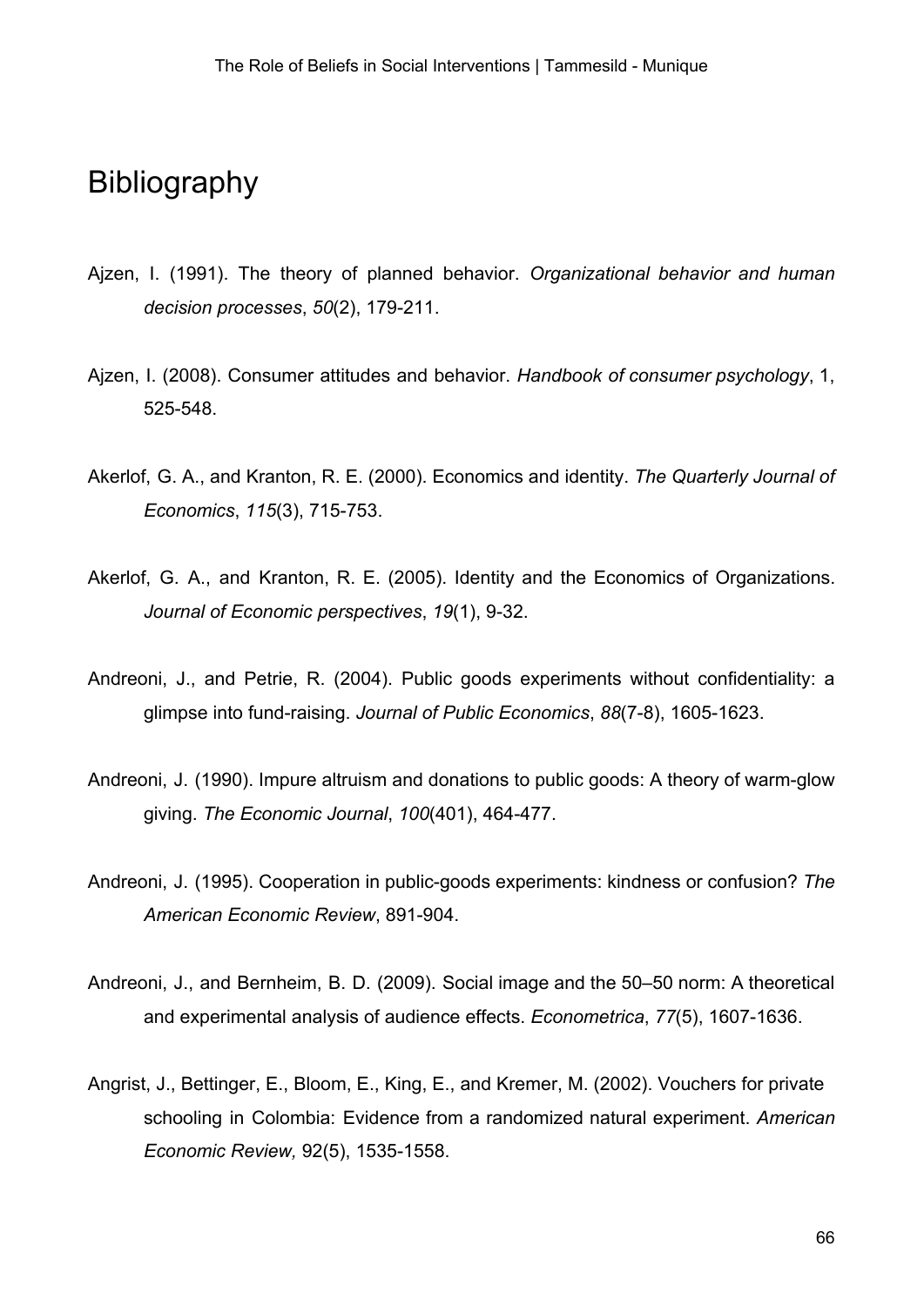- Ariely, D., Bracha, A., and Meier, S. (2009). Doing good or doing well? Image motivation and monetary incentives in behaving prosocially. *American Economic Review*, *99*(1), 544-55.
- Arrow, K. (1970). Political and economic evaluation of social effects and externalities. *The Analysis of Public Output*, pp. 1-30. NBER.
- Bagozzi, R. P., and Warshaw, P. R. (1990). Trying to consume. *Journal of Consumer Research*, *17*(2), 127-140.
- Batson, C. D., and Powell, A. A. (2003). Altruism and prosocial behavior. *Handbook of Psychology*, 463-484.
- Batson, D. (1998). Altruism and Prosocial Behavior, in D. Gilbert, S. Fiske, and G. Lindzey eds., *Handbook of Social Psychology vol. II. McGraw Hill*, pp. 282-316.
- Becker, G. M., DeGroot, M. H., and Marschak, J. (1964). Measuring utility by a single-response sequential method. *Behavioral Science*, *9*(3), 226-232.
- Benabou, R., and Tirole, J. (2003). Intrinsic and extrinsic motivation. *The Review of Economic Studies*, *70*(3), 489-520.
- Bentler, P. M., and Speckart, G. (1979). Models of attitude–behavior relations. *Psychological Review*, *86*(5), 452.
- Bernheim, B. D. (1994). A theory of conformity. *Journal of Political Economy*, 102(5), 841-877.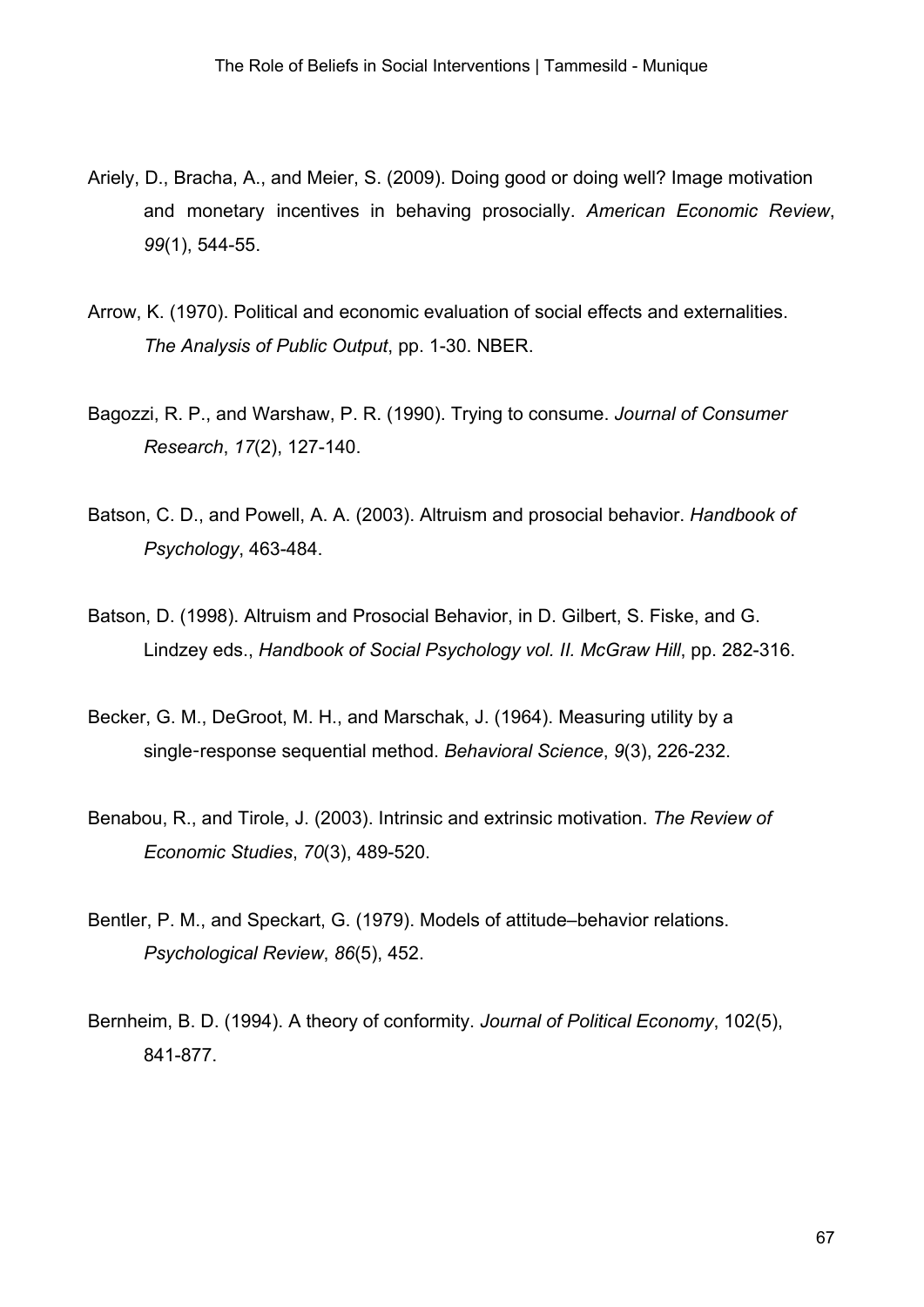- Bernoulli, D. (1954/1738). Exposition of a new theory on the measurement of risk [translation by L. Sommer of D. Bernoulli, 1738, Specimen theoriae novae de mensura sortis, Papers of the Imperial Academy of Science of Saint Peterburg 5, 175–192]. *Econometrica* 22(1), 23–36.
- Bohnet, I., and Cooter, R. D. (2005). Expressive Law: Framing or Equilibrium Selection? John F. *Kennedy School of Government Faculty Research Working Paper*, RWP03-046.
- Breckler, S. J. (1984). Empirical validation of affect, behavior, and cognition as distinct components of attitude. *Journal of Personality and Social Psychology*, *47*(6), 1191.
- Brennan, G., and Pettit, P. (2004). *The economy of esteem: An essay on civil and political society*. *OUP Oxford*.
- Bursztyn, L., and Jensen, R. (2015). How does peer pressure affect educational investments? *The Quarterly Journal of Economics*, *130*(3), 1329-1367.
- Butera, L., Metcalfe, R., Morrison, W., and Taubinsky, D. (2019). The deadweight loss of social recognition (No. w25637). *National Bureau of Economic Research*.
- Bénabou, R., and Tirole, J. (2006). Incentives and prosocial behavior. *American Economic Review*, 96(5), 1652-1678.
- Bénabou, R., and Tirole, J. (2011). Laws and norms (No. w17579). *National Bureau of Economic Research*.
- Bø, E. E., Slemrod, J., and Thoresen, T. O. (2015). Taxes on the internet: Deterrence effects of public disclosure. American Economic Journal: Economic Policy, 7(1), 36-62.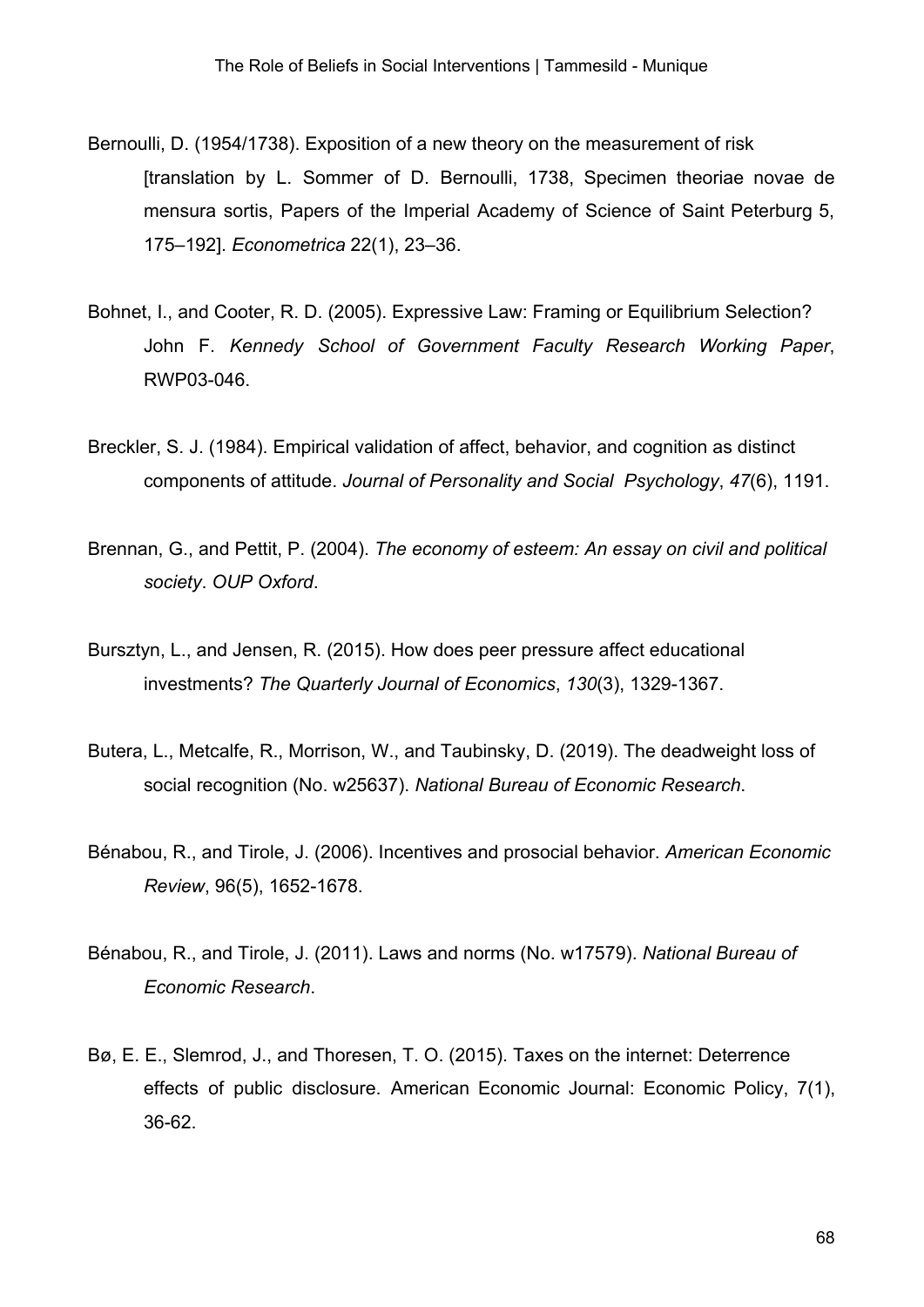- CBS Library, Copenhagen Business School. 2019. *Regulations and fees*. Available at: https://www.cbs.dk/en/library/practical-information/regulations-and-fees. [23-10-2019].
- Charness, G., and Gneezy, U. (2009). Incentives to exercise. *Econometrica*, *77*(3), 909-931.
- Choi, J. K., and Ahn, T. K. (2013). Strategic reward and altruistic punishment support cooperation in a public goods game experiment. *Journal of Economic Psychology*, *35*, 17-30.
- Coleman, J. S. (1990). Foundations of Social Theory. *Cambridge, MA: Belknap Press of Harvard University Press*.
- Cronbach, L. J. (1951). Coefficient alpha and the internal structure of tests. *Psychometrika*. 16, 297-334.

Davis, D. D., and Holt, C. A. (1993). Experimental economics. *Princeton University Press.*

- Deci, E. L., and Ryan, R. M. (1985). Intrıinsic motivation and self-determination in human behaviour. *NY: Plenum*.
- Deci, E. L. (1975). Intrinsic motivation. *New York, NY, US.*
- Deutsch, M. (1985). Distributive justice: A social-psychological perspective.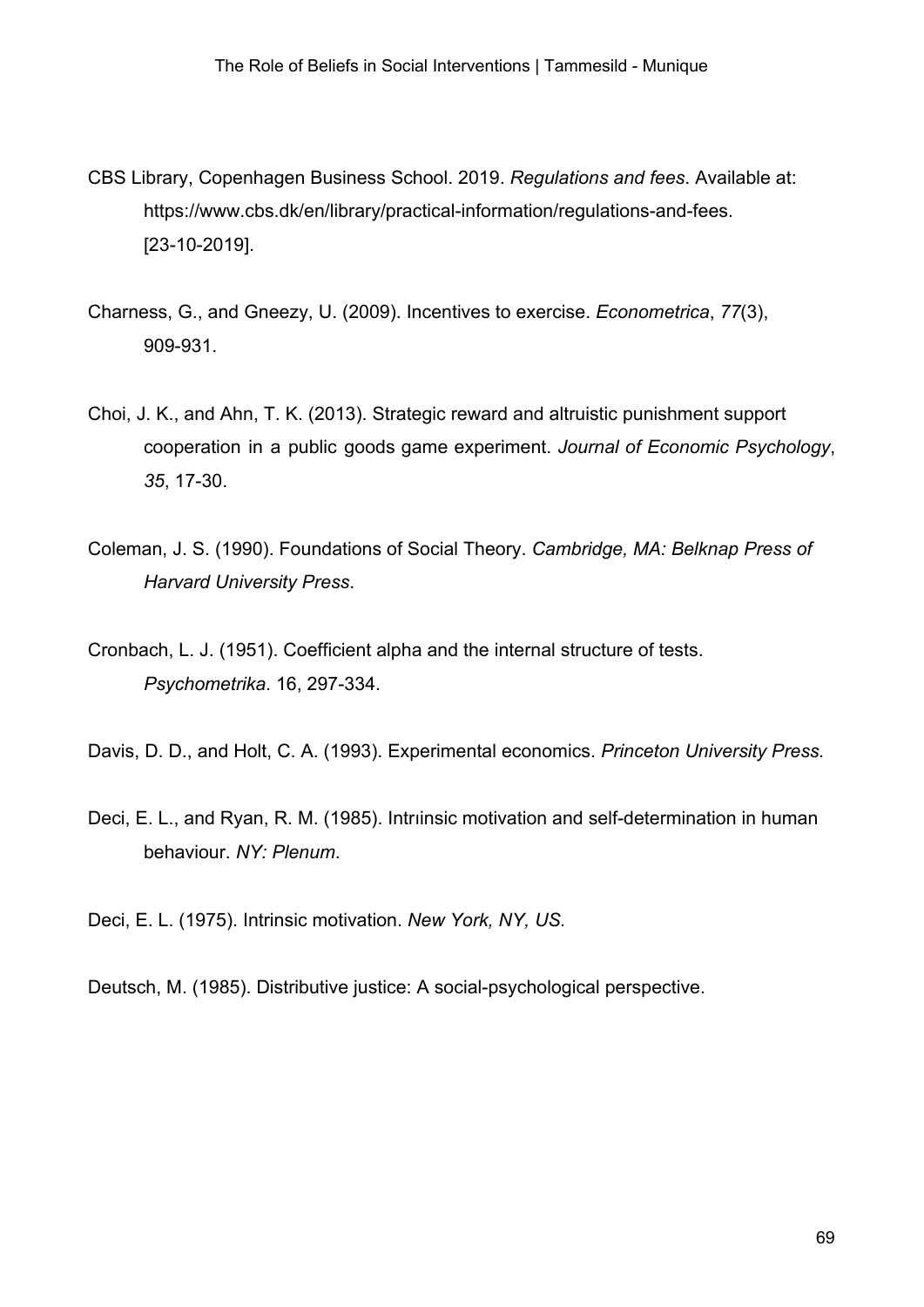- Dickinson, A., (1989). The detrimental effects of extrinsic reinforcement on 'intrinsic motivation'. *The Behavior Analyst,* 12, 1–15.
- Dohmen, T., Falk, A., Huffman, D., Sunde, U., Schupp, J., and Wagner, G. G. (2011). Individual risk attitudes: Measurement, determinants, and behavioral consequences. *Journal of the European Economic Association*, *9*(3), 522-550.
- Ellickson, R.C. (2001). The evolution of social norms: a perspective from the legal academy. In Social Norms (Hechter, M. and Opp, K.D., eds), pp. 35-75, *Russell Sage Foundation*.
- Elster, J. (1989). Social norms and economic theory. *Journal of Economic Perspectives*, *3*(4), 99-117.
- Fehr, E., and Fischbacher, U. (2004). Social norms and human cooperation. *Trends in Cognitive Sciences*, 8(4), 185-190.
- Fehr, E., Fischbacher, U., and Tougareva, E. (2002). Do high stakes and competition undermine fairness? *Evidence from Russia*.
- Fischbacher, U., Gächter, S., and Fehr, E. (2001). Are people conditionally cooperative? Evidence from a public goods experiment. *Economics Letters*, 71(3), 397-404.
- Fishbein, M., and Ajzen, I. (1975). Intention and Behavior: An Introduction to Theory and Research. 1975. *Addition-Wesley, Boston, MA*.
- Fiske, A. P. (1992). The four elementary forms of sociality: framework for a unified theory of social relations. *Psychological Review*, *99*(4), 689.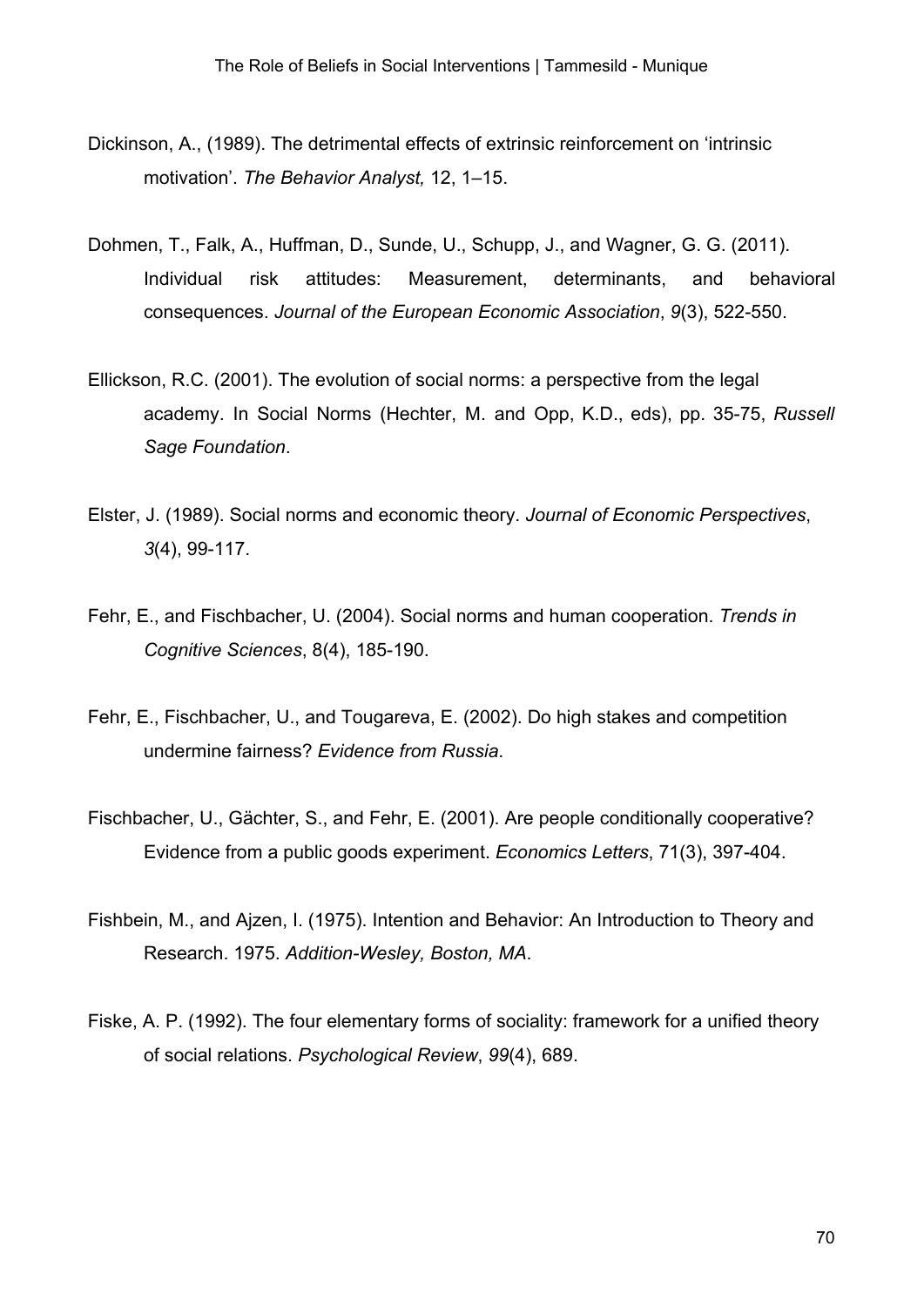- Fox, C. R., and Poldrack, R. A. (2009). Prospect theory and the brain. *Neuroeconomics* (pp. 145-173). Academic Press.
- Frey, B. S. (1994). How intrinsic motivation is crowded out and in. *Rationality and Society*, *6*(3), 334-352.
- Frey, B. S. (2012). Crowding out and crowding in of intrinsic preferences. *Reflexive Governance for Global Public Goods*, *75*, 78.
- Frey, B. S., and Jegen, R. (2001). Motivation crowding theory. *Journal of Economic Surveys*, *15*(5), 589-611.
- Frey, B. S., and Goette, L. (1999). Does pay motivate volunteers? *Working paper/Institute for Empirical Research in Economics*, *7*.
- Friebel, G., Heinz, M., Krueger, M., and Zubanov, N. (2017). Team incentives and performance: Evidence from a retail chain. *American Economic Review*, *107*(8), 2168-2203.
- Gauri, V., Jamison, J. C., Mazar, N., Ozier, O., Raha, S., and Saleh, K. (2018). Motivating bureaucrats through social recognition: evidence from simultaneous field experiments. *The World Bank*.
- Gazzaniga, M. S. (2005). The Ethical Brain. *Dana Press.*
- Gneezy U. and Rustichini A. (2000). A Fine Is a Price. *The Journal of Legal Studies*, 29(1), 1-17.
- Gneezy, U., Meier, S., and Rey-Biel, P. (2011). When and Why Incentives (Don't) Work to Modify Behaviour. *Journal of Economic Perspectives*, *25*(4), 191-210.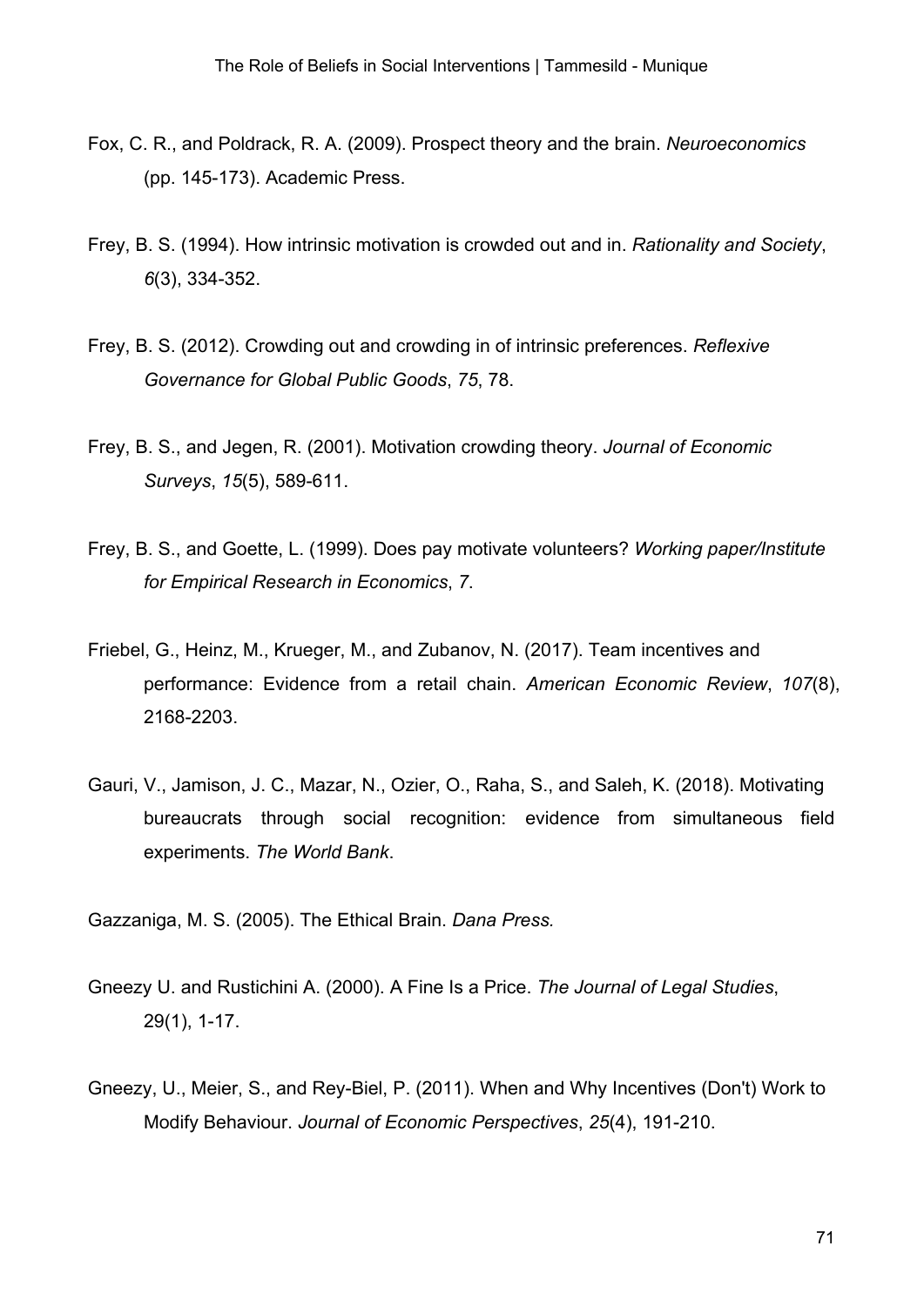- Gollwitzer, P. M. (1993). Goal achievement: The role of intentions. *European Review of Social Psychology*, *4*(1), 141-185.
- Hardin, G. (1968). The tragedy of the commons. The population problem has no technical solution; it requires a fundamental extension in morality. *Science* 162(3859): 1243–1248.
- Harrison, G. W., and List, J. A. (2004). Field experiments. *Journal of Economic Literature*, *42*(4), 1009-1055.
- Henrich, J., Boyd, R., Bowles, S., Camerer, C., Fehr, E., Gintis, H., ... and Henrich, N. S. (2005). "Economic man" in cross-cultural perspective: Behavioral experiments in 15 small-scale societies. *Behavioral and Brain Sciences*, *28*(6), 795-815.
- Hertwig, R., and Ortmann, A. (2001). Experimental practices in economics: A methodological challenge for psychologists? *Behavioral and Brain Sciences*, *24*(3), 383-403.
- Heyman, J., and Ariely, D. (2004). Effort for payment: A tale of two markets. *Psychological Science, 15(11), 787-793.*
- Hirschman, A. O. (1973). An alternative explanation of contemporary harriednes. *The Quarterly Journal of Economics*, *87*(4), 634-637.
- Hoffman, E., McCabe, K., Shachat, K., and Smith, V. (1994). Preferences, property rights, and anonymity in bargaining games. *Games and Economic behavior*, *7*(3), 346-380.
- Holländer, H. (1990). A social exchange approach to voluntary cooperation. *The American Economic Review*, 1157-1167.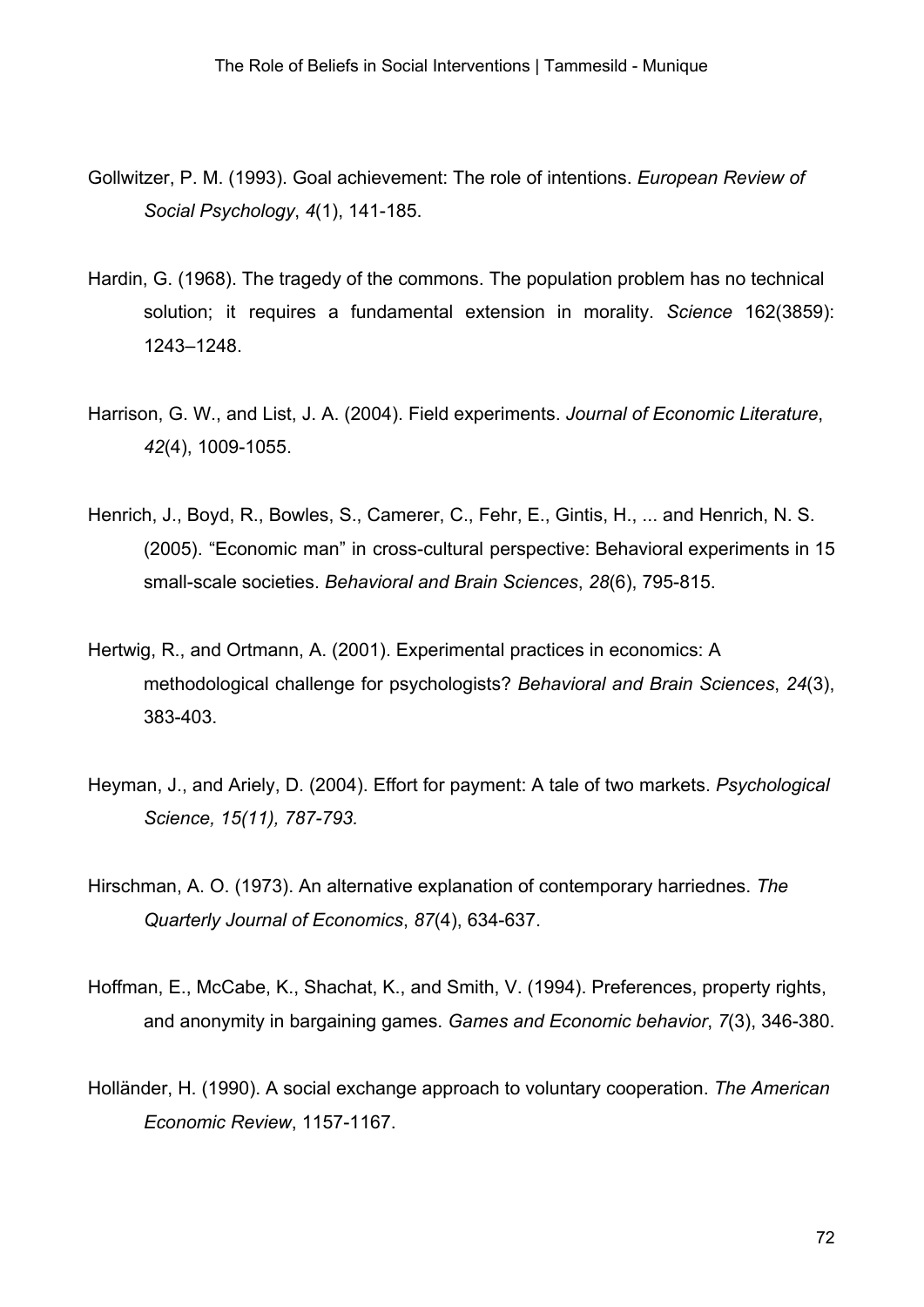- Horne, C. (2001). Sociological perspectives on the emergence of norms. In Social Norms (Hechter, M. and Opp, K.D., eds), pp. 3–34, *Russell Sage Foundation*.
- Jacquet, J., Hauert, C., Traulsen, A., Milinski, M. (2011). Shame and honour drive cooperation. *Biology Letters* 7(6):899–901.
- Janssen, M. C., and Mendys-Kamphorst, E. (2004). The price of a price: on the crowding out and in of social norms. *Journal of Economic Behavior & Organization*, *55*(3), 377-395.
- Kahneman, D. and Tversky A (1979). Prospect Theory: An Analysis of Decision under Risk. *Econometrica*, 47(2), 263-291.
- Karing, A. (2018). Social Signaling and Childhood Immunization: A Field Experiment in Sierra Leone. *University of California, Berkeley*.
- Karlan, D., and McConnell, M. A. (2014). Hey look at me: The effect of giving circles on giving. *Journal of Economic Behavior and Organization*, 106, 402-412.
- Kosfeld, M., and Neckermann, S. (2011). Getting more work for nothing? Symbolic awards and worker performance. *American Economic Journal: Microeconomics*, *3*(3), 86-99.
- Kuhl, J. (1985). Volitional mediators of cognition-behavior consistency: Self-regulatory processes and action versus state orientation. *Action Control* pp. 101-128. Springer, Berlin, Heidelberg.
- Lane, R. E. (1991). *The market experience*. *Cambridge University Press*.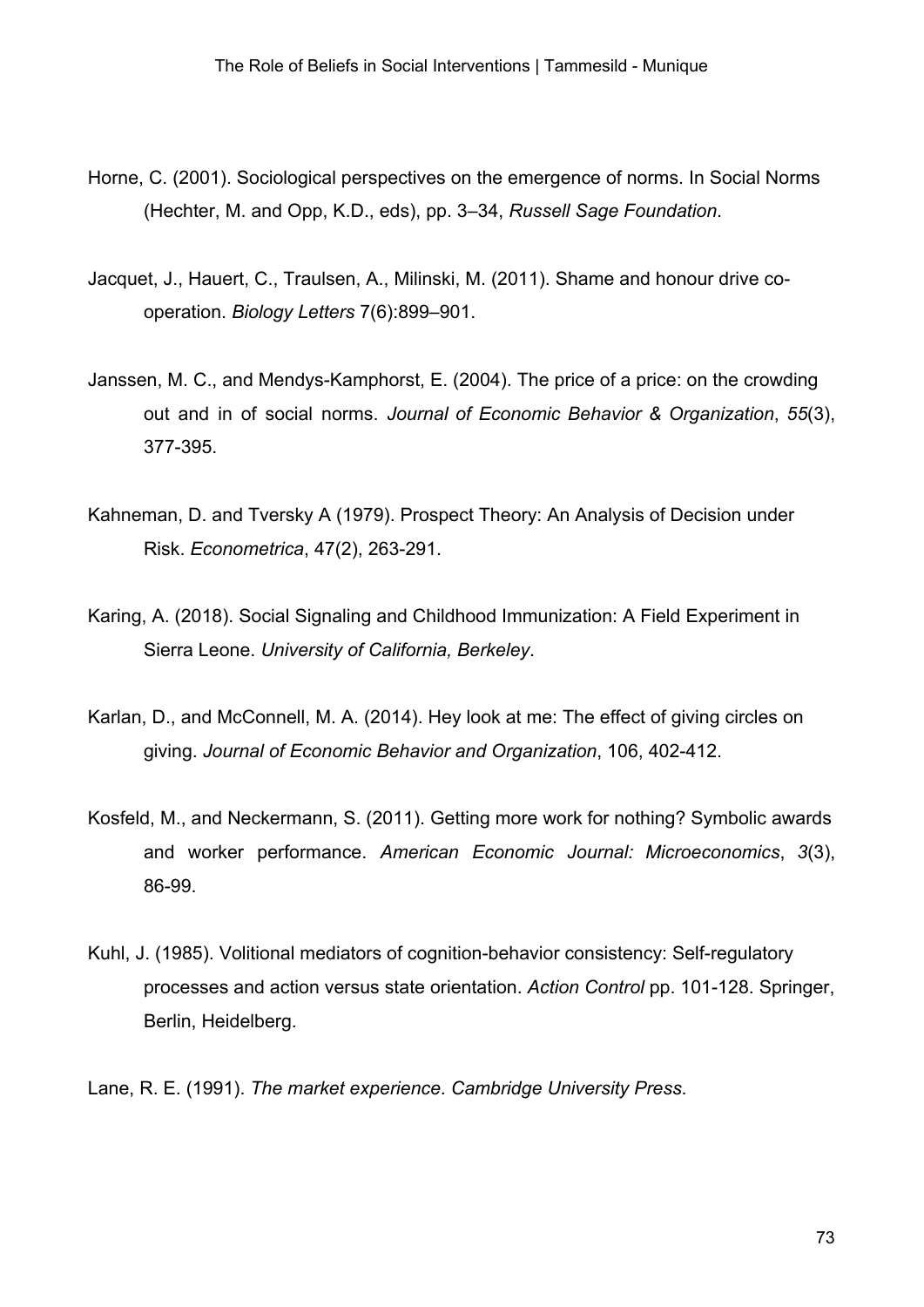- Levitt, S. D., and List, J. A. (2007). What do laboratory experiments measuring social preferences reveal about the real world? *Journal of Economic Perspectives*, *21*(2), 153-174.
- Lindbeck, A. (1997). Incentives and social norms in household behavior. *The American Economic Review*, *87*(2), 370-377.
- Locke, E. A., and Latham, G. P. (1990). A theory of goal setting & task performance. *Prentice-Hall, Inc*.
- Loewenstein, G., Sunstein, C. R., and Golman, R. (2014). Disclosure: Psychology changes everything. *Annu. Rev. Econ.*, *6*(1), 391-419.
- Machina, M. J. (1992). Choice under uncertainty: Problems solved and unsolved. *Foundations of Insurance Economics* pp. 49-82. Springer, Dordrecht.
- Manski, C. F. (1993). Identification of endogenous social effects: The reflection problem. *The Review of Economic Studies*, *60*(3), 531-542.
- Messick, D. M., and Sentis, K. (1983). Fairness, preference, and fairness biases. *Equity Theory: Psychological and Sociological Perspectives*, *61*, 94.
- Millon, T., Lerner, M. J., and Weiner, I. B. (2003). *Handbook of Psychology: Volume 5, Personality and Social Psychology. New Jersey: John Wiley & Sons, Inc*.

North, D. C. (1981). Structure and change in economic history. *Norton*.

Nowak, M., and Highfield, R. (2011). Supercooperators: Altruism, evolution, and why we need each other to succeed. *Simon and Schuster*.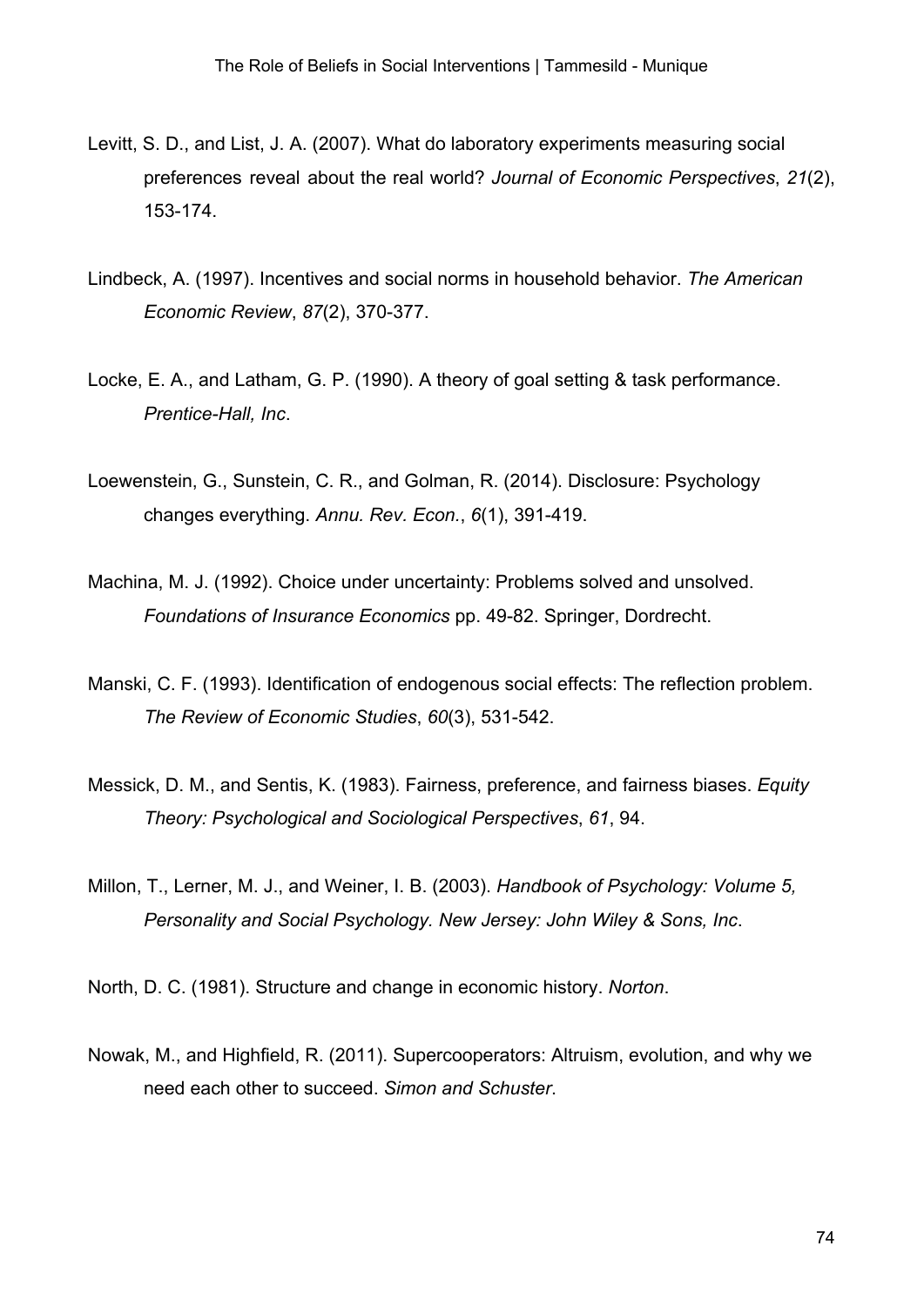- OECD. (2017). Behavioural insights and public policy: Lessons from around the world. *OECD*.
- Pennacchi, G. (2008). Theory of Asset Pricing pp. 3-26. *Boston*, *Massachusetts: Pearson Education.*
- Perez-Truglia, R., and Troiano, U. (2018). Shaming tax delinquents. *Journal of Public Economics*, 167, 120-137.
- Rand, D. G., Dreber, A., Ellingsen, T., Fudenberg, D., and Nowak, M. A. (2009). Positive interactions promote public cooperation. *Science*, *325*(5945), 1272-1275.
- Rege, M., and Telle, K. (2001). An experimental investigation of social norms (No. 310). *Discussion Papers*.
- Rege, M., and Telle, K. (2004). The impact of social approval and framing on cooperation in public good situations. *Journal of Public Economics*, *88*(7-8), 1625-1644.
- Rilling, J. K., Gutman, D. A., Zeh, T. R., Pagnoni, G., Berns, G. S., and Kilts, C. D. (2002). A neural basis for social cooperation. *Neuron*, *35*(2), 395-405.
- Rosenberg, M. (1960). An analysis of affective-cognitive consistency. Teoksesta Hovland, C. and Rosenberg, M.(toim.) *Attitude organization and change*.
- Rosenthal, R., and Rosnow, L (1969). Artifact in behavioural research. *New York Academic Press*.
- Roth, A. E. (1995). Bargaining experiments. *Handbook of Experimental Economics*, 253-348.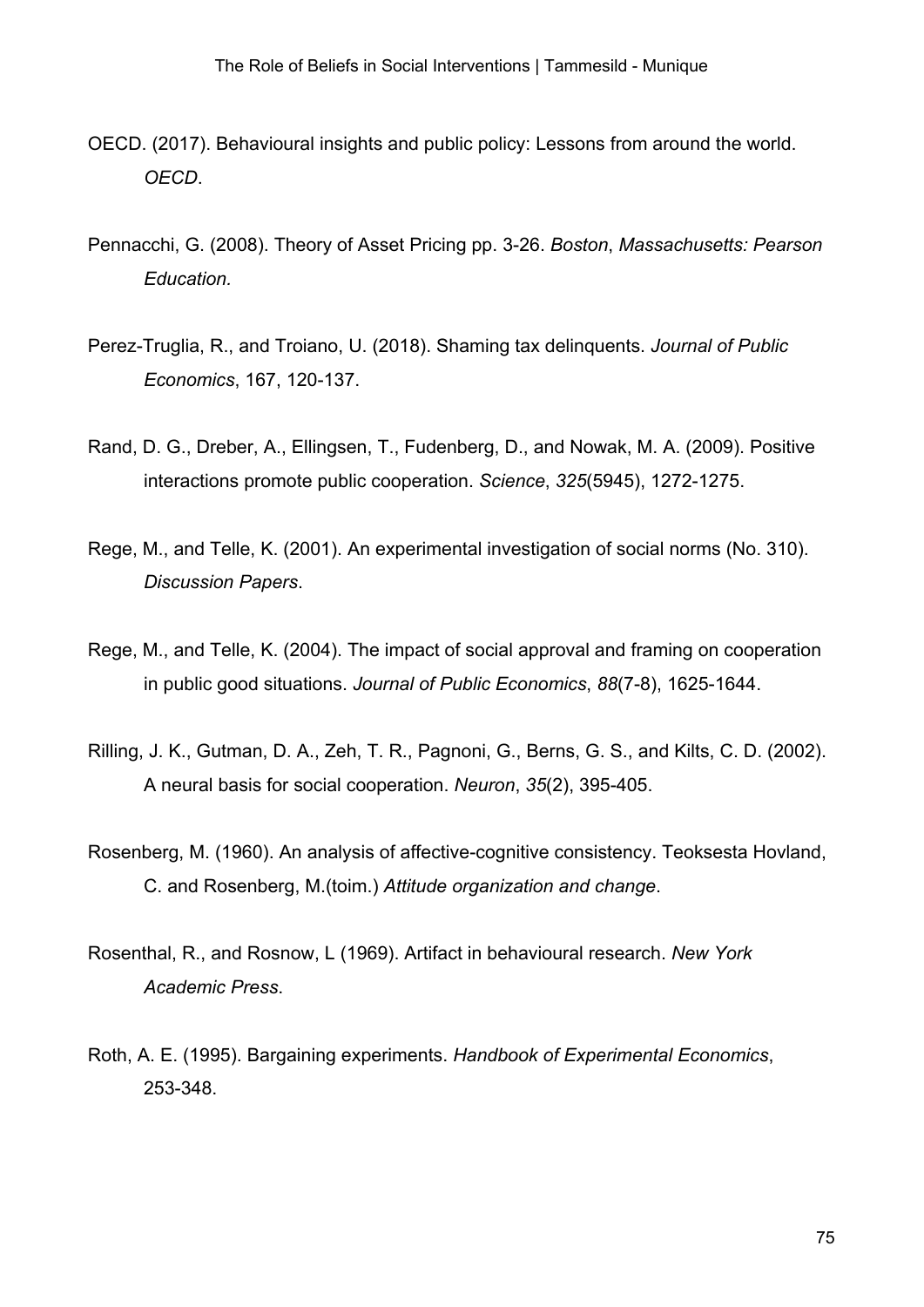- Ryan, R. M., and Deci, E. L. (2000). Self-determination theory and the facilitation of intrinsic motivation, social development, and well-being. *American Psychologist*, *55*(1), 68.
- Sen, A. K. (1977). Rational fools: A critique of the behavioral foundations of economic theory. *Philosophy & Public Affairs*, 317-344.

Smith, A. (1776). 1776. The Wealth of Nations. *Oxford University Press, Oxford*.

- Soetevent, A. R. (2005). Anonymity in giving in a natural context—a field experiment in 30 churches. *Journal of Public Economics*, *89*(11-12), 2301-2323.
- Study Copenhagen (n.d.). Taxes 'SKAT'. Retrieved June 13, 2020, from https://studycph.dk/money/taxes/.
- Sutherland, R. (2019). Alchemy: The Dark Art and Curious Science of Creating Magic in Brands, Business, and Life. *HarperCollins.*

Tangney, J. P. (1995). Shame and guilt in interpersonal relationships.

Tangney, J. P., and Dearing, R. L. (2003). Shame and guilt. *Guilford Press.*

Sunstein, C., and Thaler, R. (2008). Improving Decisions About Health, Wealth, and Happiness.

Titmuss, R. M. (1970). The Gift Relationship. *London: Allen and Unwin.*

Triandis, H. C. (1977). Interpersonal behavior. *Brooks/Cole Pub. Co..*

Ullmann-Margalit, E. (1977). The Emergence of Norms. *Oxford University Press.*